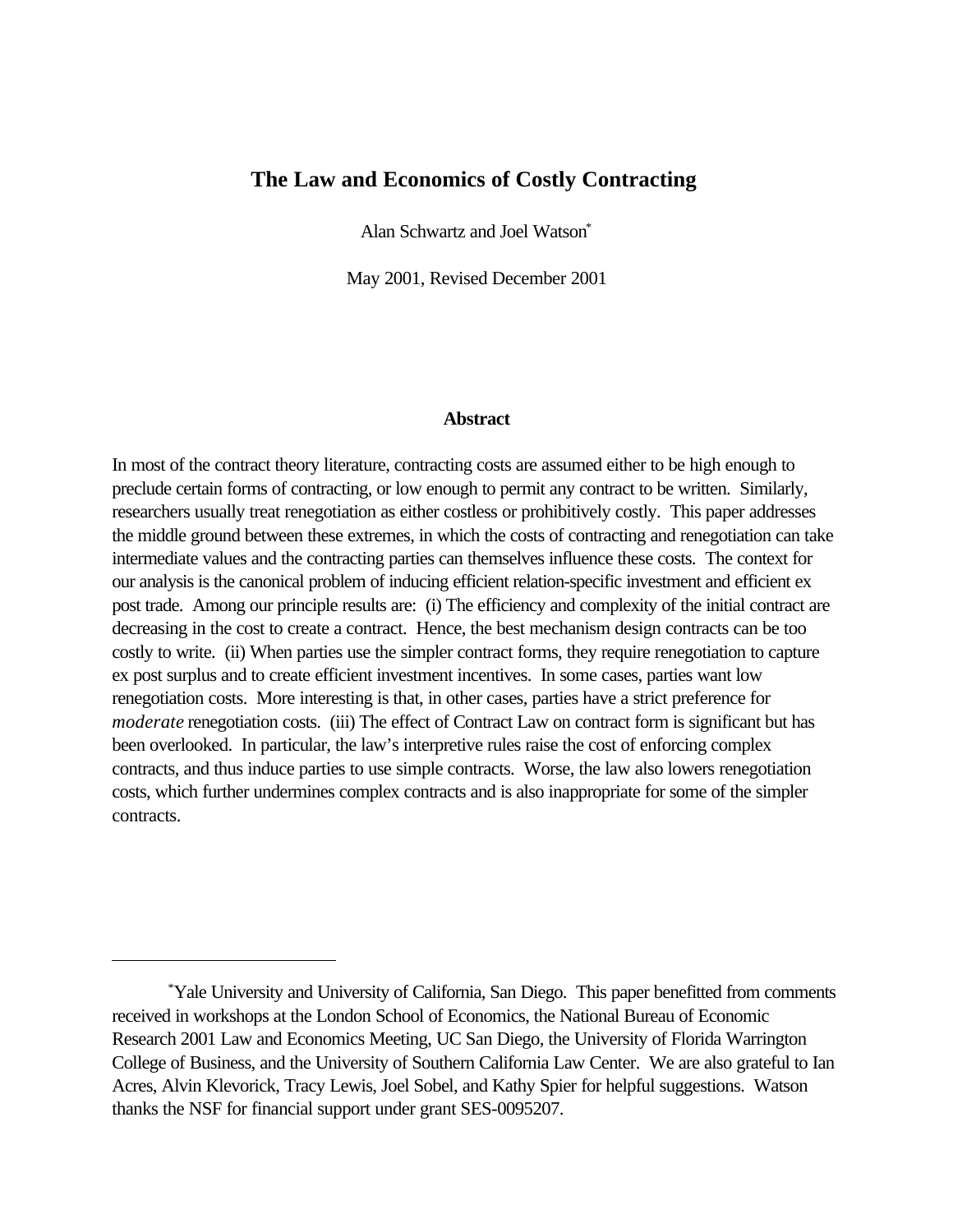## **1. Introduction.**

Contracting costs play a significant role in recent economic, finance, and law and economics analysis. Among many examples, the high costs of describing possible future states of the world in contracts, and of verifying the realized ex post state, have been cited as contributing to contract incompleteness.<sup>1</sup> Further, high contracting costs motivate the default rule project, in which a publically supplied contract law is explained as providing private parties with terms that are not cost-justified for these parties to write themselves. The models that develop these important results have two relevant features. First, contracting and renegotiation costs are treated as exogenous parameters, commonly assumed to be either *very high* or *very low*. For example, an analyst may assume that a particular contract term is too costly to write and that renegotiation is costless, and then ask what follows. Second, the legal system affects contracting and renegotiation costs, but it is unusual for an analyst to model the effect of legally induced costs on the parties' contracting choices.

This paper explores the middle ground between very high and very low contracting costs and it studies the connection between exogenous costs and actual legal rules. We develop a model in which the costs of writing and renegotiating a contract can take on intermediate values and are partially within the parties' control. The model addresses the canonical problem of when parties can efficiently implement relation-specific investment and efficient ex post trade. Our analysis yields new insights on the relation between exogenous contracting costs, contractual form, and the contracting parties'

<sup>&</sup>lt;sup>1</sup>Relevant work from the transaction cost and hold up literatures includes Coase (1937), Klein, Crawford, and Alchian (1978), Williamson (1979,1985), Grout (1984), Grossman and Hart (1986), Hart and Moore (1990) and Spier (1992).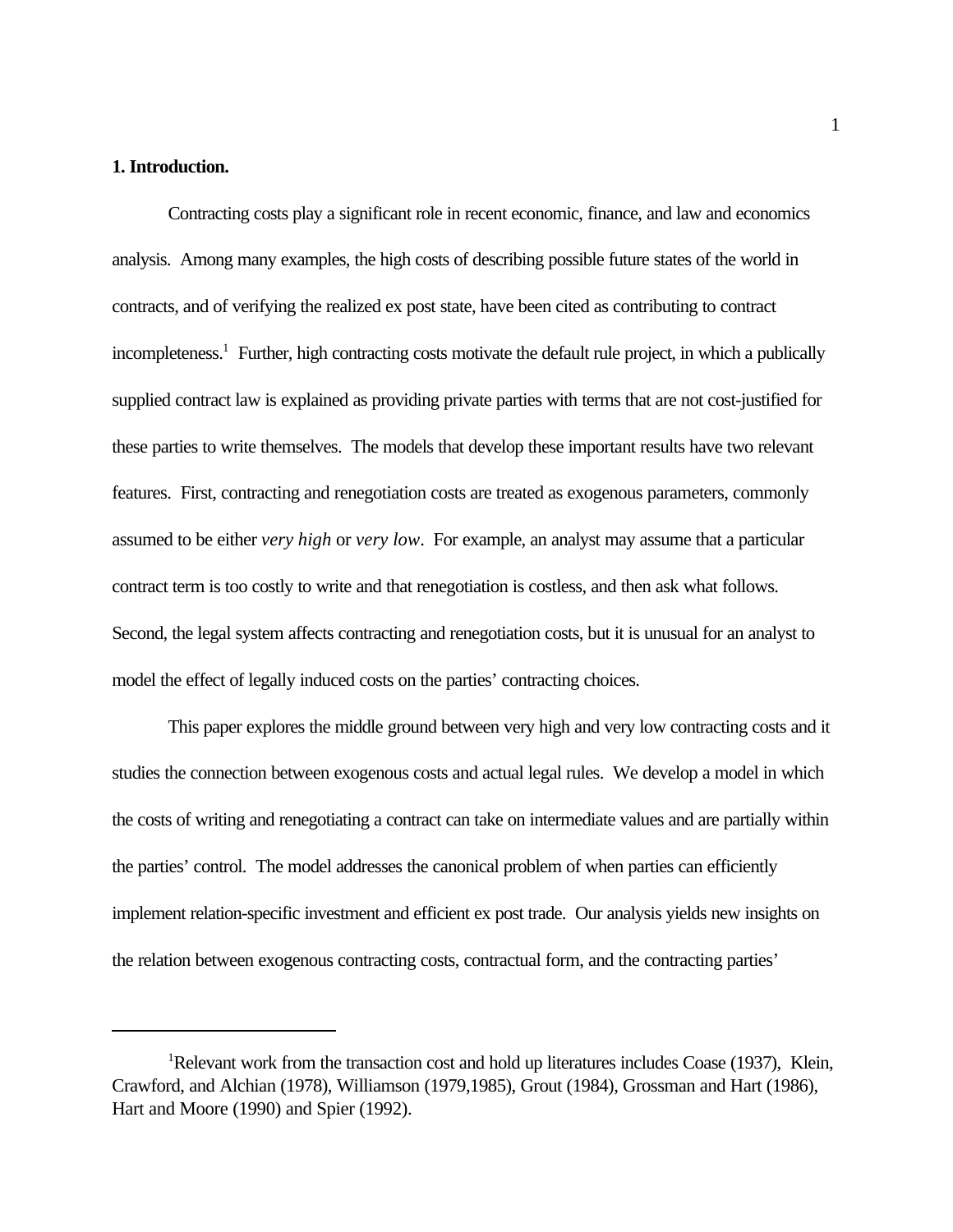preferences over renegotiation costs. We then ask just how costs traceable to the courts' interpretive practices can affect contracting behavior. This paper thus joins a recent literature that formally incorporates transaction costs to explain how firms choose the type of contract to write with investors<sup>2</sup> and how parties choose the level of contractual complexity.<sup>3</sup>

## *1.1 The current legal and economic understanding regarding contracting costs.*

Before summarizing our results and the outline of the paper, we give a brief overview of the current legal and economic perspectives on contracting costs. The law's goal is to facilitate a court's ability to ascertain and implement the parties' intentions regarding the transaction at issue. Formalism — an almost exclusive focus on the written words, read with their dictionary meanings — now is thought to be at odds with this goal. The current legal view implies:

- (a) *Contextual interpretation*: A court's search for intent should reach beyond the written words to include evidence of what parties said and did during the course of their negotiations. This preference is held with sufficient strength so that party efforts in the writing to limit reference to pre-contractual evidence seldom entirely precludes the introduction of such evidence at trial.
- (b) *Relaxed requirements of specificity*: If a court finds that parties intended to contract but their writing does not settle relevant details, the court fills in the blanks with default legal terms, customary terms in the parties' industry (if any exist) or "reasonable" clauses. The Uniform Commercial Code (the "UCC") authorizes a court to fill such gaps as the lack of a price, a specified time for delivery, or a specified product quality.
- (c) *The relevance of past and current practice to interpretation*: A court should consider actions under prior contracts between the parties or actions after the

 $^{2}$ Hart (2000); Tirole (2000). Perhaps the earliest paper in this line is Townsend (1979), who showed that when it is excessively costly to verify a firm's profits, the firm will reject equity contracts, which condition on profits, in favor of debt contracts, which do not.

 $3$ Dye (1985); Anderlini and Felli (1994, 1999); Battigalli and Maggi (2001).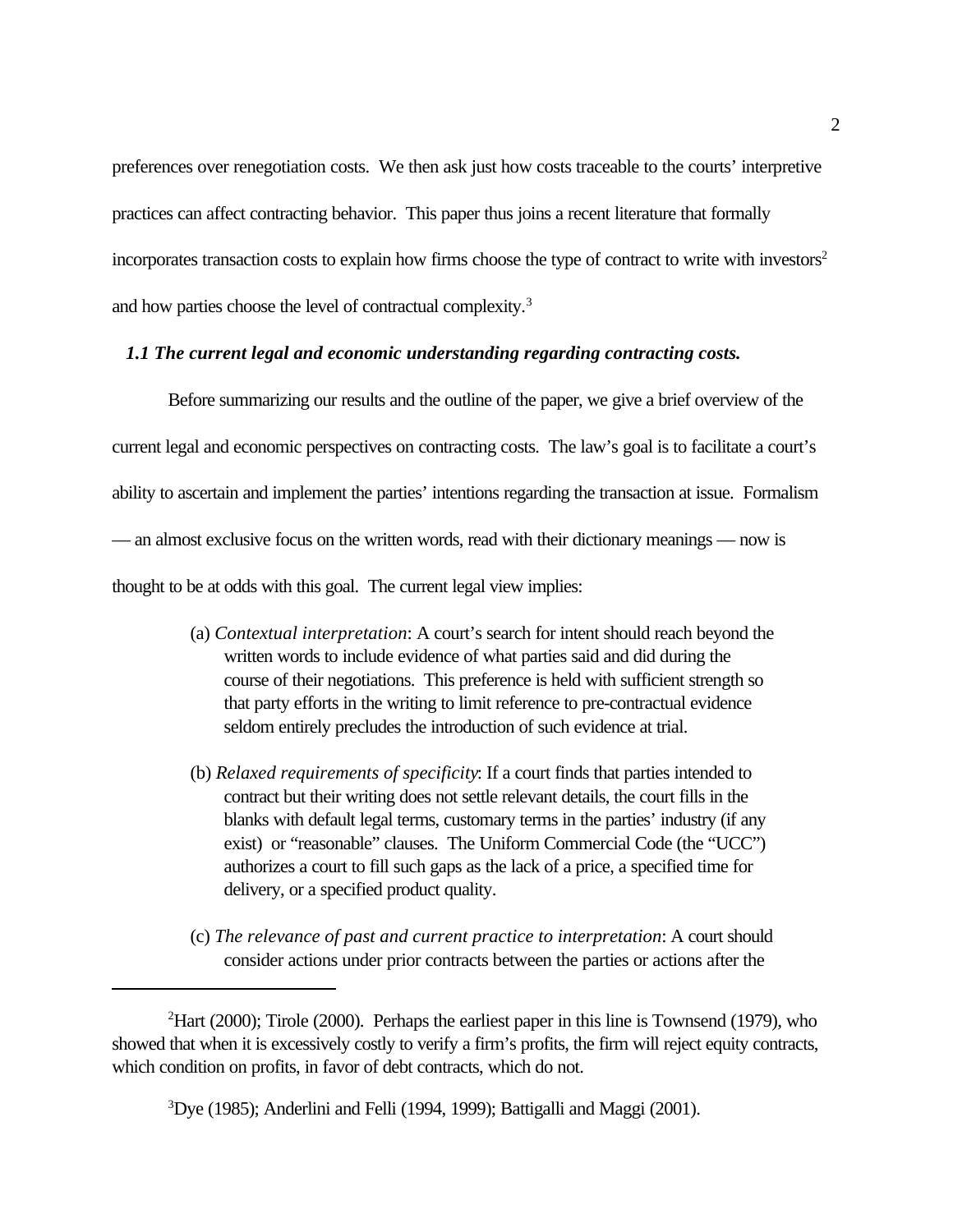current contract was made when deciding what obligations the current contract imposes. For example, a buyer's practice of accepting nonconforming deliveries under prior contracts may persuade a court to restrict the buyer's ability to reject under the current contract.

(d) *A preference for modifications*: The parties' latest expression of intent is preferred to earlier expressions because courts should implement what parties want, not what they once wanted, and also because later intentions are likely to be better informed than earlier ones. This view sustains the rule that a term in the initial agreement prohibiting renegotiation is unenforceable.<sup>4</sup>

These four implications can affect contracting costs, but it is not the custom for courts to take these costs into account when creating and applying the rules. Rather, the implications best follow from an autonomy view of contract. On this view, contract law rules should require, or aid, a broad judicial search for parties' actual intent; it is a party's consent to be bound that legitimates the exercise of state coercion requiring the party to perform or pay damages.

The economic view regarding contracting costs follows from a commitment to efficiency. In the economic view, the costs of writing the initial contract ideally should be zero. When it is costless to contract, and also (relatively) costless to verify relevant actions and later states of the world, parties can write a complete state-contingent contract, prescribing the optimal action for each of them to take in every possible future state. When it is costless to contract, but costly to verify future actions and states, parties can write contracts that induce them to send simultaneous and independent "messages" to a third party decisionmaker.<sup>5</sup> The messages' content is a function of information that is unverifiable, yet

<sup>4</sup>See Snyder (1999).

<sup>5</sup>A message can be "Seller will deliver twelve units because her production costs are low" or "Buyer will pay \$5 per unit because he faces high demand", or the like. Contracts that induce such messages are generally denoted "mechanisms", but we use a more detailed taxonomy of contract forms below.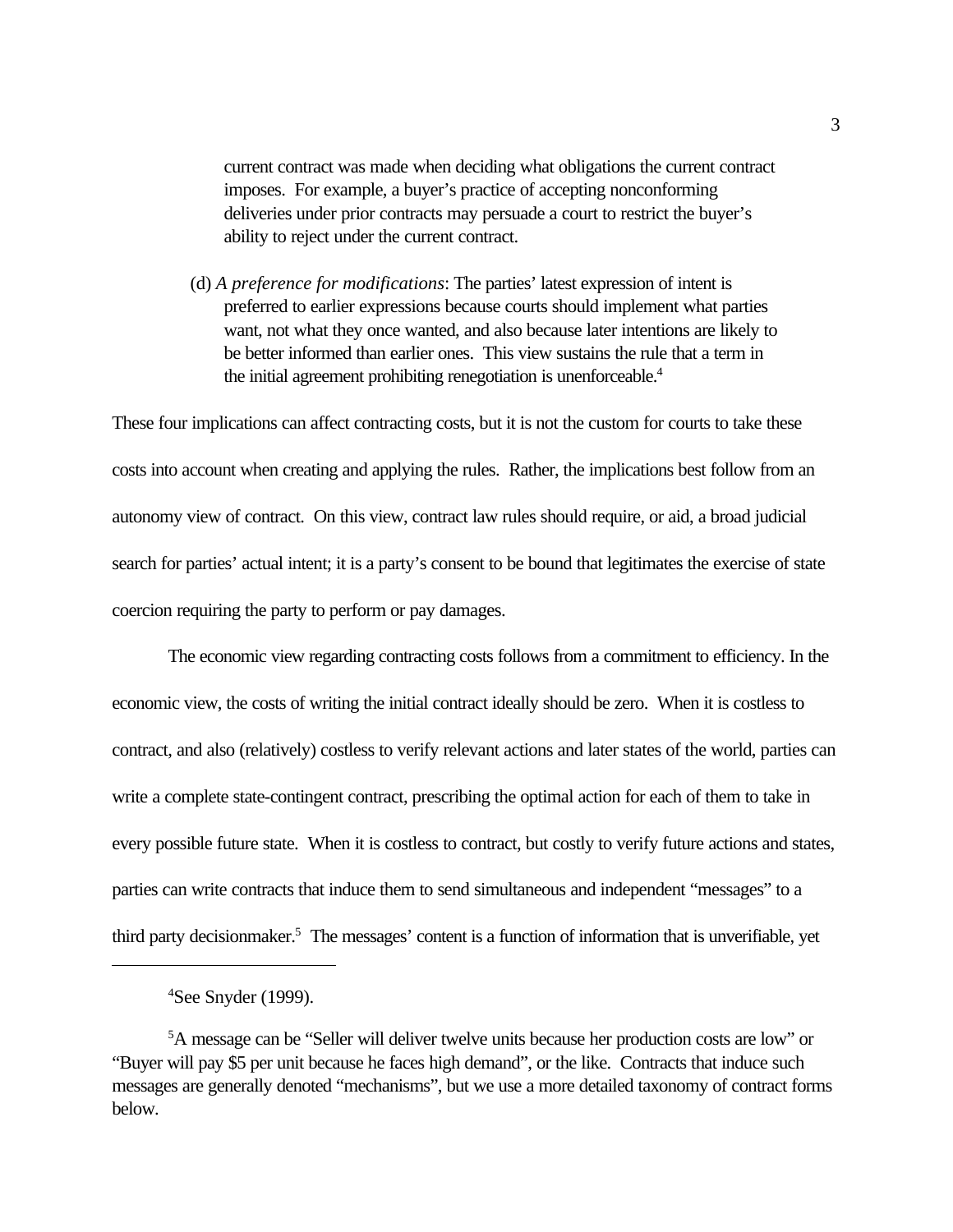observed by the contracting parties ex post. If the decisionmaker enforces the directives these messages give, this contract form can replicate the outcome of any ex post renegotiation; hence, it specifies efficient outcomes in equilibrium. The economic view thus implicitly presupposes that, when contracting is costless, parties will write the contract that best implements their intentions.

An economic approach to contract choice would diverge from the legal approach in two important ways. First, the legal view ignores the effect of the courts' interpretive practices on contracting costs. An economic approach should take these costs into account. Second, the current economic approach implies that when contracting is cheap, renegotiation should be costly. This is because low initial contracting costs permit parties to write sophisticated state-contingent or messagebased contracts that yield ex post efficiency in every state of the world. Hence a party would want to renegotiate such a contract only "out of equilibrium", to exploit a contract partner who has made a sunk cost investment. Very high renegotiation costs preclude this behavior. Thus, in complete contrast to the legal view, the economic approach implies that courts should enforce contractual bans on renegotiation.<sup>6</sup>

<sup>&</sup>lt;sup>6</sup>A contractual ban on renegotiation is convenient to enforce when the trading opportunity expires before the court intervenes. In this circumstance, the court's only role is to order the monetary transfers that the contract requires. An enforceable no-renegotiation clause then would authorize the court to reinstate the monetary transfers that the original contract required rather than enforce the transfers that the renegotiated contract directs. One of the parties commonly would do better under the original contract. In consequence, that party's renegotiation promise would not be credible. In the standard mechanism design context, in which the court is asked to intervene before parties trade, a contractual renegotiation ban would permit a party later to ask the court to reinstate the transfers that the parties would have made had they sent the messages the original contract required. Again, at least one party would have an incentive, after trade, to petition for the original transfers.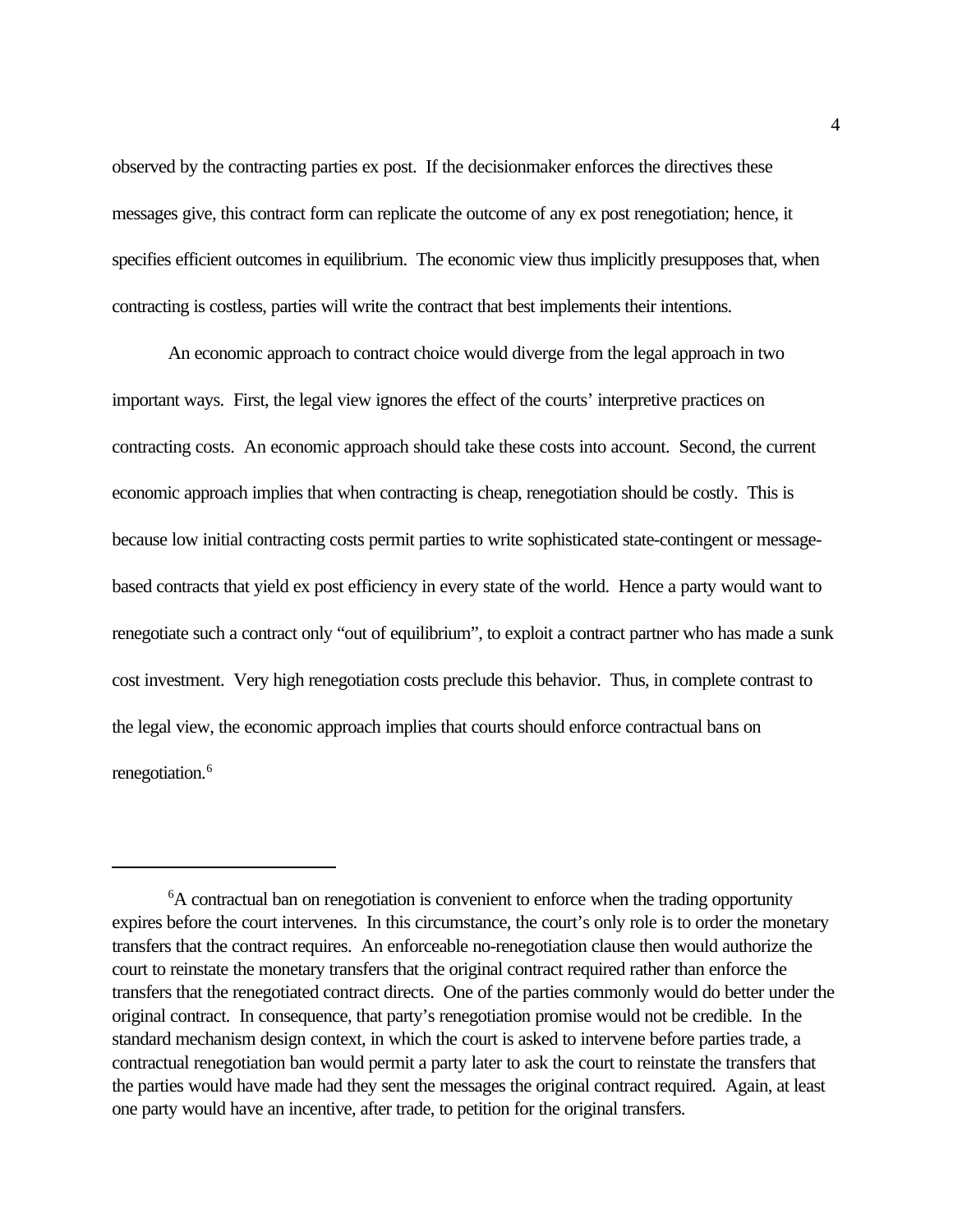# *1.2* **A summary of our theoretical results.**<sup>7</sup>

Our model has two important elements. First, it incorporates contracting costs that depend on the parties' choice of contract form. These costs are increasing in a contract's complexity. We rank contract complexity, and hence contracting cost, as follows:

- *Simple noncontingent contracts,* that specify a single price and a trading decision, are the least complex (and so the least costly to create).
- *Option contracts* that specify sets of prices and trading decisions between which one of the contracting parties can choose — are moderately complex.
- *Coordinated message contracts* that condition on messages that parties simultaneously send — are the most complex contract form and thus the most costly to write.
- *Verified contingency contracts* that directly condition prices and trading decisions on the ex post state (and thus require verification of the state) — are complex and costly, especially to the extent that verification of the state is technologically difficult.

Second, our model lets the parties' initial contract partly control the parties' ability to renegotiate. In

particular, the initial contract can affect the portion of the surplus that parties can realize from

renegotiation.

Our major results are:

(a) Parties trade off the cost of creating complex contracts against the gain that these contracts create by inducing efficient investment incentives. When the costs of writing the initial contract are low, parties create complex (coordinated message

<sup>&</sup>lt;sup>7</sup>We inquire only into the efficiency of various contract forms because the problems we analyze face firms. These are artificial legal entities. Hence, a normative theory whose goal is to protect the autonomy of actual persons appears out of place. Part 5.2 develops further the theme that the regulation of contracts between firms should differ from the regulation of contracts between individual persons.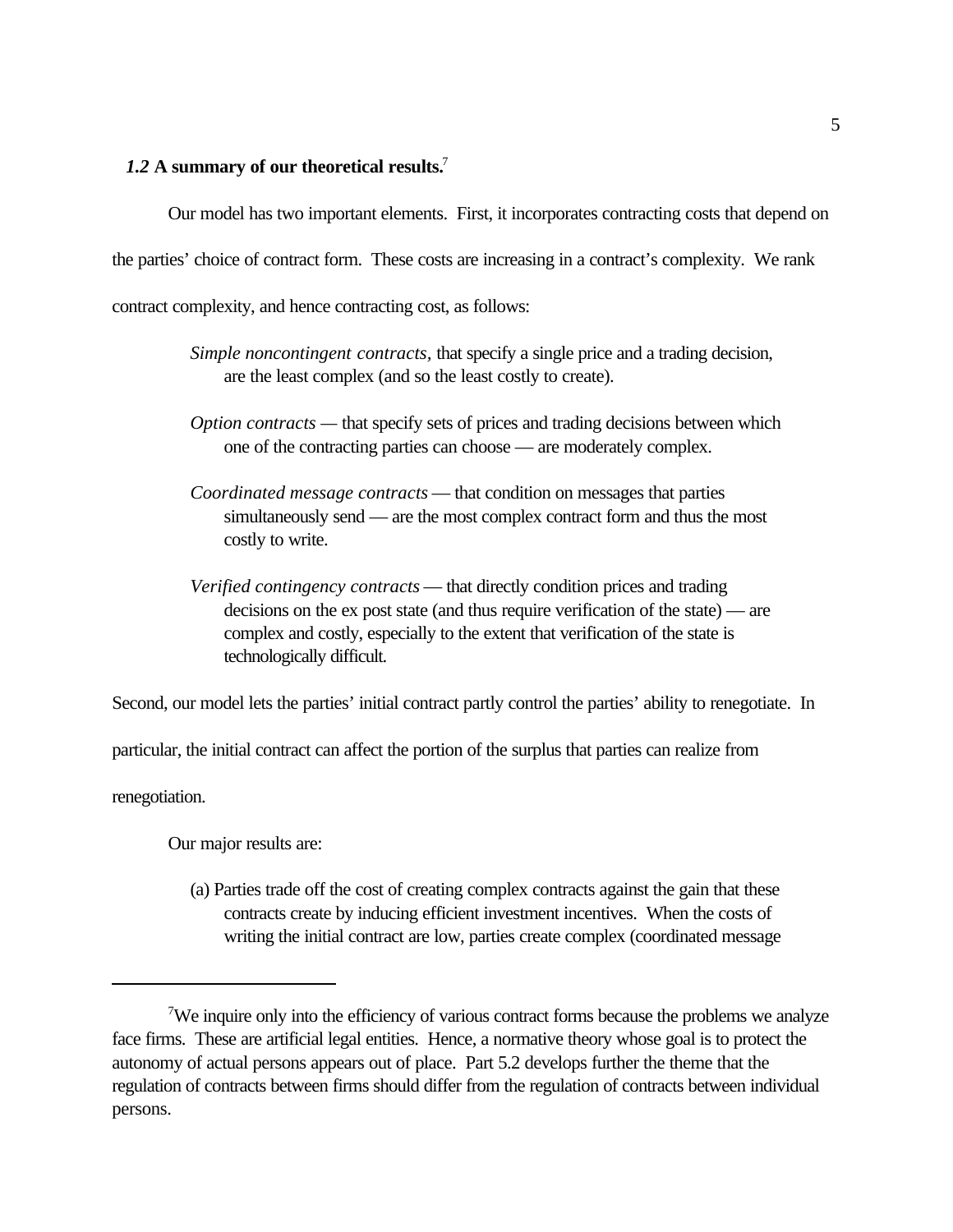or verified contingency) contracts that induce efficient investment and efficient trade. The higher that initial contracting costs get, the more likely are parties to shift to the simpler contract forms.

- (b) Parties have preferences over renegotiation costs, and will contract to affect these costs to the extent that technology and the law permit. When parties create complex contracts, they prefer very high renegotiation costs, because renegotiation interferes with efficient incentives. When parties adopt simple contract forms, they prefer low renegotiation costs because the simple contracts often are suboptimal ex post (when renegotiation allows recovery of surplus). Perhaps most interesting, when parties use the moderately complex option contract, they often strictly prefer *intermediate* renegotiation costs: high to retain the parties' investment incentives, but not too high because these contracts are renegotiated with positive probability.
- (c) Contract and Commercial Law affect initial contracting and renegotiation costs and so have an important, but overlooked, affect on the parties' choice of contract form. As an illustration, parties recognize that the costs of writing a particular contract include the expected costs of enforcing that contract. Enforcement costs are increasing in contract complexity and also are influenced by the courts' interpretive style (the more evidence courts permit a party to introduce in support of its preferred interpretation, the more costly a law suit will be).
- (d) The model's results imply that parties have preferences over what may be called "the rules of the game" (implications (a), (c) and (d) summarized in Part 1.1 above), as well over the substantive terms such as prices and quantities. The rules of the game currently are mandatory. Hence, a major normative implication of our analysis is that there are more mandatory rules in Contract and Commercial Law than there should be.<sup>8</sup>

Part 2 below begins with an example that illustrates many of our conclusions. Part 3 then sets

out the model and Part 4 derives results. Part 5 discusses positive and normative implications of the

<sup>&</sup>lt;sup>8</sup>This conclusion is consistent with an implication of the mechanism design literature, that the court should enforce whatever the contract dictates, as a function of the messages the parties send. See Schwartz (1998). Eggleston, Posner and Zeckhauser (2001) also suggest, consistently with our analysis, that courts should obey interpretative instructions that parties give them.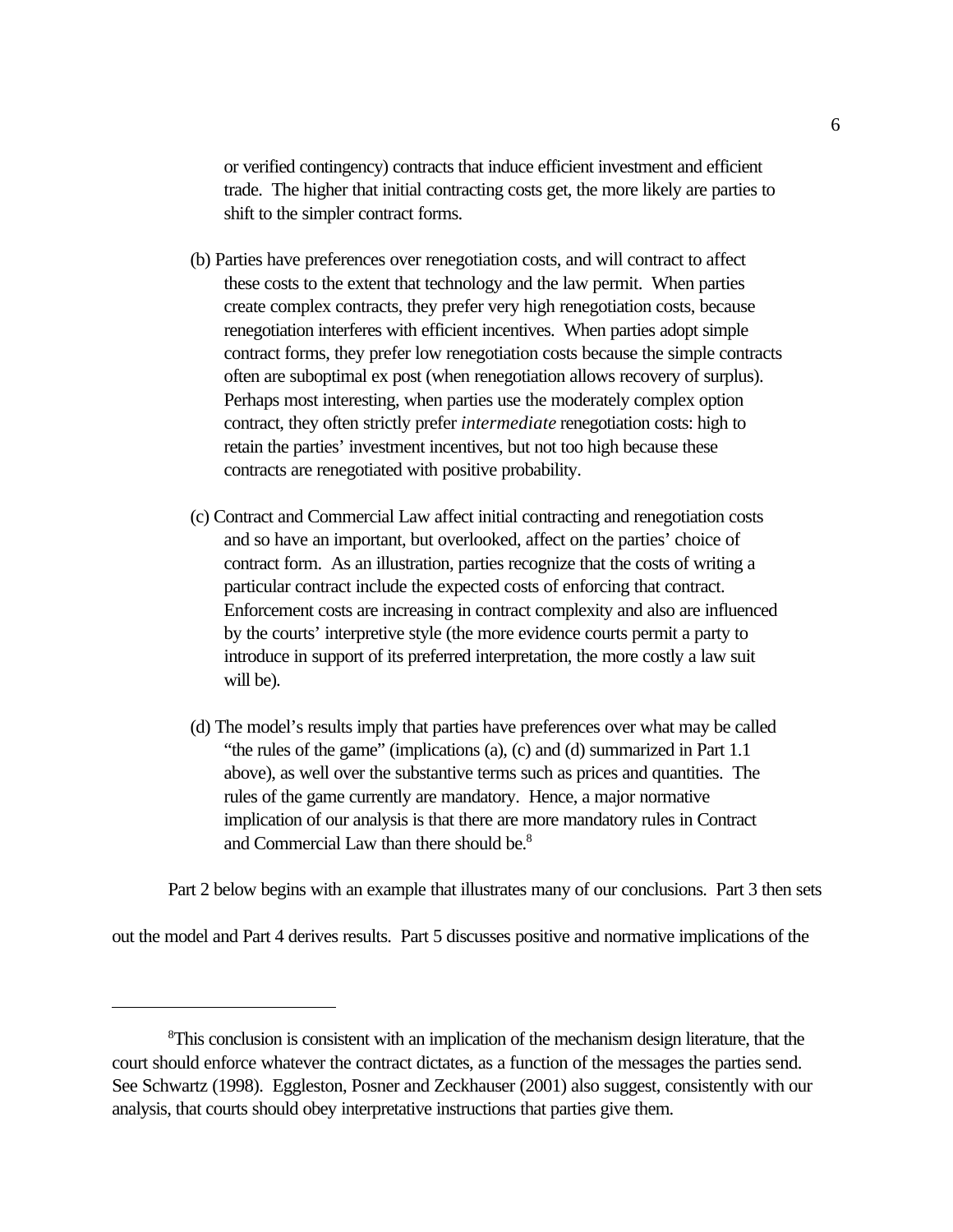analysis in more detail. Part 6 concludes.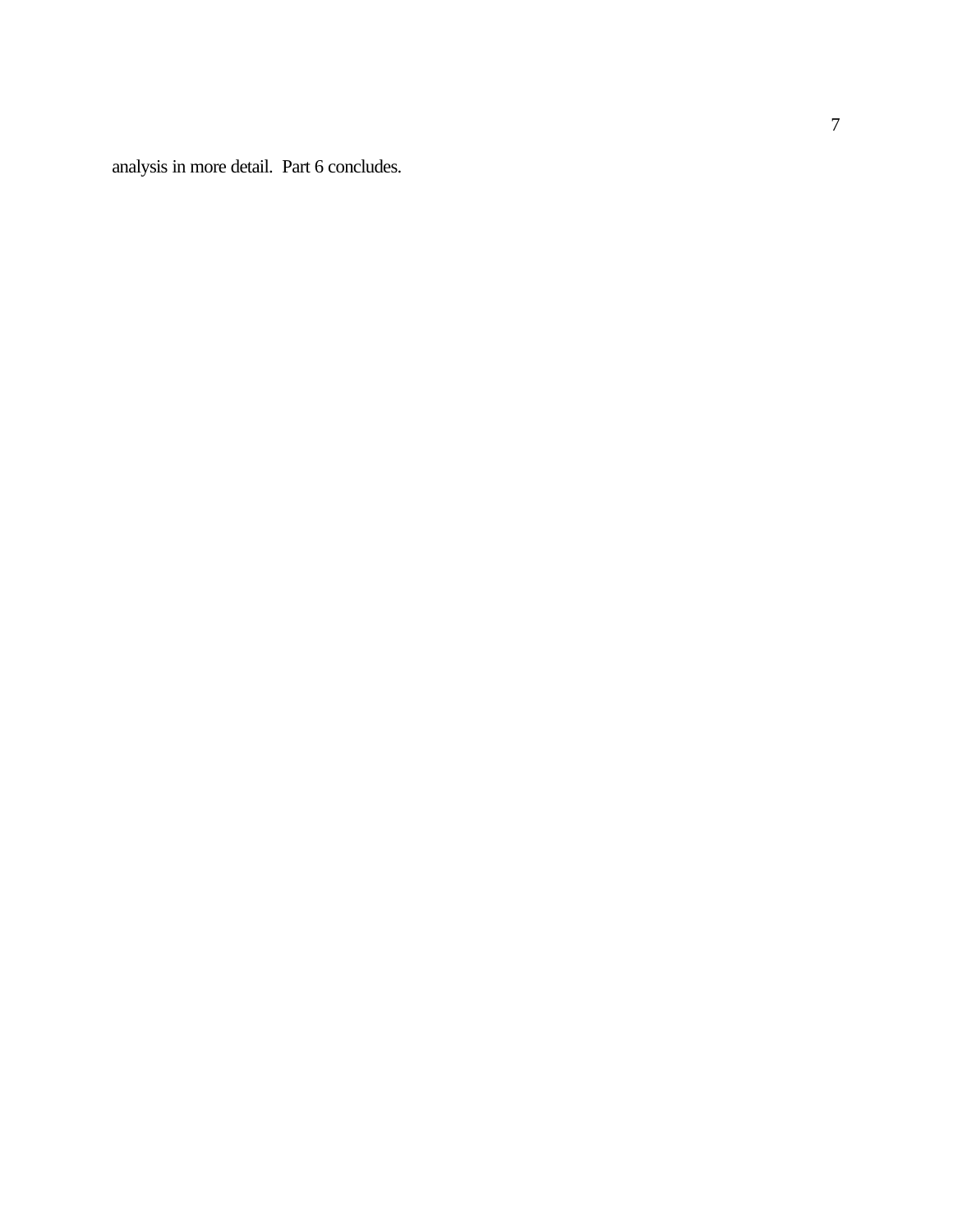### **2. An example.**

A seller and buyer contract to trade one unit of an intermediate good. The contract specifies: (i) a court-enforced mechanism that they must play later in their relationship, and (ii) a renegotiation parameter, *s*, which gives the share of the renegotiation surplus that the parties can capture if they renegotiate the outcome of the mechanism  $(0 \# s \# 1)$ . The outcome of the mechanism, before renegotiation, is a determination of whether the good is traded and the price (a monetary transfer from buyer to seller). The contract is costly to write, as detailed below.

After the contract is made, the seller makes a private, unobservable investment that affects the buyer's valuation of the good, *v*. The seller either invests "high", at a cost of 20, or "low" at a cost normalized to zero. If the seller invests high, then  $v = 80$  with probability  $\frac{1}{2}$ ,  $v = 20$  with probability  $\frac{1}{4}$ , and  $v = -20$  with probability ¼. If the seller invests low, then  $v = 20$  with probability ¼ and  $v = -20$ with probability <sup>1</sup>/4. Thus, high investment shifts probability from the value of 20 to the value of 80. The trading decision is costless to the seller, given investment.

After the seller invests, the parties observe the realization of  $v$ , which is unverifiable. They then decide whether to trade. Trade is ex post efficient in this example if  $v = 80$  or 20, but is inefficient if  $v = 80$  $= -20$ . On the example's parameters, the parties prefer high investment because it and the efficient ex post trade decision yield a joint payoff of

$$
\frac{1}{2}(80) + \frac{1}{4}(20) + \frac{1}{4}(0) - 20 = 25.
$$

while low investment, again with the optimal trade decision, yields a joint payoff of

$$
\frac{3}{4}(20) + \frac{1}{4}(0) = 15.
$$

The first of these expressions includes the investment cost of 20 and both expressions assume that the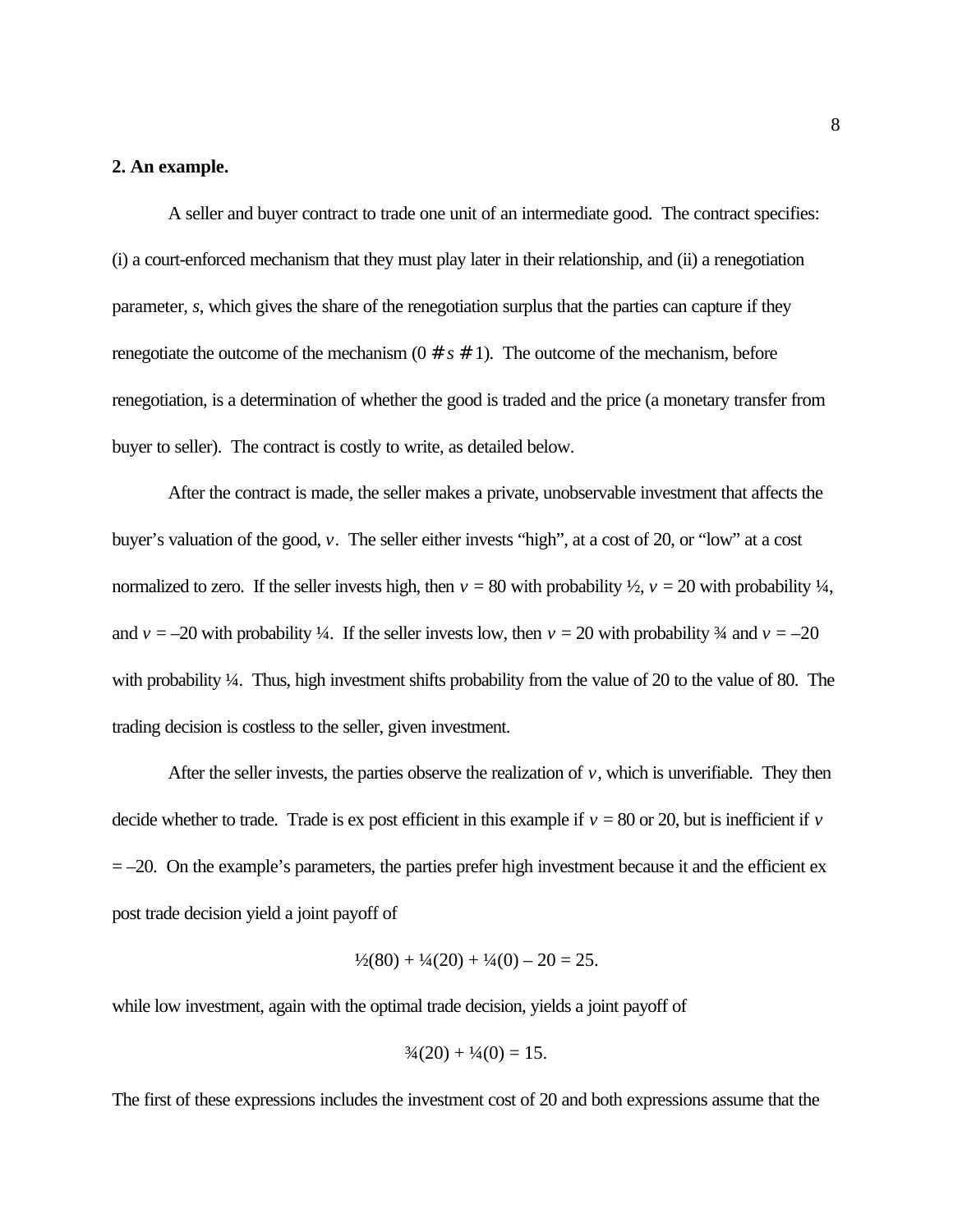parties do not trade when the buyer's valuation turns out to be –20.

We consider three contract forms in this example: (i) A simple, noncontingent contract, which specifies trade or no trade at a fixed price, and whose creation cost is normalized to zero; (ii) an option contract, under which the trade decision and transaction price depend on a message from one of the parties, and which costs a to write; and (iii) a coordinated message contract, under which the trade and pricing decisions depend on messages from both parties, and which costs 2a to write. It is unnecessary to consider verified contingency contracts (which are modeled in Part 3) for the points this example makes.<sup>9</sup> In order best to illustrate the parties' preferences over renegotiation costs, we let the parties costlessly specify the value that the renegotiation parameter, *s*, will take.<sup>10</sup> Finally, we assume that the parties equally split whatever surplus the contract or renegotiation permit; that is, they have equal bargaining power during renegotiation, as well as during initial contracting.

The simple, noncontingent contract: This contract cannot induce the seller to choose the high investment level (though high investment maximizes the parties' joint payoff). To see why, let the contract provide that there is no trade ex post, but the buyer nevertheless must pay *p.* This contract would not be renegotiated when  $v = -20$ , but it would be renegotiated when  $v$  takes on either of the higher values. The parties would prefer to set  $s = 1$  (renegotiation is costless) in order to give the seller fully one half the renegotiation surplus; this expected return maximizes the seller's incentive to invest

<sup>&</sup>lt;sup>9</sup>A verified contingency contract would require parties to expend the resources necessary for the court to verify the "state", which we could call H when  $v = 80$ , L when  $v = 20$ , and N when  $v =$ –20. The contract would then specify prices and trade contingent on the state.

<sup>&</sup>lt;sup>10</sup>The assumption that parties can costlessly control *s* is relaxed below. Note that when  $s = 1$ , renegotiation is costless, so the parties can capture the full renegotiation surplus; when  $s = 0$ , renegotiation would entirely exhaust this surplus.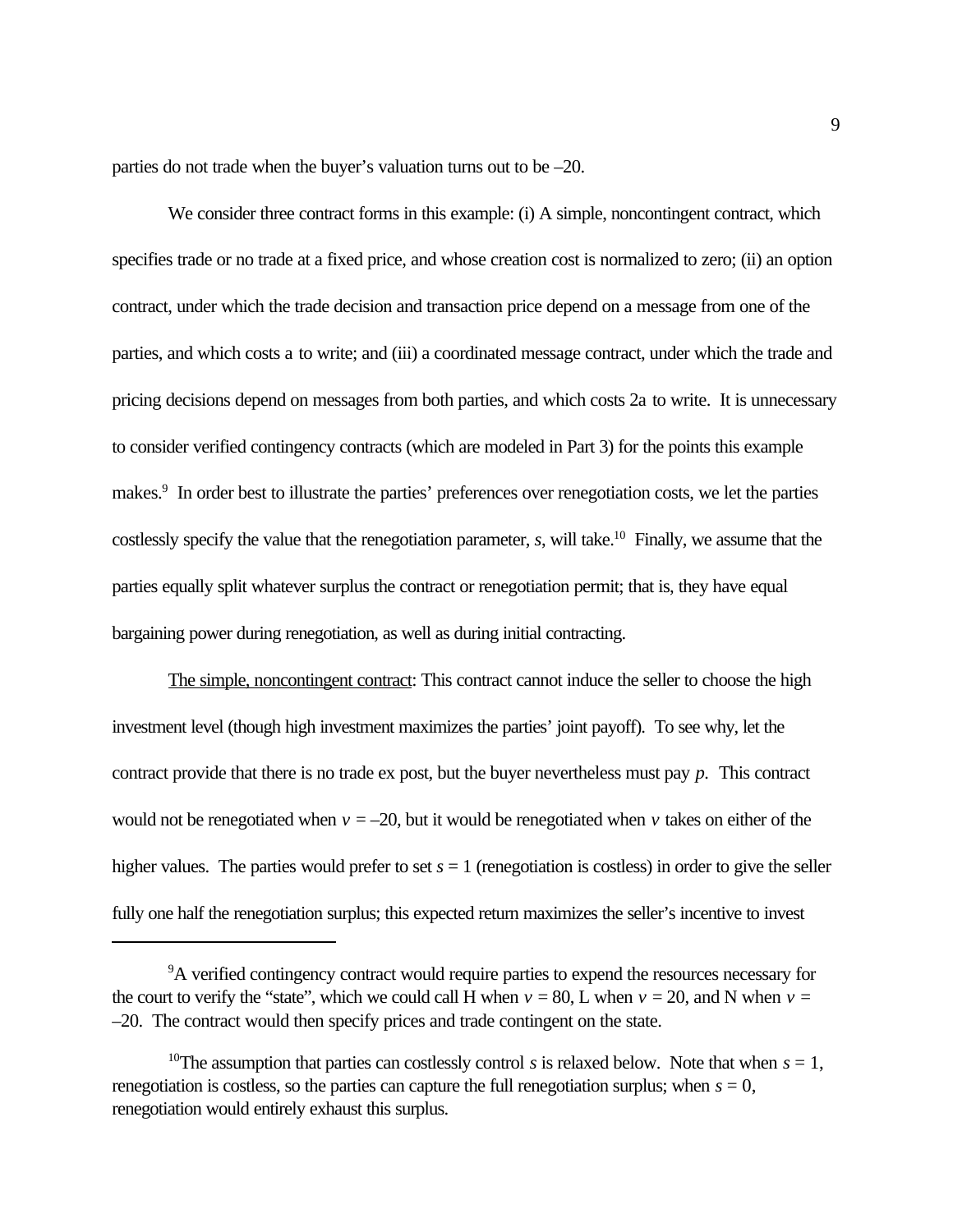efficiently.

A simple noncontingent contract that does set  $s = 1$  yields to the seller that invests high the expected payoff of

$$
\frac{1}{2}(p+80/2) + \frac{1}{4}(p+20/2) + \frac{1}{4}(p) - 20 = p + 2.5
$$

This seller receives the price  $p$  plus half the renegotiation surplus when  $v = 80$ , which occurs with probability  $\frac{1}{2}$ , and half the renegotiation surplus when  $v = 20$ , which occurs with probability  $\frac{1}{4}$ ; the parties do not renegotiate, and so the surplus is zero, when  $v = -20$ . Subtracting the seller's investment cost of 20 yields the seller's expected payoff. A seller who instead chooses the low investment level under this simple contract realizes an expected payoff of

$$
\frac{3}{4}(p+20/2) + \frac{1}{4}(p) = p + 7.5.
$$

With probability  $\frac{3}{4}$ , the seller now receives p and splits the 20 surplus, and with probability  $\frac{1}{4}$  the seller receives only the price *p*.

The seller thus optimally chooses the low investment level. In sum, the best that parties can do under the simple contract is to specify trade (or, equivalently, no trade) and set  $s = 1$ . This permits them to avoid the trade outcome when  $v = -20$  (or realize the entire 20 renegotiation surplus when  $v =$ 20, if their contract specifies no trade). The parties' joint expected payoff is

Simple contract: 
$$
\frac{3}{4}(20) = 15
$$
.

The option contract: A contract that lets the trade outcome depend on a message from the buyer sometimes will induce efficient investment.<sup>11</sup> Suppose the contract permits the buyer to trade at

<sup>&</sup>lt;sup>11</sup>One can easily show that a seller-option contract does no better than a noncontingent contract.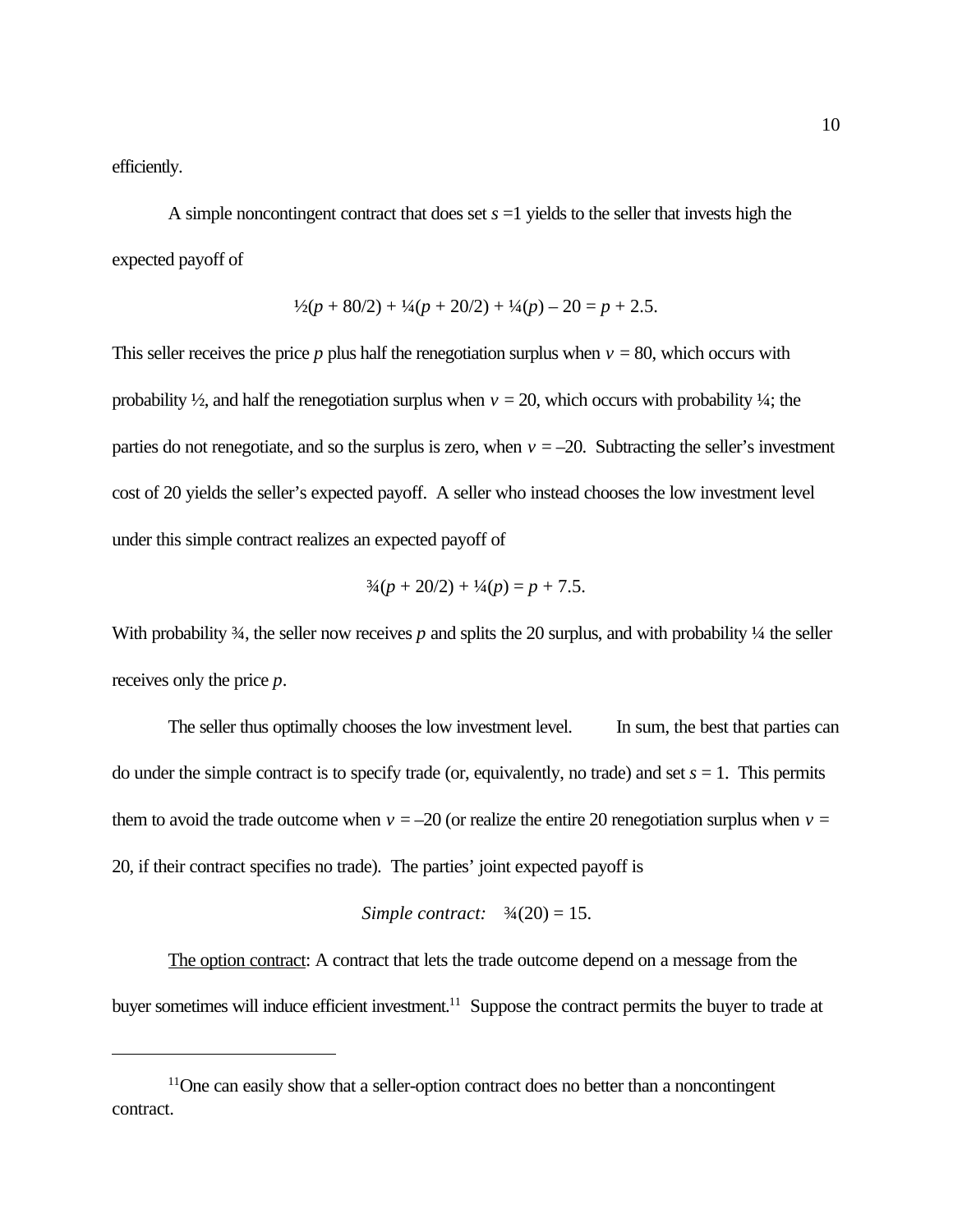price *p* or not trade but pay price *p*N, with these prices set so that the buyer will trade only when  $v =$ 80. Otherwise, the buyer sends the "no trade" message. This message leads to renegotiation when  $v =$ 20, and parties let the no trade outcome stand when  $v = -20$ . Such prices must satisfy all of

(i) 
$$
80 - p \$ - p\mathbb{N} + 80s/2
$$
,  
\n(ii)  $20 - p \# - p\mathbb{N} + 20s/2$ , and  
\n(iii)  $-20 - p + 20s/2 \# - p\mathbb{N}$ .

Inequality (i) states that, when  $v = 80$ , the buyer does better trading and paying *p* than it would do by sending a "no trade" message, paying *p*N, and then renegotiating to split the surplus of 80. Inequalities (ii) and (iii) provide that, when  $v = 20$ , the buyer prefers renegotiating from the no-trade outcome rather than sending the "trade" message; and, when  $v = -20$ , the buyer prefers sending the "no trade" message and letting it stand. Rearranging these inequalities yields the following bounds on the contract prices:

(\*) 
$$
20(1 - s/2) \# p - p \parallel \# 80(1 - s/2)
$$
.

This option contract gives the seller an expected payoff from high investment of

$$
\frac{1}{2}(p) + \frac{1}{4}(p\mathbb{N} + 20s/2) + \frac{1}{4}(p\mathbb{N}) - 20.
$$

With probability  $\frac{1}{2}$ ,  $v = 80$  and the parties trade under the contract, the buyer paying *p*; with

probability  $\frac{1}{4}$ ,  $v = 20$ , the buyer pays *p*N, and the parties split the trade value through renegotiation; and with probability  $\frac{1}{4}$ ,  $v = -20$  so the parties let the contract result stand, the buyer again paying pN. By a similar logic, a seller who chooses the low investment level would receive a payoff of

$$
\frac{3}{4}(p\mathbb{N} + 20s/2) + \frac{1}{4}(p\mathbb{N}) = p\mathbb{N} + 15s/2.
$$

The seller thus invests efficiently if and only if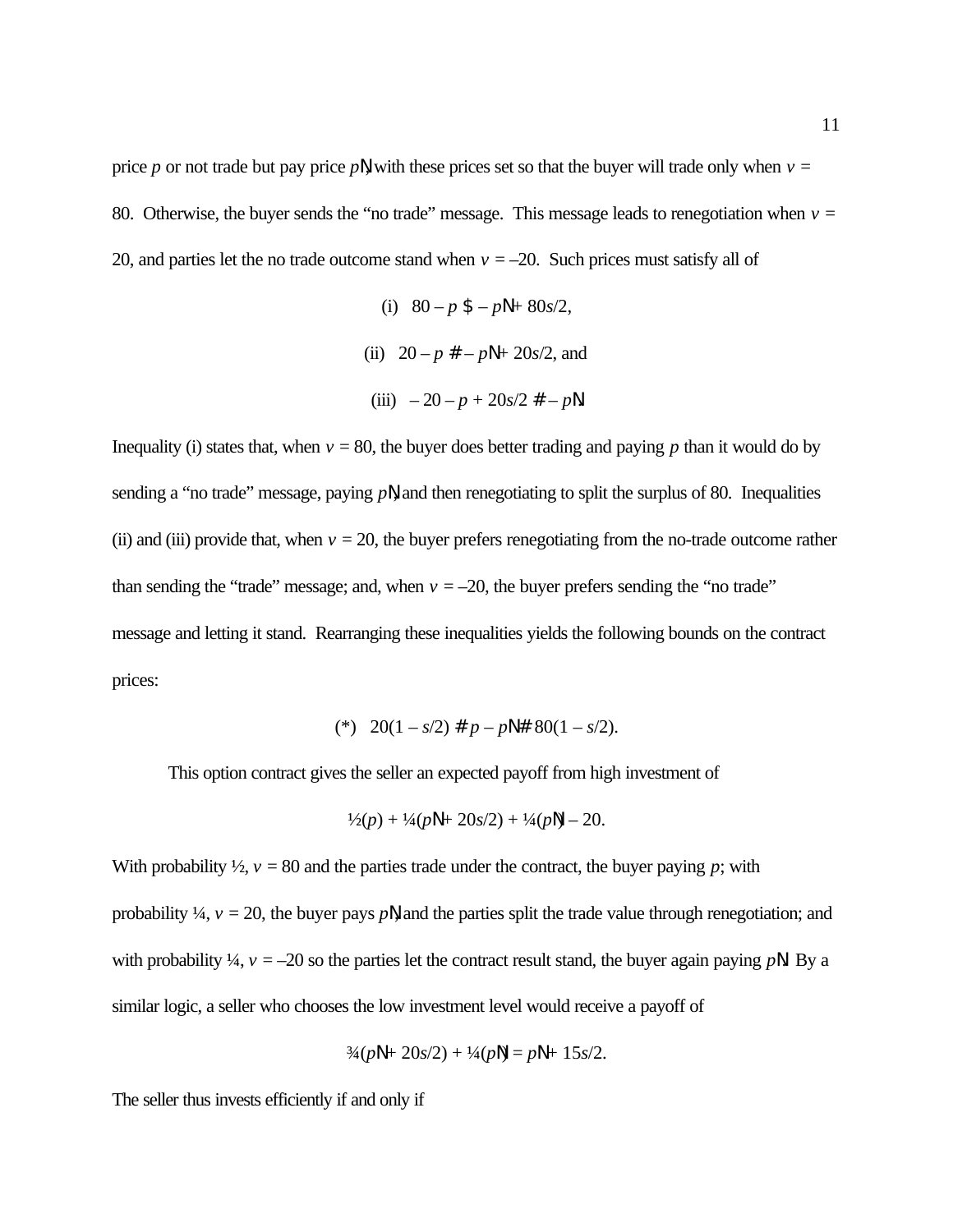$$
(**) \quad \frac{1}{2}(p-p\|) - 5s \; \$ \; 20.
$$

Condition (\*\*) illustrates that the seller's incentive to invest efficiently is increasing in the difference between the two prices, because the likelihood that the seller will capture this difference is higher when the seller chooses the high investment level. From condition (\*), this price difference cannot exceed 80(1 –  $s/2$ ). Substituting this value into (\*\*) yields

$$
40(1 - s/2) - 5s \; \$ \; 20,
$$

which simplifies to *s* # 4/5.

Regarding the intuition, the parties face a tradeoff regarding the renegotiation parameter *s*. Since the parties renegotiate with positive probability (when  $\nu$  turns out to be 20), they prefer zero renegotiation costs  $(s = 1)$  in order to capture the full surplus. But when the renegotiation surplus is reduced by positive renegotiation costs, the wedge between what the parties obtain when  $v = 80$  and when  $v = 20$  widens; this encourages the seller to choose the high investment level and thereby increase the probability that  $v = 80$  occurs. Combining these incentives, the best option contract, on the parameters in this example, sets  $s = 4/5$ . Recalling that an option contract is assumed to cost a to write, the parties realize an expected joint gain of

*Option Contract:* 
$$
\frac{1}{2}(80) + \frac{1}{4}(20)(4/5) + \frac{1}{4}(0) - 20 - a = 24 - a
$$
.

The coordinated message contract: As is well known, any contingent split of the investment surplus can be achieved under this type of sophisticated contract, so long as renegotiation is or can be made to be infinitely costly  $(s = 0)$ . These contracts rely on messages that the parties send after uncertainty has dissipated, and punish parties jointly if their messages regarding the ex post state differ. Since the contracts achieve efficiency in every state of the world, renegotiation would only disrupt the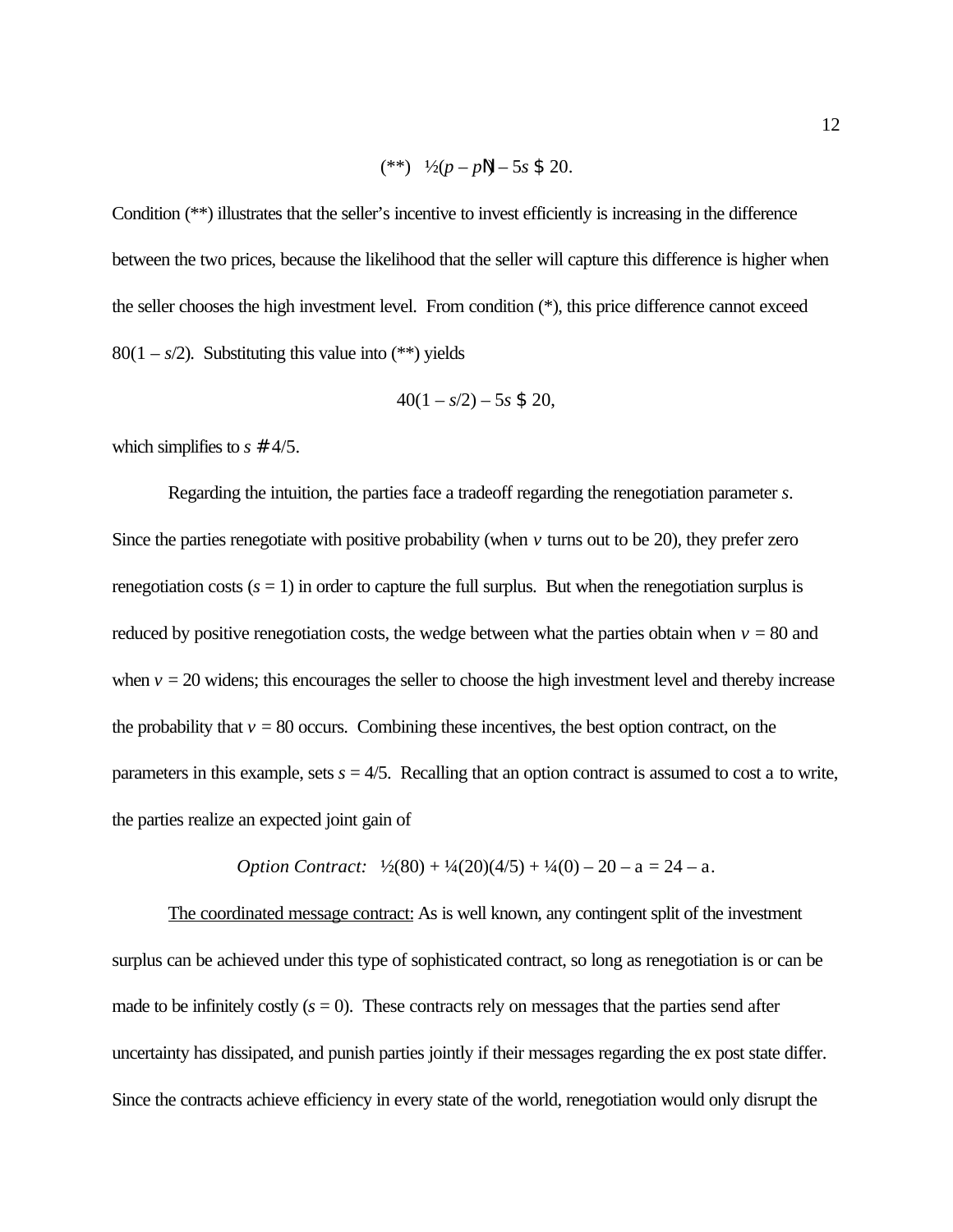mechanism. If  $s = 0$  and the other parameters of the example are retained, and recalling that a coordinated message contract costs 2a to write, we thus have that parties to this contract can realize a joint expected gain of

#### *Coordinated Message Contract:*  $\frac{1}{2}(80) + \frac{1}{4}(20) + \frac{1}{4}(0) - 20 - 2a = 25 - 2a$ .

This example illustrates two of our positive themes: the parties' preferences over contract form are partly a function of trading off the costs of contract writing against the gains of inducing more efficient investment; and the parties' preferences over renegotiation costs are partly a function of their choice of contract form. In the example, when  $a \# 1$ , the parties write a coordinated message contract, set  $s = 0$ , and maximize their joint gain. When a \$ 9, the parties write the simple noncontingent contract, set  $s = 0$ , choose the inefficient investment level, and realize the lowest possible joint gain. And when  $1 \# a \# 9$ , the parties write an option contract, set *s* at the intermediate value of 4/5, induce efficient investment, and achieve an intermediate joint gain.

The example also illustrates our normative theme that the law's mandatory rules sometimes yield inefficiency. For example, the law attempts to reduce renegotiation cost to zero (see Implication (d) in Part 1.1). When the renegotiation parameter *s* does equal one, coordinated message contracts and option contracts seldom could create efficient investment incentives.

Further, this example helps to show that contract law's interpretive rules can create inefficiency. To see how, recall that the costs of contract creation included the expected costs of enforcing the contract that is written. When a court that is called on to enforce an agreement does not restrict itself largely to the written words, but rather considers contextual evidence (see Implications (a) and (c) in Part 1.1), a party cannot easily win a contract action on summary judgment. The primary evidence in a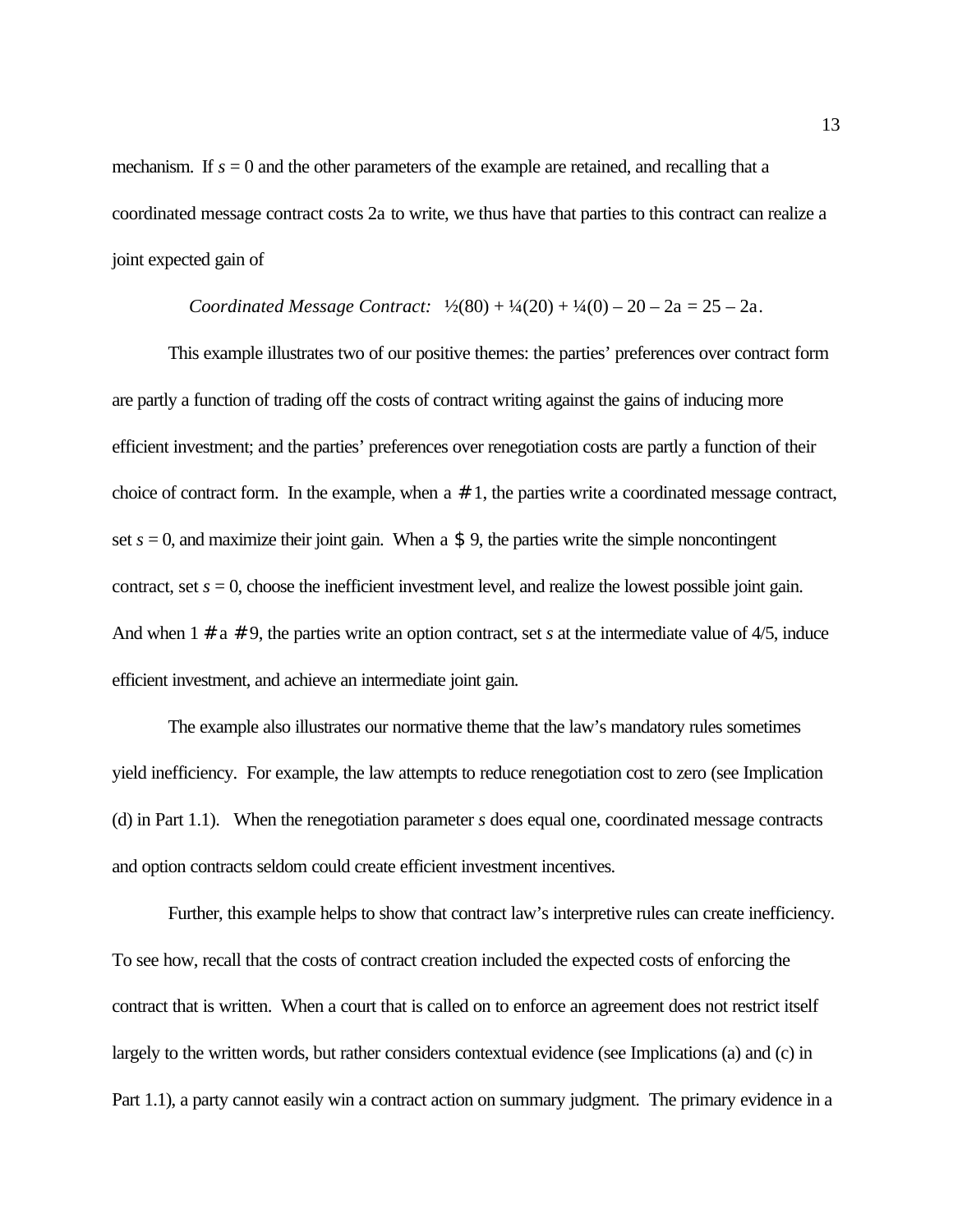summary judgment motion will be the written contract. Context evidence, in contrast, is often verbal and contested. The ability of a party to introduce and contest evidence, especially testimonial evidence, is increasing in the complexity of the contract. Hence, parties to the more complex contracts may anticipate needing expensive trials to enforce their deals. To illustrate the effect of this expectation, suppose that the contract creation cost a in the example would be below 1 (or below 9) when courts are formalist (they largely reject context evidence). Then a could be caused to rise above 1 (or above 9) when courts make extensive reference to context. That is, the chance that the parties will use the efficient contract form is decreasing in the intensity of the courts' ex post search for the true contractual interpretation.

Parties often would prefer judicial formalism *even if* a court's accuracy were increasing in the size of the evidentiary base the court considers.<sup>12</sup> The usual way of modeling judicial inaccuracy is to suppose that accurate and inaccurate courts both are unbiased, but there is more variance in the expected findings of inaccurate courts.<sup>13</sup> Risk neutral firms would then prefer a formalist interpretive style, with its greater variance, to a contextual interpretive style that causes them to shift to the simple but less efficient contract forms.

<sup>&</sup>lt;sup>12</sup>This position is contested in the law and economics literature.

<sup>13</sup>See Calfee and Craswell (1986); Che and Schwartz (1998).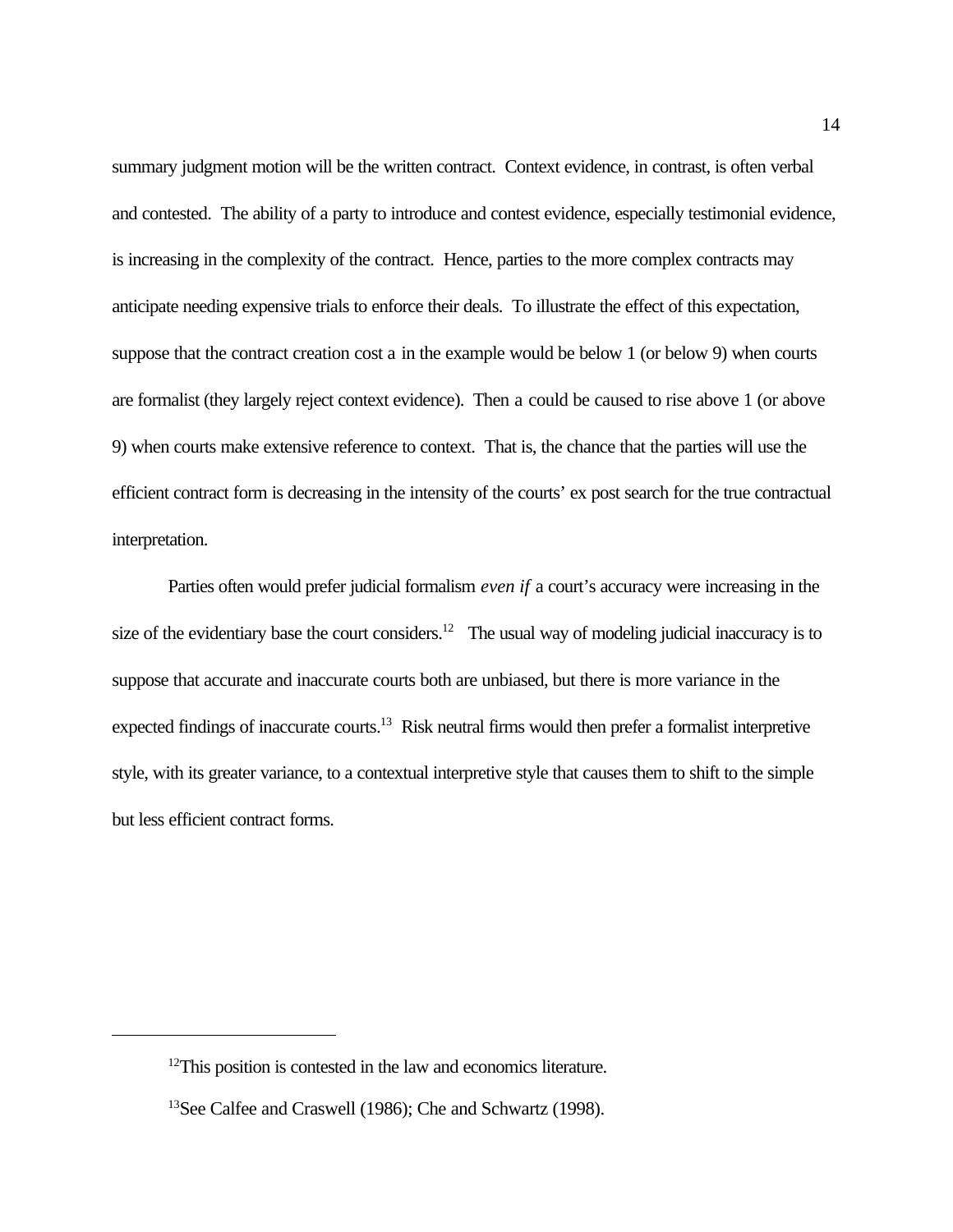## **3. The model.**

We analyze a straightforward extension of the standard model of mechanism design with an external enforcement authority (the court), who acts to implement the parties' contract.<sup>14</sup> Contractual mechanisms prescribe trading outcomes as functions of information that the court can access. Contracting and renegotiation are costly, but parties can influence these costs by their choice of contractual form.<sup>15</sup>

## *3.1 Model details.*

The relationship between the buyer and seller takes places over five time periods:

**Time 1:** The parties make a contract, denoted *f*, with two components. The externally enforced component specifies a mechanism that the parties are to play at time 4. The outcome of the mechanism is a tuple (*d*, *p*, *s*), as explained below. The self-enforced component specifies an equilibrium of the mechanism (for each contingency) on which the parties coordinate. A contract *f* costs  $a(f)$  to write.

**Time 2:** The seller makes an unverifiable and private investment decision x, that is chosen from a finite set *X* at an immediate cost of s(*x*). The buyer does not observe *x*.

**Time 3:** A random event determines the *state of the relationship* ?, which is an element of a

 $14$ In Anderlini, Felli and Postlewaite (2001), the court maximizes expected ex ante gains from contracting. Our court plays a more passive role, as is commonly assumed.

<sup>&</sup>lt;sup>15</sup>Thus, in a nutshell, we add contracting and renegotiation costs to the standard "mechanism" design with ex post renegotiation" model (Maskin and Moore 1999; Segal and Whinston, 2001). This is the "complete contract" approach in the sense that mechanisms are permitted, but it is the "incomplete contract" approach in the sense that contracting entails a cost. Tirole (1999) discusses the two polar approaches in the contract theory literature. An accessible review is Schmitz (2001).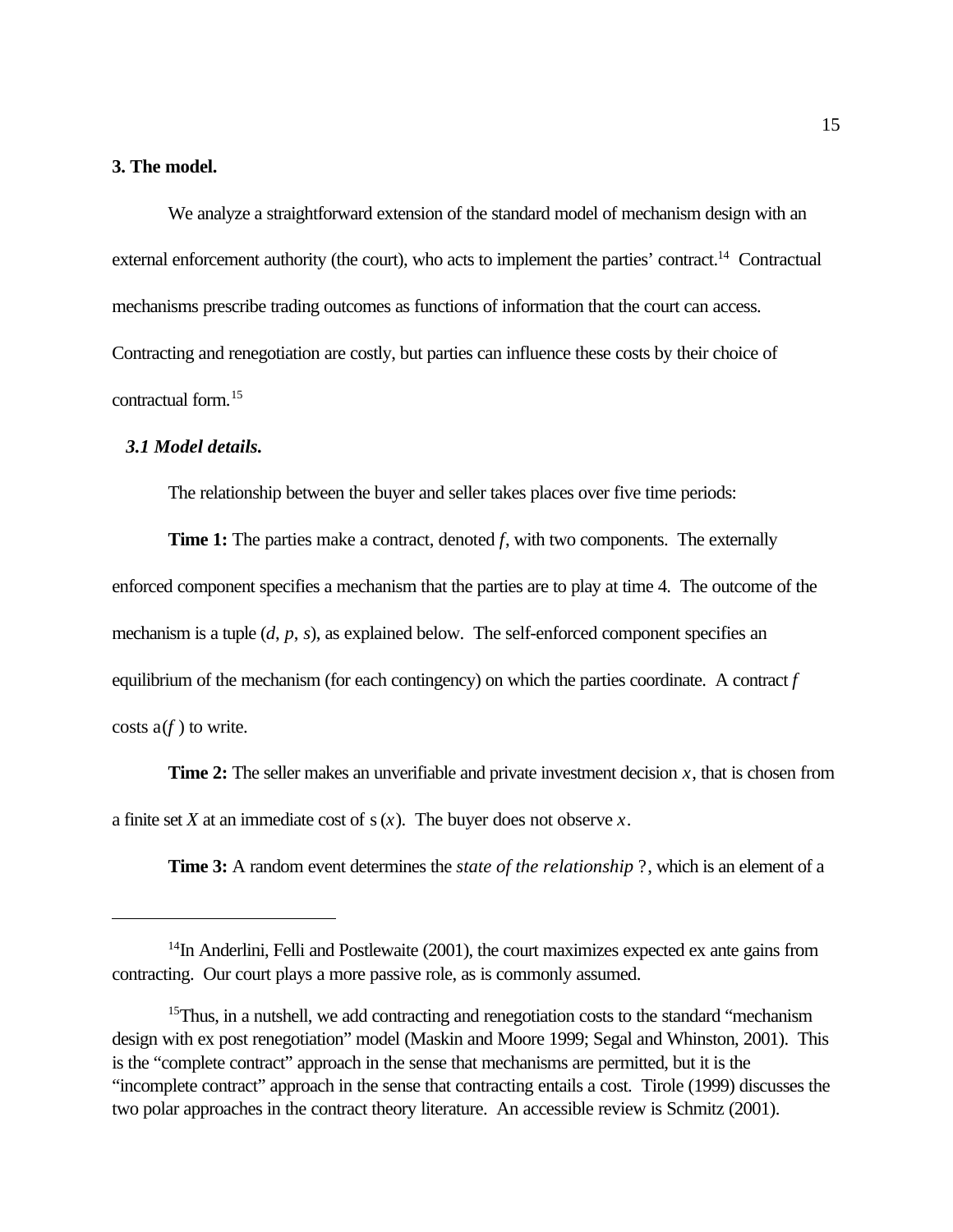finite set T. The distribution of the state partly depends on the seller's investment choice. The probability that state ? occurs is denoted  $q(?, x)$ . The value the buyer places on trade and the cost of trade are partly a function of the ex post realized state, which the parties observe at this time.

**Time 4:** The parties play the mechanism their contract specifies. The outcome of the mechanism is a joint *trade decision d*, a price *p*, and a recontracting parameter *s*. The decision *d* is an element of a finite set *D*, and the parties' preferences over the trade decisions are partly a function of ?. Thus, in some ex post states it may be efficient to trade in a certain way while in other states the same trading decision would be inefficient. The price *p* is a transfer from the buyer to the seller.

**Time 5:** The parties may recontract to change the outcome of the mechanism. The disagreement point for renegotiation is the outcome that the mechanism specifies. The recontracting parameter *s* specifies the share of the gains from recontracting that transaction costs do not exhaust. We assume *s* 0 [0,1]. For example, if  $s = \frac{1}{2}$ , then renegotiation dissipates one half of the contractual surplus. The outcome of recontracting is a new trade decision dN and a new price pN.<sup>16</sup>

The parties' payoffs depend on the state, the seller's investment, the trade decision and price, and the costs of contracting and recontracting. Let  $v(d, ?)$  be the buyer's value from trade, and let  $c(d, ?)$ ?) be the seller's cost of producing the traded goods. For example, if the time 4 decision, *d*, specifies "no trade," then  $v(d, ?) = 0$  and  $c(d, ?) \neq 0.17$  Payoffs are linear in the price transfer. Thus, the

<sup>&</sup>lt;sup>16</sup>For simplicity, we focus on proportional renegotiation costs here; our results would not change substantially if we specified more a general cost (including a fixed element). See Brennan and Watson (2001) for an analysis of general renegotiation costs (without initial contracting costs).

<sup>&</sup>lt;sup>17</sup>It is possible to have  $c(d, ?) < 0$  because the seller could incur a "negative cost" from selling the intermediate good to another party on the spot market (an outside option).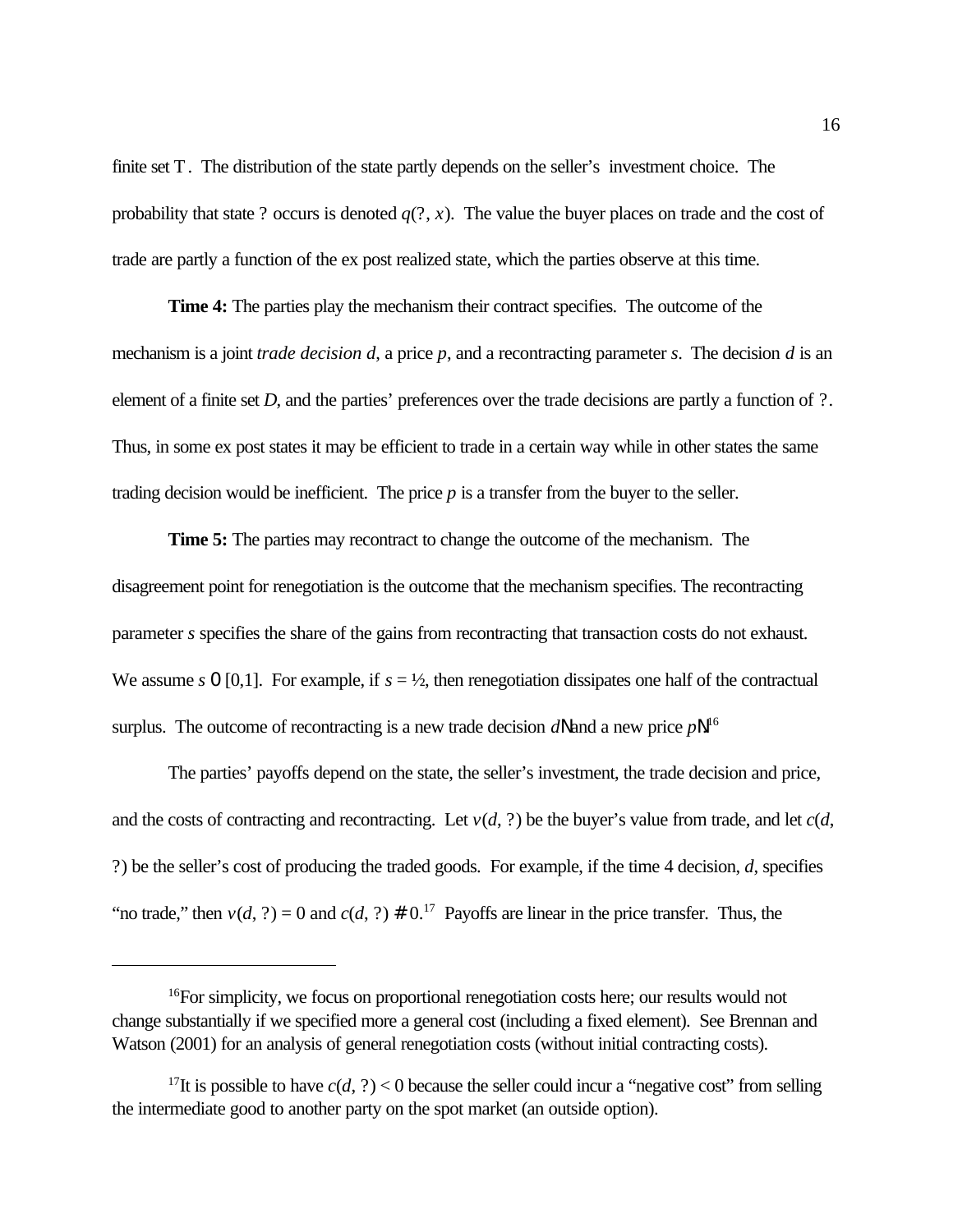buyer's payoff from trade is  $v(d, ?) - p$ , and the seller's payoff is  $p - c(d, ?)$ . The *ex post optimal trade decision* in state ?, denoted  $d^*(?)$ , maximizes the joint value of the trading decision,  $v(d, ?)$  –  $c(d, ?)$ , by the choice of *d*. We assume that  $d^*(?)$  is unique for each state ?, and make the following

Assumption A: For each *x*, there exist at least two states ?, ?NO T such that  $d^*(?)$  ...  $d^*(?N)$  and  $q(?,$ *x*),  $q(\text{?N}, x) > 0$ .

Assumption A requires that at least two different trading decisions will be optimal with positive probability, no matter the level of investment the seller chooses. This assumption ensures a role for contractual flexibility.

At time 5, parties renegotiate to *d*\*(?) if the mechanism would yield a suboptimal decision *d* … *d*\*(?). The *renegotiation surplus* is given by

 $r(d, ?)$  /  $[v(d^*(?), ?) - c(d^*(?), ?)] - [v(d, ?) - c(d, ?)].$ 

The first bracketed term on the right hand side is the gain from making the optimal trading decision; the second bracketed term is the *lower* gain that would have been realized had the parties allowed the outcome of the mechanism to stand. There is no gain from recontracting when the mechanism specifies the efficient outcome  $d^*(?)$ ; then  $r(d^*(?)?) = 0$ .

Uncertainty is resolved by time 4, so the renegotiated contract that replaces the original contract always takes the simple noncontingent form, specifying a price *pN* and a trade decision *dN*. It must be that  $dN = d^*(?)$ , and parties choose *p*N to divide the fraction *s* of the renegotiation surplus  $r(d^*,$ ?) that remains after recontracting costs are incurred. We normalize the cost of writing a simple noncontingent contract to zero. Therefore, renegotiation is costly only when the renegotiation friction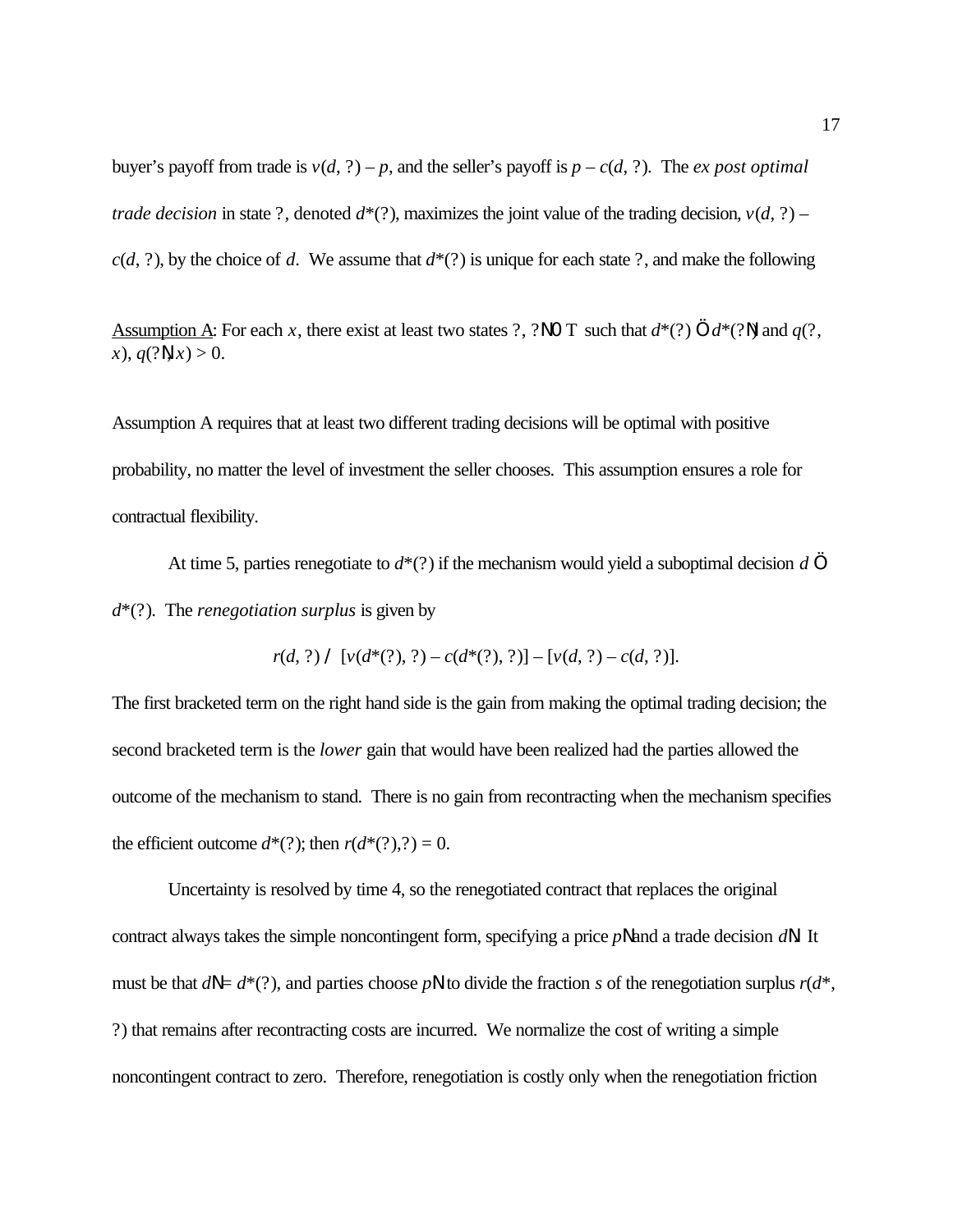parameter  $s < 1$ .

Renegotiation is resolved according to fixed bargaining weights  $p_B$  and  $p_S$  for the buyer and seller, respectively.<sup>18</sup> Thus, in state ?, if the outcome of the parties' initial contract is  $(d, p, s)$ , then from time 5 the buyer obtains

$$
z_B(d, p, s, ?) / v(d, ?) - p + sp_B r(d, ?)
$$

and the seller obtains

$$
z_S(d, p, s, ?) / p - c(d, ?) + sp_S r(d, ?).
$$

The parties' total payoffs are these amounts minus the seller's investment cost  $s(x)$  and the initial contracting cost  $a(f)$ . How the parties split  $a(f)$  does not affect the analysis.

The mechanism played at time 4 is static: Each party sends a message to the court, which then prescribes the outcome  $(d, p, s)$  that the contract dictates given these messages. Let  $M_B$  denote the buyer's message space and let  $M<sub>S</sub>$  denote the seller's message space. In addition to sending unrestricted messages, the parties also can directly verify none, some, or all aspects of the ex post state to the court.  $M<sub>D</sub>$  denotes the set of variables that the parties can verify.

The model collapses verification costs into initial contracting costs for convenience. We suppose that  $M_D = T$ , so that the court can process information that directly reveals the ex post state. Courts, however, only know what parties are able to prove. This institutional fact implies that when parties cannot verify the state to the court, any contract *f* that conditions directly on ? would have a cost  $a(f) = 4$  to create; that is, *f* cannot be written. This modeling strategy also permits analysis of

<sup>&</sup>lt;sup>18</sup>The generalized Nash bargaining solution has this representation, as do other standard bargaining solutions.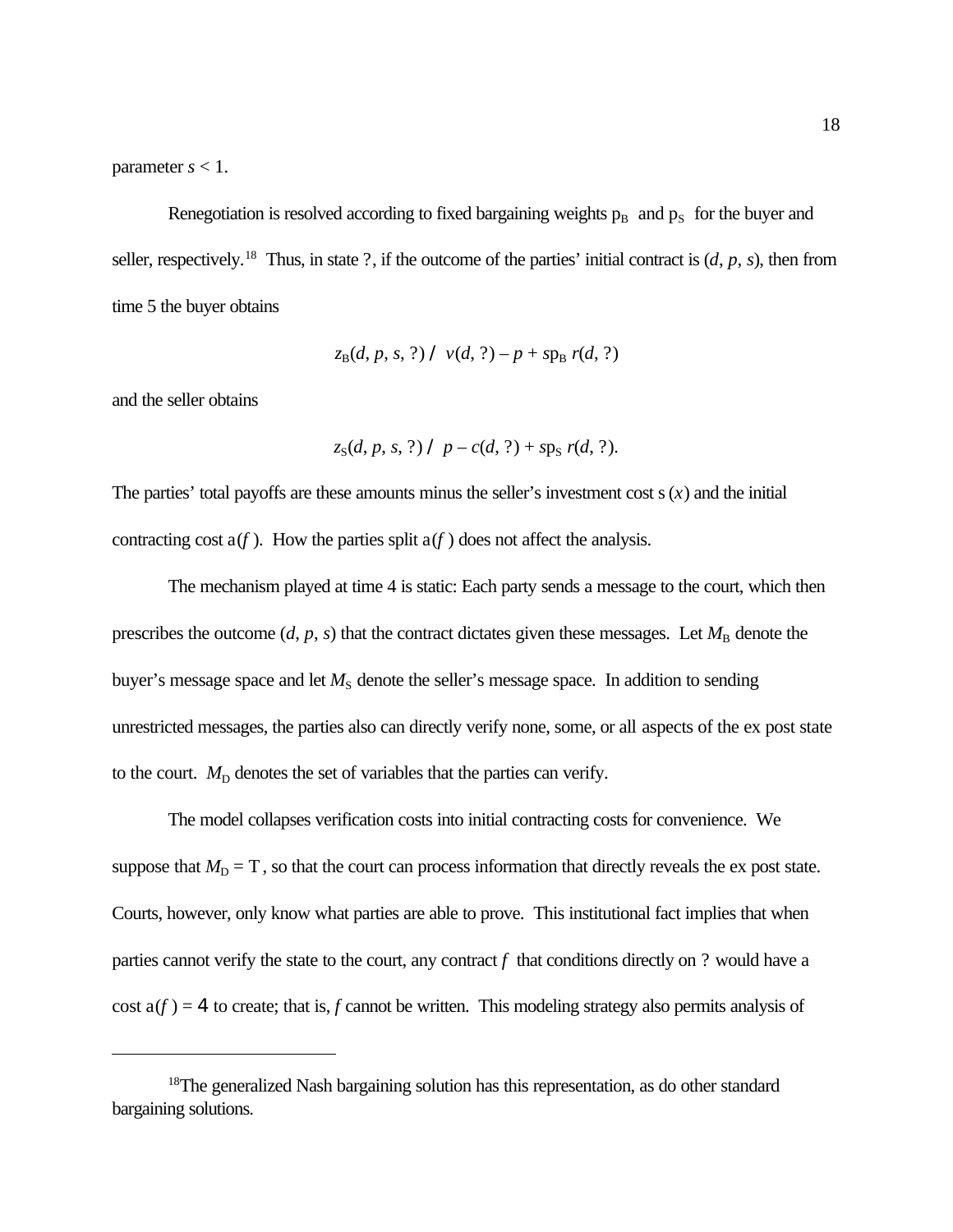cases when parties make the state verifiable by installing a monitoring technology. In such cases, a contract *f* that conditions directly on ? would cost  $a(f)$  to write, where  $a(f)$  includes the cost of the technology.<sup>19</sup>

A message profile is denoted  $m = (m_B, m_S, m_D)$ , where  $m_B$  is the buyer's message,  $m_S$  is the seller's message, and  $m_D = ?$  is what the court can directly verify. For any message profile *m*, the parties' initial contract prescribes the outcome  $(d^f(m), p^f(m), s^f(m))$ . Thus, from time 5 in state ?, the parties receive the payoffs given by

$$
z_B(d^f(m), p^f(m), s^f(m), ?)
$$
 and  $z_S(d^f(m), p^f(m), s^f(m), ?)$ .

These payoffs, along with the messages spaces, define a game the parties play at time 4. We assume that a Nash equilibrium is played in each state and that, if there is more than one Nash equilibrium in any given state, the parties' initial contract specifies the Nash equilibrium on which they coordinate.<sup>20</sup>

By the revelation principle, we can restrict attention to direct revelation mechanisms and equilibria with truthful reporting. Thus, we assume that  $M_B = M_S = T$  and look for equilibria in which,

<sup>19</sup>We do not explicitly separate ex post and ex ante costs or address strategic aspects of evidence disclosure. For research on these, see Bull and Watson (2001) and Bull (2001).

 $^{20}$ In technical terms, this is "weak implementation." Existence of equilibrium is assured because T is finite. However, it is generally not the case that, for a given state, any two equilibria of the message game are equivalent (yield the same payoffs). Equivalence holds in models with free renegotiation (see Segal and Whinston (2001), for example), but may not hold here because renegotiation is costly. We do not allow the contract to specify arbitrary randomization over the outcomes (other than by using the state) for three reasons. First, randomization schemes can be costly to set up; implicitly, we are assuming that the set up costs are prohibitively large. Second, with positive contracting costs, detailed randomization schemes may be of little use. Third, the law also imposes constraints. For example, the rule in UCC §2-716 that conditions a court's ability to award specific performance on the occurrence of "proper circumstances" may prevent parties from conditioning outcomes on random events that a court would consider irrelevant to the contractual relationship.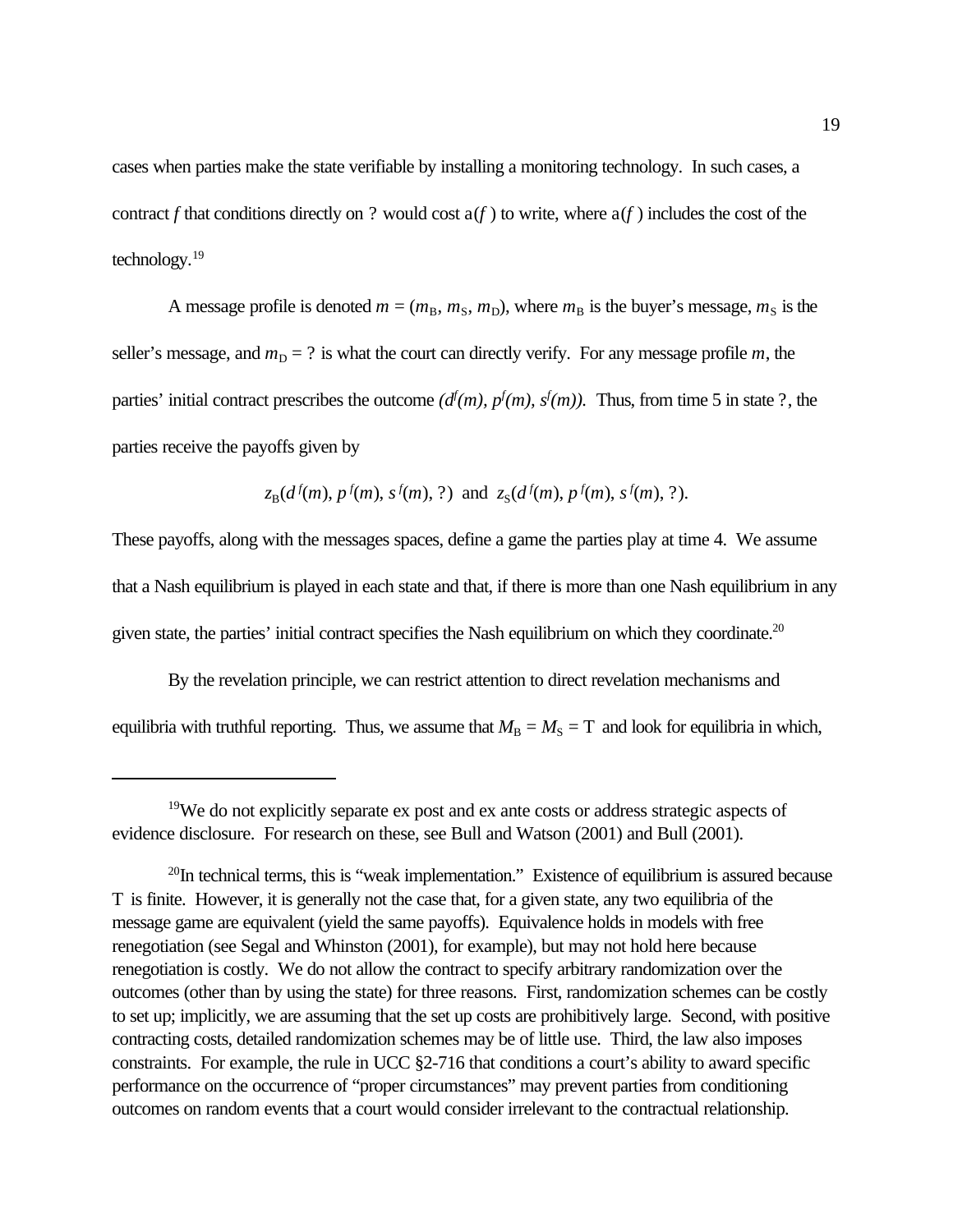in state ?, the parties actually report that ? is indeed the state. Letting  $m_B(?)$  and  $m_S(?)$  denote the messages sent by the parties in state ?, truthful reporting means  $m_B(?) = m_S(?) = ?$  for each state. Thus, in state ?, the equilibrium message profile is  $m(?) = (?, ?, ?)$ . To establish an equilibrium with truthful reporting, we must analyze what would happen if players unilaterally deviate, leading to such message profiles as  $(2\mathbb{N}, 2, 2)$  or  $(2, 2\mathbb{N}, 2)$ .

Let  $u_B(x | f)$  and  $u_S(x | f)$  denote the parties' expected payoffs from time 3, under contract *f* and investment level *x*.

$$
u_i(x | f) \land \exists q(?, x) z_i(d^f(m(?)), p^f(m(?)), s^f(m(?)), ?),
$$

for  $i = B.S$ , where the summation is taken over T. Given a contract f and anticipating behavior at times 4 and 5, the seller chooses the investment level at time 2 that maximizes her payoff. This is the  $x<sup>f</sup>$  that maximizes

$$
u_{\rm S}(x\mid f) - {\rm s}(x).
$$

Note that  $x^f$  may differ from the first-best level of investment  $x^*$ , which maximizes

3 
$$
q(?, x)[v(d^*(?), ?) - c(d^*(?), ?)] - s(x),
$$

where the summation is taken over  $T$ . At time 1, the parties select the initial contract  $f^*$  that maximizes the joint value of their relationship which, as a function of their contract  $f$ , is

$$
u_{B}(x^{f}|f) + u_{S}(x^{f}|f) - s(x^{f}) - a(f).
$$

## *3.2 Contracting costs: interpretation and assumptions.*

Contracting and recontracting costs are represented by the function a and the variable *s*. The former gives the cost of writing an initial contract *f*, which generally comprises intrinsic elements as well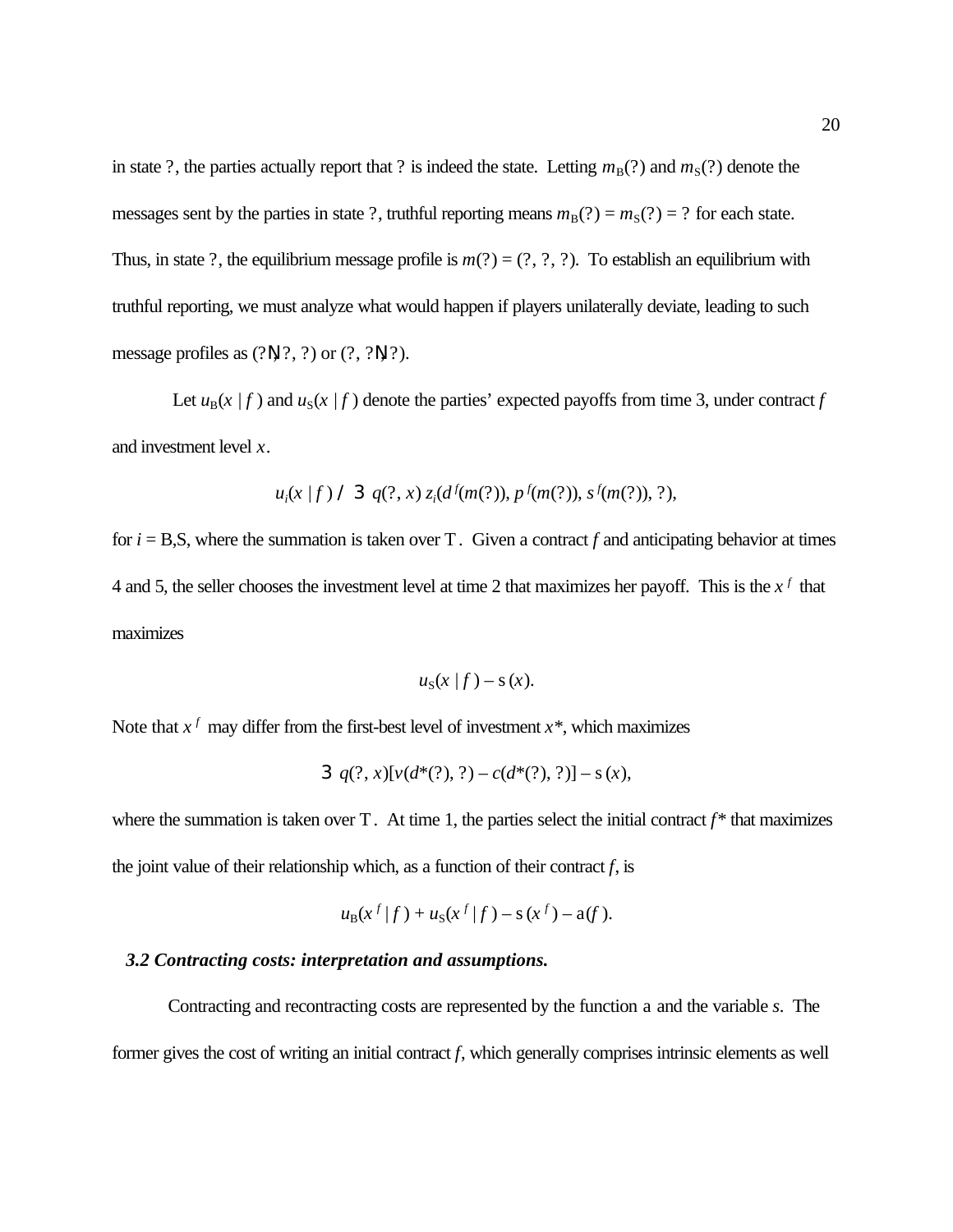as elements that the law influences.<sup>21</sup> The variable  $s$  represents recontracting costs that partly occur naturally but also are a function of the parties' contract and the legal rules. Complex contracts — those having a greater number of clauses or requiring a court to evaluate information from many different sources — are assumed to be more expensive to write than are simple contracts. To capture this idea, we adopt a formulation that is along the lines of Dye (1985), Anderlini and Felli (1994,1999), MacLeod (2000), and Battigalli and Maggi (2001).<sup>22</sup> In Battigalli and Maggi's analysis, for example, a contract is a series of clauses linking combinations of various possible "inputs" (that they call *elementary events*) to prescriptions of behavior (that they call *elementary actions*). In our model, the inputs are message profiles; the prescriptions are the possible outcomes of the mechanism, (*d*, *p*, *s*). For example, individual elementary events are:  $m_B = ?$  ("the buyer sends message ?");  $m_S$  ... ? ("the seller does not send message ?"); and  $m_D = ?$  ("the court verifies that the state is ?").

We need not focus on the technology of clause writing, but it is helpful to isolate certain components of contract creation costs on which the model depends.<sup>23</sup> There is a cost  $a_B$  associated

 $22$ See also Gray (1978).

 $21$ Examples of ex ante contracting costs are (i) effort and time that parties spend determining possible contingencies, calculating optimal terms, and drafting language; (ii) payments to third parties, such as attorneys, who facilitate this activity; and (iii) technological investments that make messages or state verification possible. Examples of ex post costs (that we collapse into ex ante costs) are (iv) expenditures of time and money that the parties make during litigation or dispute resolution processes and (v) risk premia that risk-averse parties forfeit when enforcement has a random element.

 $^{23}$ Battagilli and Maggi (2001) associate a cost with each separate instance in which the contract refers to an elementary event or action. Further, they differentiate between the cost of the initial reference and the cost of later references. In our model, any contract *f* with externally enforced components  $d^f$ ,  $p^f$ , and  $s^f$ , can be analyzed by considering the cost of creating a series of clauses that represent *f*. Parties are assumed to use the most efficient language possible; that is, parties choose clauses that minimize the cost of creating their contract *f*.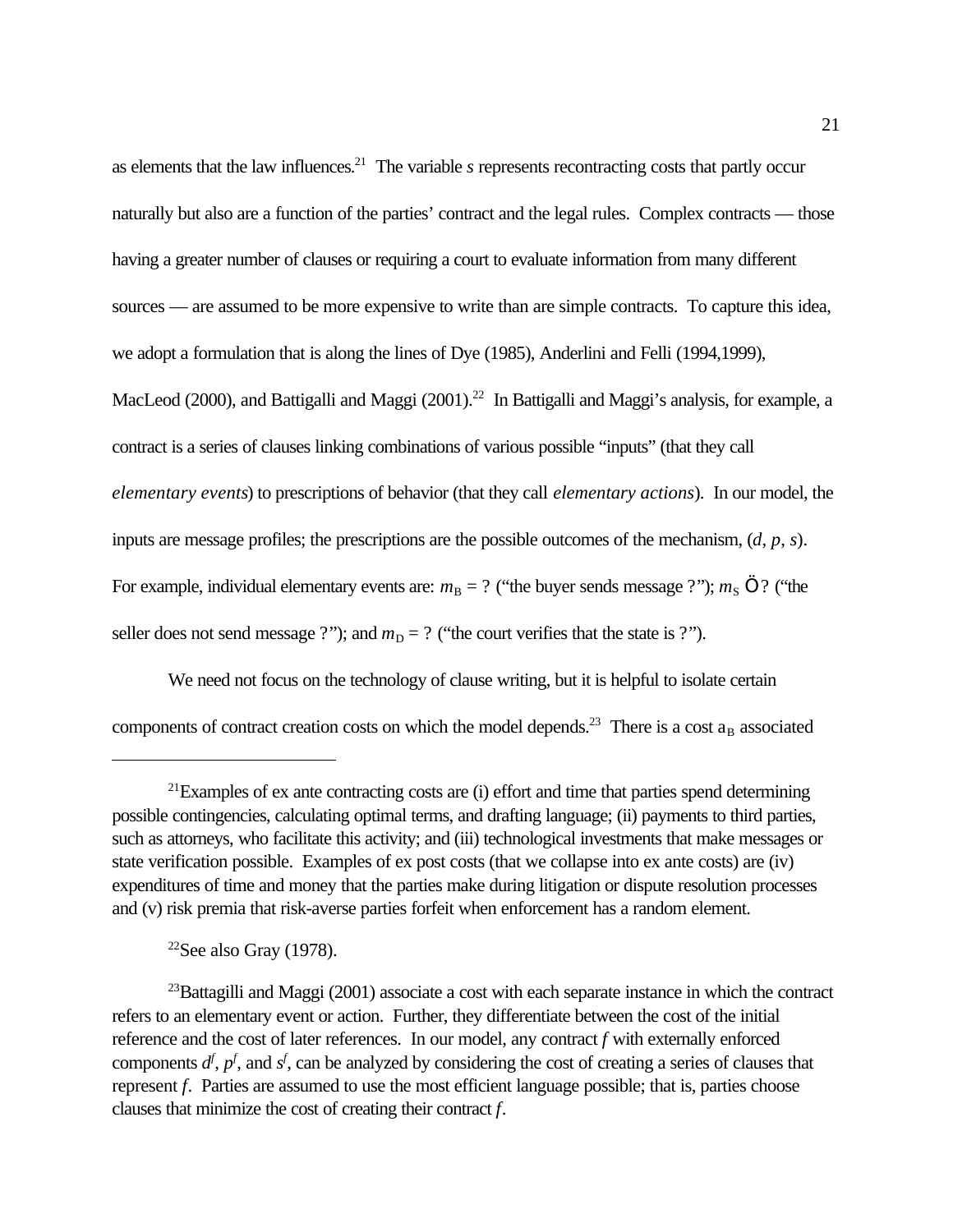with creating the ability to send message  $m<sub>B</sub>$ ; a cost  $a<sub>S</sub>$  associated with creating the ability to send message  $m_S$ ; and a cost  $a_D$  associated with creating the ability to send message  $m_D$  that directly verifies the ex post state. A cost  $a_i$  is *not* paid if and only if the functions  $d^f$ ,  $p^f$ , and  $s^f$  are *all* constant in  $m_i$ — that is, if the trading and pricing decisions and the renegotiation parameter do not depend on the message from channel *i*.<sup>24</sup> Parties also incur a contracting cost ? in order to specify a value of the renegotiation parameter *s* that differs from the default parameter *s*. 25

The costs  $a_B$ ,  $a_S$ ,  $a_D$  and ? relate to the "stark" aspects of contracts — whether the outcome is contingent on messages and whether the contract affects the renegotiation parameter. To see what is meant by "stark", consider a contract that specifies trade of five units if and only if the buyer sends the message "The state is H; send five units;" otherwise, the contract specifies no trade. We let  $a_B$  be the cost of sending such a single buyer message; hence, this contract costs  $a_B$  to write. The parties could write a more complicated contract that also conditions only on buyer messages. Such a contract could recite: "The buyer takes twelve units if he announces that the state is H; the buyer takes five units if he announces that the state is L; there is no trade if the buyer sends any other message (or none)". Parties would incur a cost greater than  $a_B$  to write this more complicated contract because the contract partitions the buyer's message space more finely. Contracting costs not captured by  $a_B$ ,  $a_S$ ,  $a_D$ , and ? are denoted "complexity costs". We do not analyze complexity costs in detail, but do make one

 $24$ This is the formal reasoning underlying our assumption that it is costless to write a simple noncontingent contract, which does not require messages or verification.

 $^{25}$ In some of what follows, we assume that parties can choose the renegotiation parameter freely, but this choice actually is subject to two constraints: (i) some recontracting costs may be exogenous; and (ii) the legal rules may restrict the parties' freedom. Part 5 discusses the second constraint.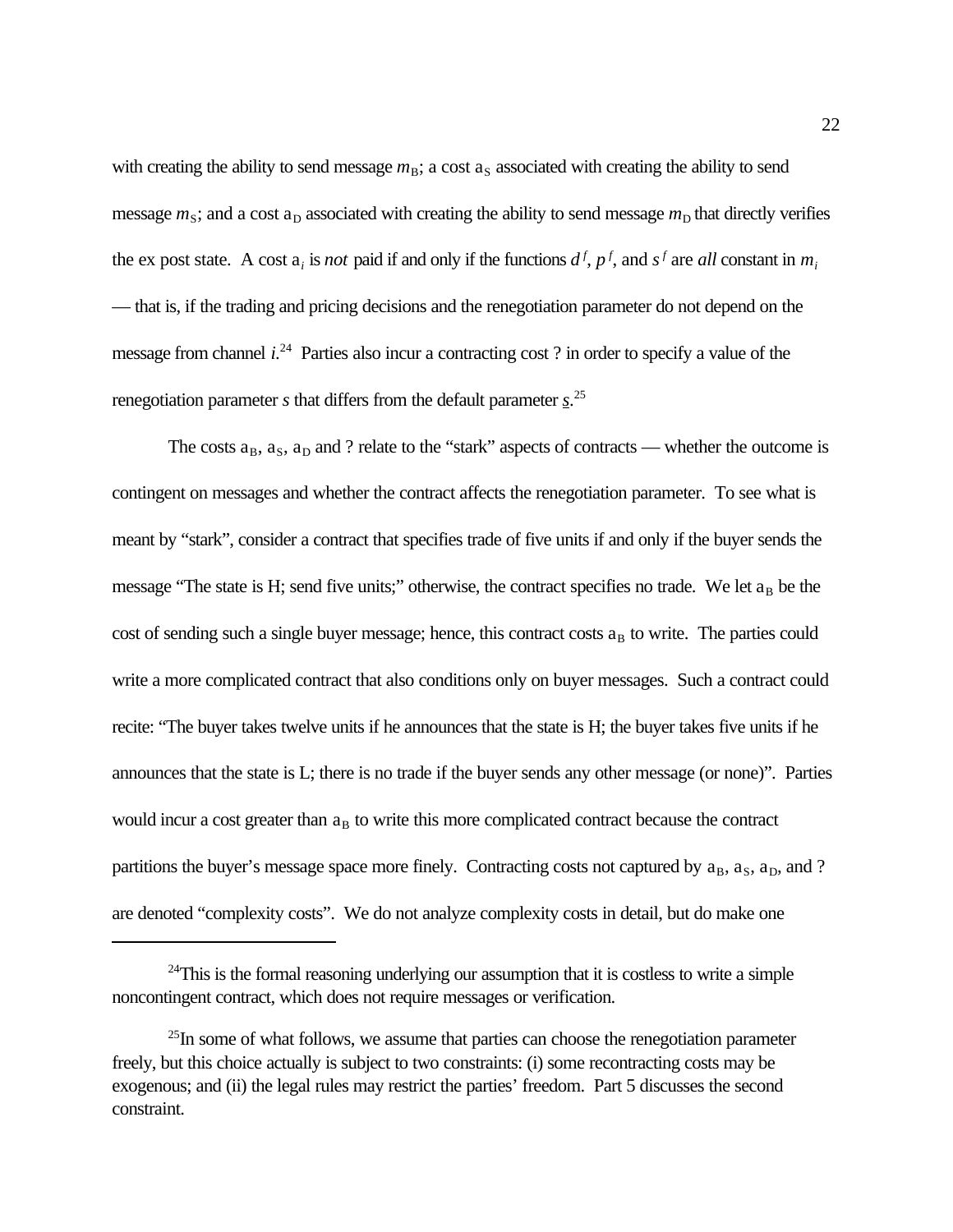simplifying assumption about the contracting cost structure:

Assumption B: It is costless to specify an *outcome* (*d*, *p*, *s*).

We group the set of possible contracts that parties can write into four contract forms:

- Simple noncontingent. Under this contract, the functions  $d^f$ ,  $p^f$ , and  $s^f$  are constant: The trade decision, price, and recontracting parameter do not depend on messages. A simple noncontingent contract costs  $a(f) = 0$  to write if  $s^f = s$ , and costs  $a(f) = ?$  if  $s^f$  ... <u>s</u>.
- *Verified contingency*. A verified contingency contract prescribes a trading outcome that is conditioned only on verifiable evidence regarding the realized state, not on the parties' messages. Parties must incur  $a<sub>D</sub>$  to create this contract form. Parties also incur ? if  $s^f$  ...  $\underline{s}$  is specified in at least one contingency, and will incur complexity costs if they contract on several ex post states.
- *Options*. The outcome under an option contract is a function of either the buyer's message or the seller's message, but not both. An option contract gives a party the option of trading at the specified prices or renegotiating. In the buyer-option case, contracting costs thus comprise  $a_B$ ,  $a_D$  (if the contract requires the court to verify a datum directly), ? (if parties vary the default renegotiation parameter), and possibly complexity costs.
- *Coordinated message*. The outcome depends on the messages of both the buyer and the seller. Contracting costs must include  $a_B + a_S$ , and may also include  $a_D$ , ?, and complexity costs.

On our assumptions, simple noncontingent contracts are the least costly to write and coordinated

message contracts are the most costly.

## **4. Results.**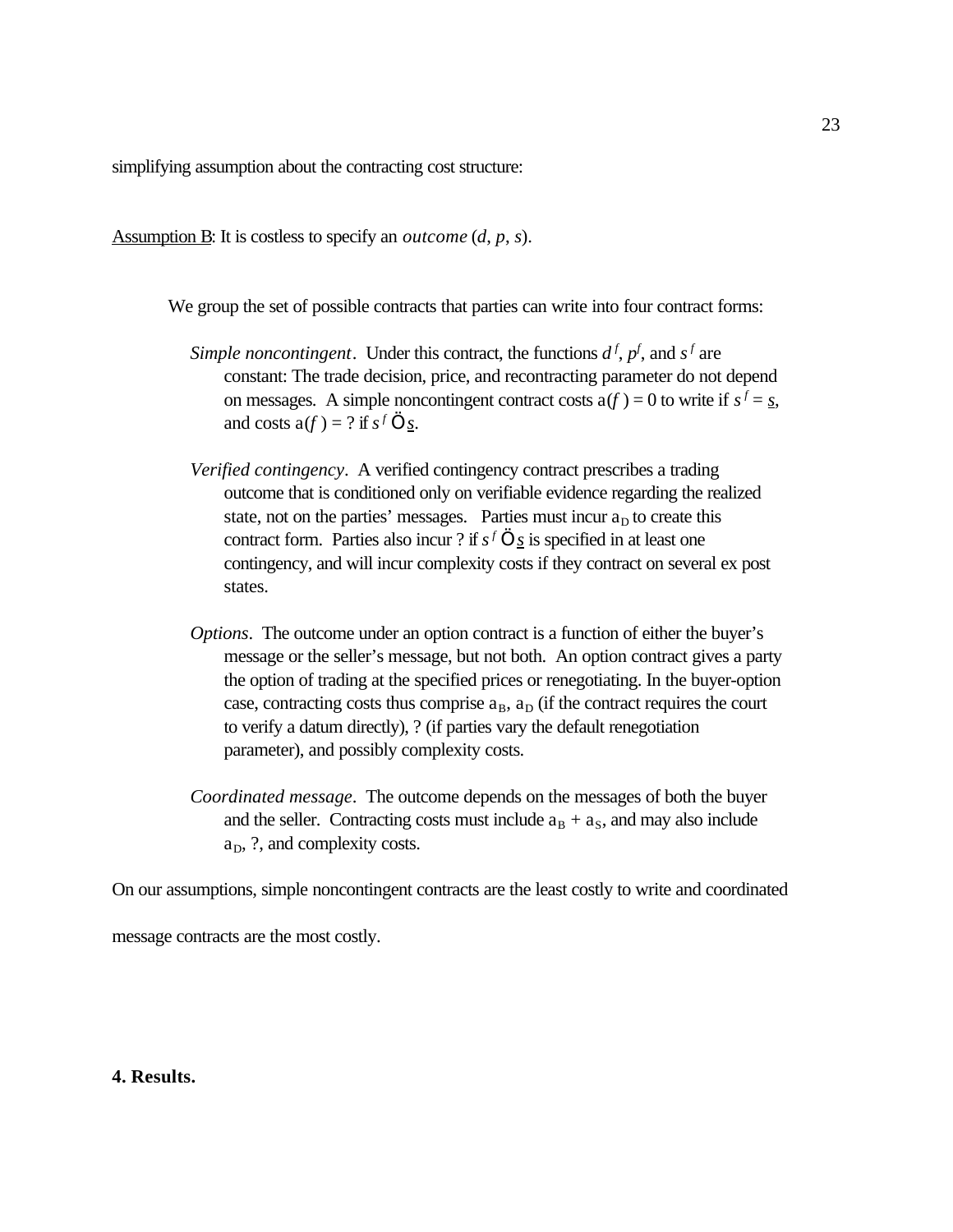The standard "renegotiation-proofness principle" treats renegotiation as a *constraint* on contracting. Under the principle, parties can emulate the outcome of any ex post renegotiation with an appropriately designed mechanism (that specifies efficient outcomes in equilibrium). Because parties can achieve with a contractual mechanism everything they can achieve with ex post renegotiation, parties are assumed to prefer infinite renegotiation costs. The renegotiation-proofness principle does not necessarily hold under costly contracting, however, because emulating renegotiation may require a sophisticated mechanism that would be too expensive to construct and implement.<sup>26</sup> That renegotiation itself may be optimal in some contract scheme when contracting and recontracting costs are positive raises the question just how these costs affect the parties' ability to achieve desired outcomes with particular contractual forms. In attempting to answer this question, we make the simplifying

Assumption C: Complexity costs are zero; that is, all contracting costs are summarized by the variables  $a_B$ ,  $a_S$ ,  $a_D$  and  $?^{27}$ 

Our first result shows that parties prefer very high renegotiation costs when they use coordinated message contracts (the most complicated form). These contracts must deter parties from dishonestly reporting the ex post state. This opportunity is heightened when parties can renegotiate. Verified contingency contracts also are adversely affected by renegotiation because they too yield efficient trade decisions and investment if courts enforce them as written. We summarize this logic in

 $^{26}$ Further, the principle does not hold when there are renegotiation costs, as Brennan and Watson (2001) show.

 $27$ The Appendix proves that versions of the results in the text hold for the more general setting in which Assumption C is relaxed.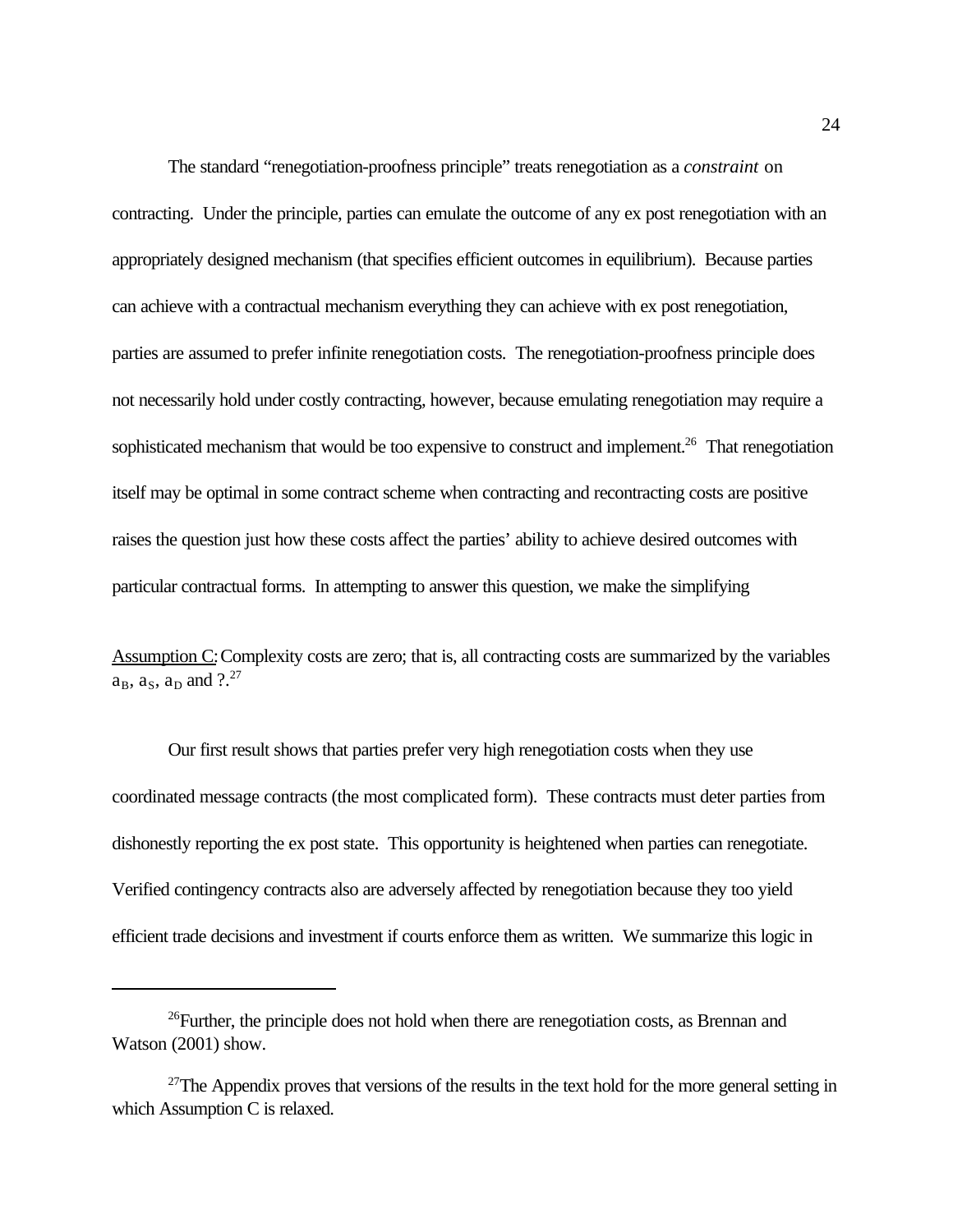Proposition 1. If it is optimal for parties to use either a coordinated message contract or a verified contingency contract and to specify  $s^f*(m)$  ... *s* for some message profile *m*, then there is an optimal contract  $f^*$  (of the same form) that specifies  $s^{f^*}(m) = 0$  for all *m*. Further,  $d^{f^*}(?, ?, ?) = d^*(?)$  for each state ?.

The first sentence in Proposition 1 holds that parties to the specified contracts would prefer renegotiation to be infinitely costly. The second sentence says that this preference is held because *f*\* prescribes the ex post optimal trading decision for each state. Regarding notation, recall that the equilibrium message profile is  $(?, ?, ?)$  in state  $?.^{28}$ 

Our next result addresses the contractual form on the other side of the complexity spectrum: the simple noncontingent contract. Because this contract form is constant in the message profile, the contracted outcome can be described without the *m* argument.

Proposition 2. If the optimal contract *f*\* takes the simple noncontingent form, then the following conclusions hold generically.<sup>29</sup> If  $s^{f^*}$  ... <u>*s*</u> then  $s^{f^*} > 0$ . Further, the parties will adjust the renegotiation parameter (setting  $s^{f^*}$  ...  $\underline{s}$ ) if ? is sufficiently small.

Proposition 2 holds that parties to simple noncontingent contracts want the renegotiation surplus to exceed zero. As is illustrated in the example in Part 2, the investing party must anticipate receiving sufficient surplus or it will not invest.<sup>30</sup>

<sup>&</sup>lt;sup>28</sup> This and the following Propositions are proved in the Appendix.

 $^{29}$ By "generically," we mean that the conclusions may fail to hold only in special knife-edge cases of the contracting environment. See the proof of the proposition for elaboration.

 $30$ This result is related to Huberman and Kahn's (1988) conclusion that having the ability to renegotiate can allow parties to write simpler contracts.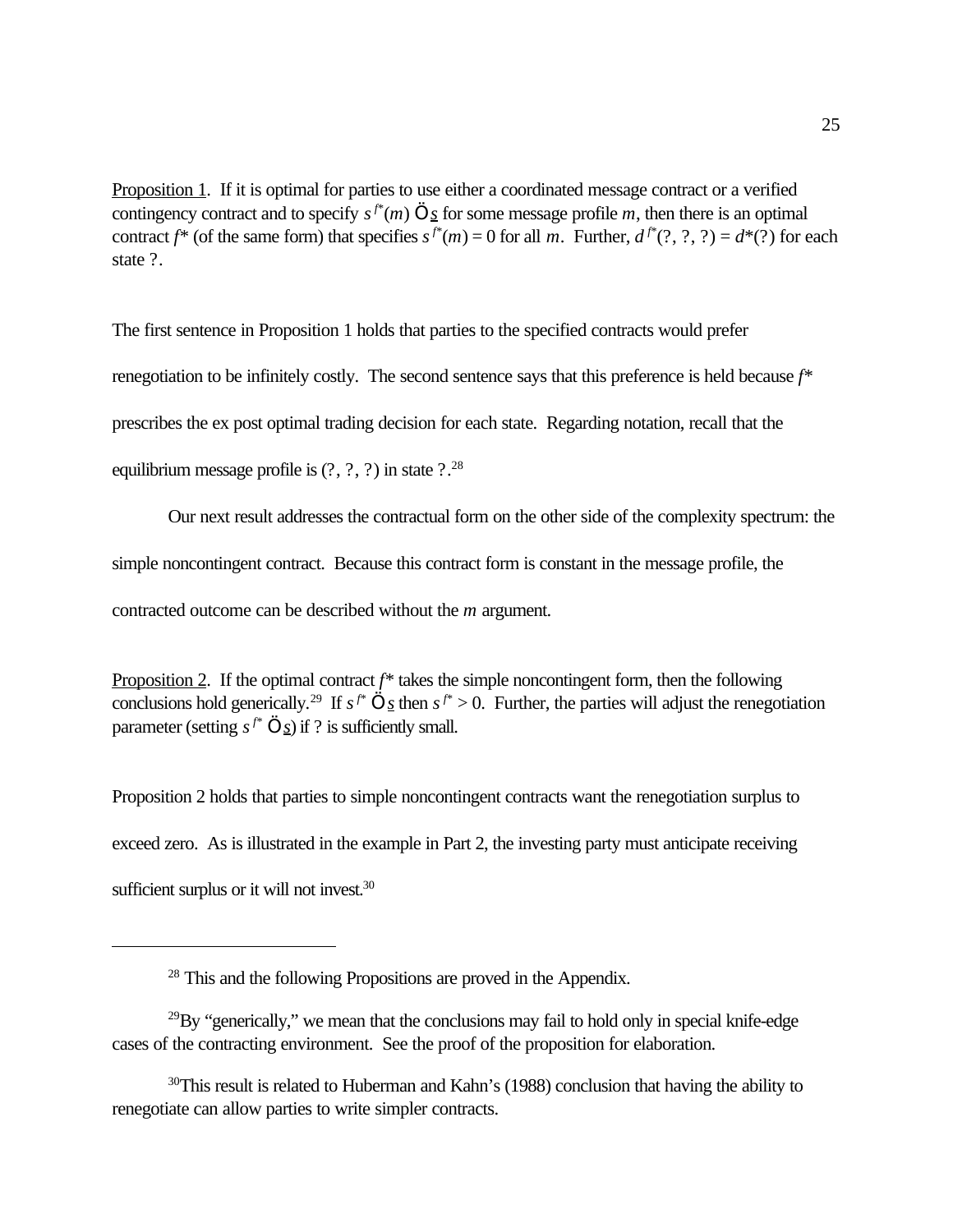We denote a contractual relationship as having *pure cooperative investment* when  $c(d,?)$  is constant in ? (so that the seller's investment only affects the buyer's value of trade). We have for this case

Proposition 2N. In a setting of pure cooperative investment, there is a function  $B(x, d)$  with the following property: If parties use a simple noncontingent contract specifying  $dN$  and  $sN$ , and the contract induces the seller to invest *x*N, then it must be that *s*N is bounded from below by *B*(*x*N,*d*N). Further, unless *x*N minimizes s(*x*),  $B(x\vert \mathbf{l}, d\vert \mathbf{l}) > 0$ . Finally, if *x* $\vert \mathbf{l} \vert$  is the highest cost investment (it maximizes s(*x*)) and *s* $\vert \mathbf{l} \vert \ldots$  *s*, then it is optimal to have  $sN = 1$ .

Proposition 2N holds that when investment is purely cooperative and parties use simple, noncontingent contracts, parties never prefer renegotiation to be infinitely costly; and sometimes prefer it to be costless. Regarding the intuition, cooperative investment directly benefits the buyer, so the seller must be directly motivated to invest. Since the investment outcome is stochastic, simple noncontingent contracts are renegotiated with positive probability, which implies that renegotiation serves the dual purpose of achieving ex post efficiency and ensuring the seller enough surplus to invest efficiently.<sup>31</sup>

 Propositions 1, 2 and 2N together show: Parties prefer moderate to low renegotiation costs when they use simple noncontingent contracts. In this event, parties would not impose high barriers to renegotiation if they could control the recontracting parameter. On the other hand, parties prefer very high renegotiation costs when they use the more sophisticated verified contingency or coordinated message contracts. Parties to these contracts would ban renegotiation (set  $s = 0$ ) if law and the technology permitted.

 $31$ Thus, Proposition 2 $\ell$  echos the themes of Che and Hausch (1999) and, less directly, Edlin and Reichelstein (1996).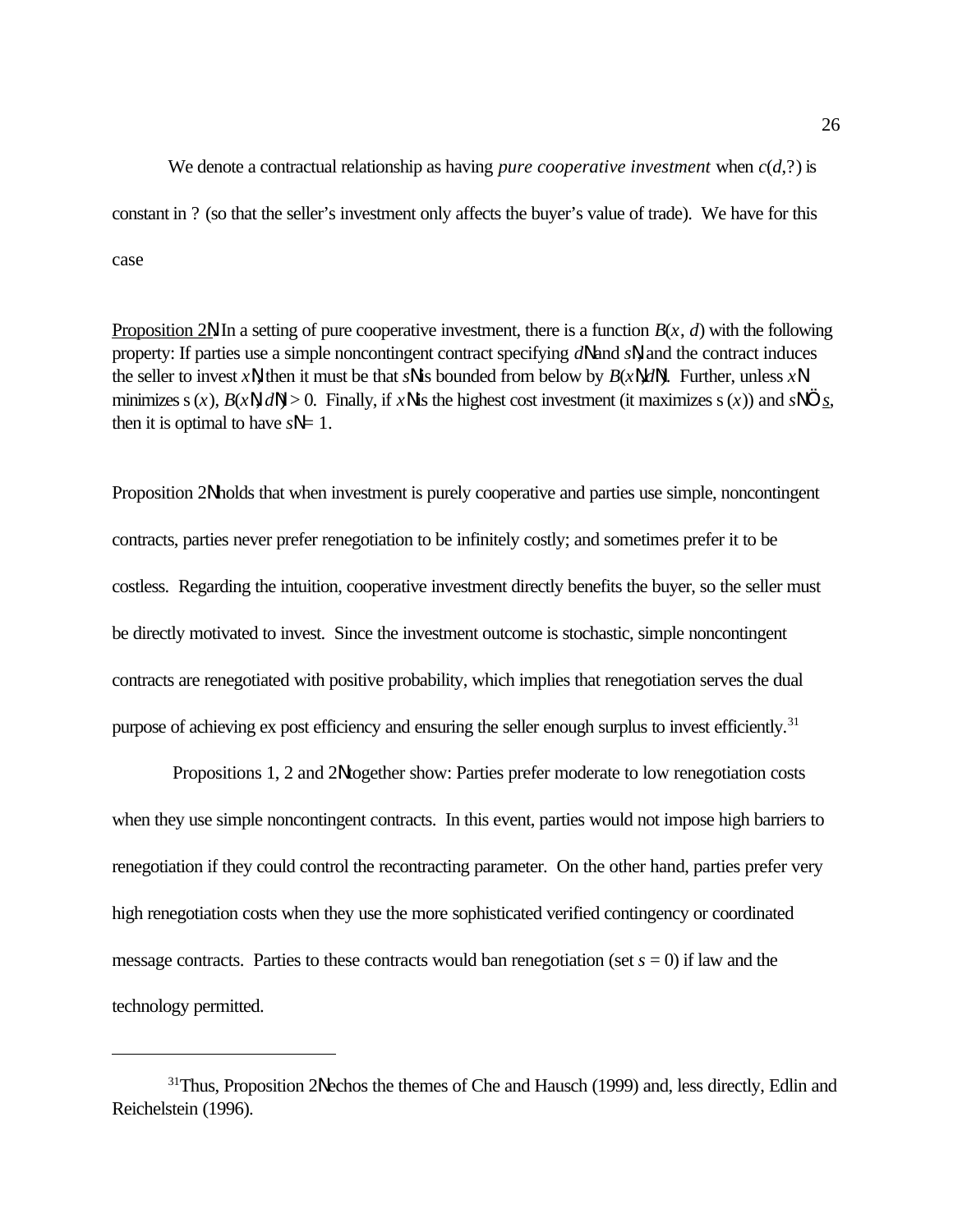The parties' preferences over renegotiation when they use one-sided option contracts depend on the nature of their investment. In the setting of *pure self investment*, where  $v(d, ?)$  is constant in ?, a seller-option contract with *s* / 0 will induce the first-best level of investment *x*\*. However, with cooperative investment, the optimal option contract generally specifies *s* > 0, as the example in Part 2 demonstrated.

Turning to the contracting stage, Proposition 3 relates initial contracting costs to contractual form when these costs are sufficiently low to enable parties to use more sophisticated contractual forms.

Proposition 3. Suppose that the optimal investment *x*\* cannot be supported using option contracts even when contracting is costless. (a) Fixing the other parameters at positive levels, if  $a<sub>D</sub>$  is sufficiently small then parties optimally write verified contingency contracts. (b) If parameters  $a_B$ ,  $a_S$ , and ? are small relative to  $a_D$ , then parties optimally write coordinated message contracts.

To summarize, high initial contracting costs lead partes to choose simple contracts, and in consequence to have a preference for moderate or low recontracting cost. Low initial contracting costs yield more sophisticated contractual forms and a party preference for high barriers to renegotiation. Parties always would prefer the State to set <u>s</u> at the level that the parties themselves would choose because then they could avoid paying ?. This default rule approach to recontracting would be difficult to implement in practice, however, because the optimal *s* varies with the contractual form that parties choose and the particular parameters of their deal.

#### **5. Implications**

#### *5.1 Positive implications*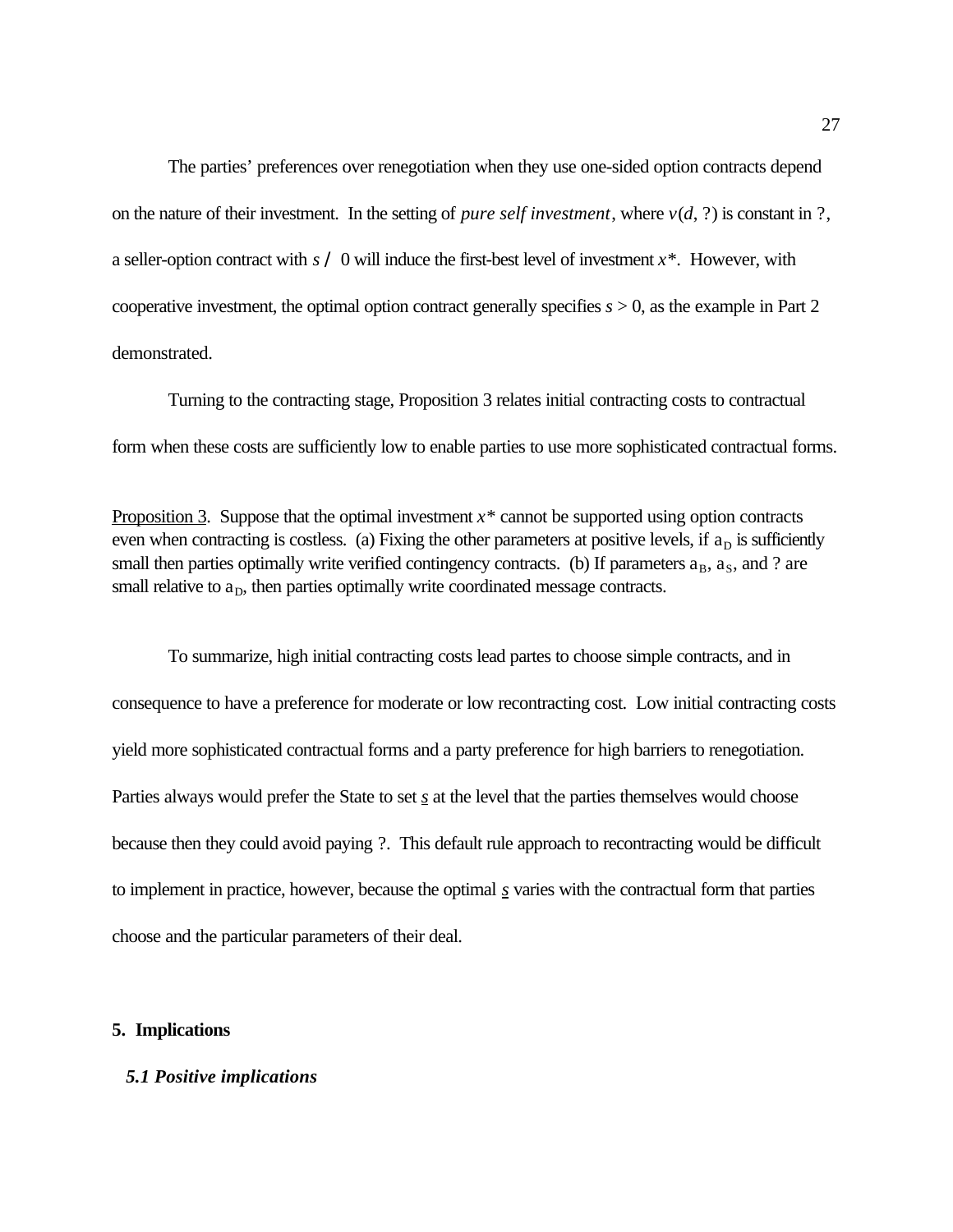Contracting costs have been relatively neglected as a field of study. As a consequence, no papers we have found directly test the influence of these costs on contract form. This section sets out the empirical predictions that the Propositions above support, and some evidence relevant to them. Given how sketchy this evidence is, our predictions should be taken much more as invitations to do research than as confirmation.<sup>32</sup>

1. *Simple noncontingent Contracts*: Contracts are more likely to take the simple noncontingent form when initial contracting costs are high relative to the gains the deal could create. More precisely,

A. Parties are more likely to use simple noncontingent contracts when their relationship is one shot. Regarding evidence, parties under a recent procurement practice write a detailed "master contract" with a substantial number of terms. The buyer is expected to send a series of orders that specify only the items sought and a delivery time: All other aspects of each shipment are governed by the master contract, which is altered only when exogenous circumstances warrant. This practice suggests that complex contracts may become optimal when parties can spread fixed contracting costs over several deals, and is roughly consistent with the common observation that spot contracting is relatively simple.

B. The law encourages simple noncontingent contracting. As indicated in Part 1, Contract and Commercial Law create a one way rachet in favor of renegotiation. Courts discourage or do not enforce party efforts to make renegotiation more costly but permit party efforts to make renegotiation

 $32$ Predictions are put as declarative sentences. We set out relevant evidence where we have it.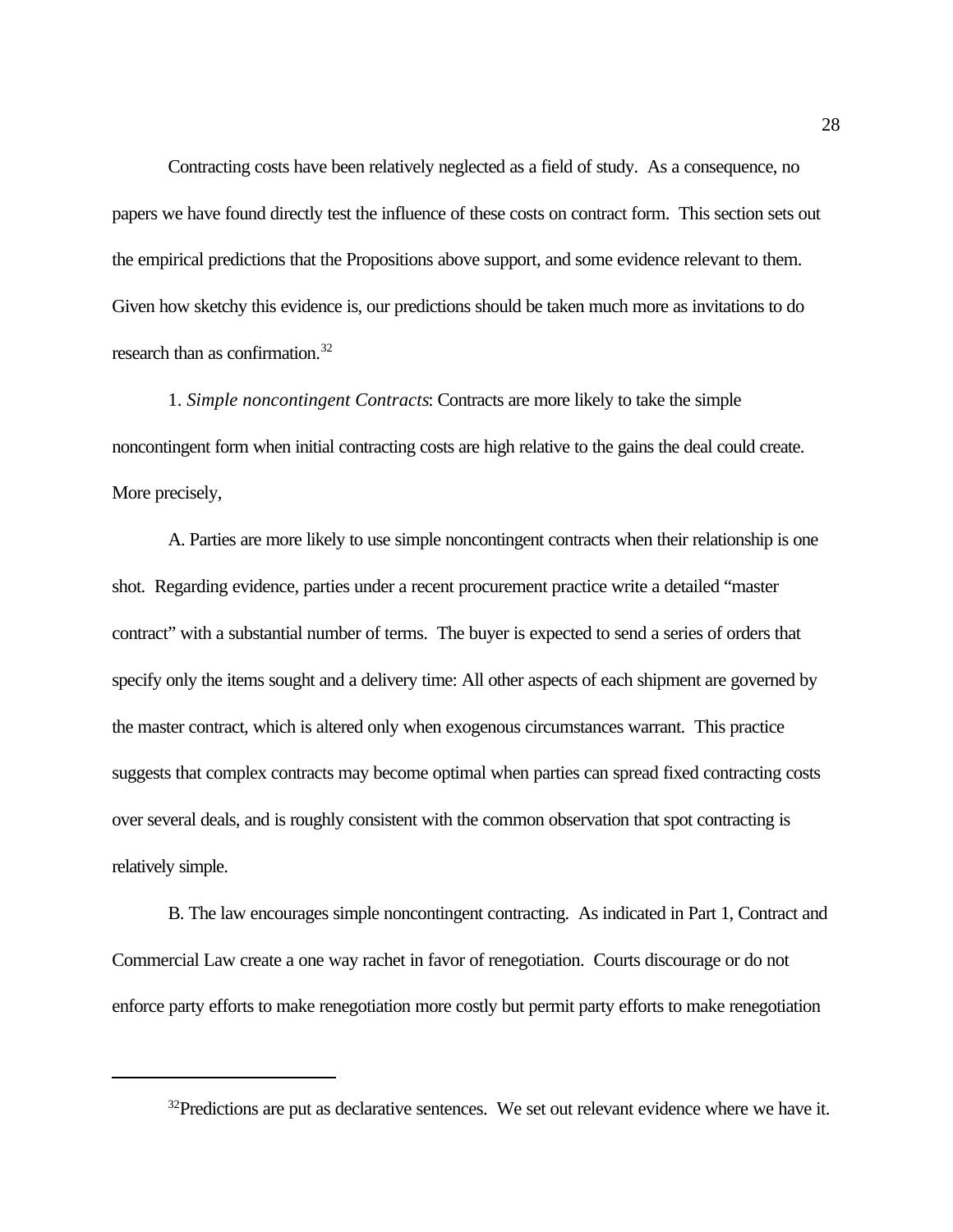cheap. This discourages use of the sophisticated contract forms that disfavor renegotiation.

(C) The costs of writing state-contingent contracts are increasing in the number of relevant future states. This implies that, in periods of high volatility, parties write relatively simple contracts and rely on renegotiation to achieve good outcomes. There is some evidence relevant to this prediction. First, an index clause indicates that parties are using a verified contingency contract; under these clauses, the transaction price in any period is a function of verifiable aspects of the ex post state. Volatility increased substantially in the petroleum coke industry after 1973. A study of post-1973 contracts<sup>33</sup> reported that the contract mix shifted from a primary reliance on contract index clauses to an even split "between those [contracts] relying on indexing and those relying on renegotiation", but that "indexing ... functioned as part of the renegotiation process. The index was only expected to be in force for short periods." Second, raw material prices are short-term volatile and commodity contracts seldom condition on future states.

2. Parties should prefer renegotiation to be cheap when it is costly to contract, and conversely. More precisely:

(A) Parties will attempt to reduce renegotiation costs when they use simple, noncontingent contracts or one sided option contracts. Data about renegotiation costs is hard to get, but there is a suggestive example. Fixed price contracts are common in raw materials markets though there is considerable price volatility. Parties thus anticipate frequent requests for "adjustments" – i.e., for renegotiation. The cost of renegotiating simple contracts could be high were the decision maker to treat

<sup>&</sup>lt;sup>33</sup>Goldberg and Erickson (1987).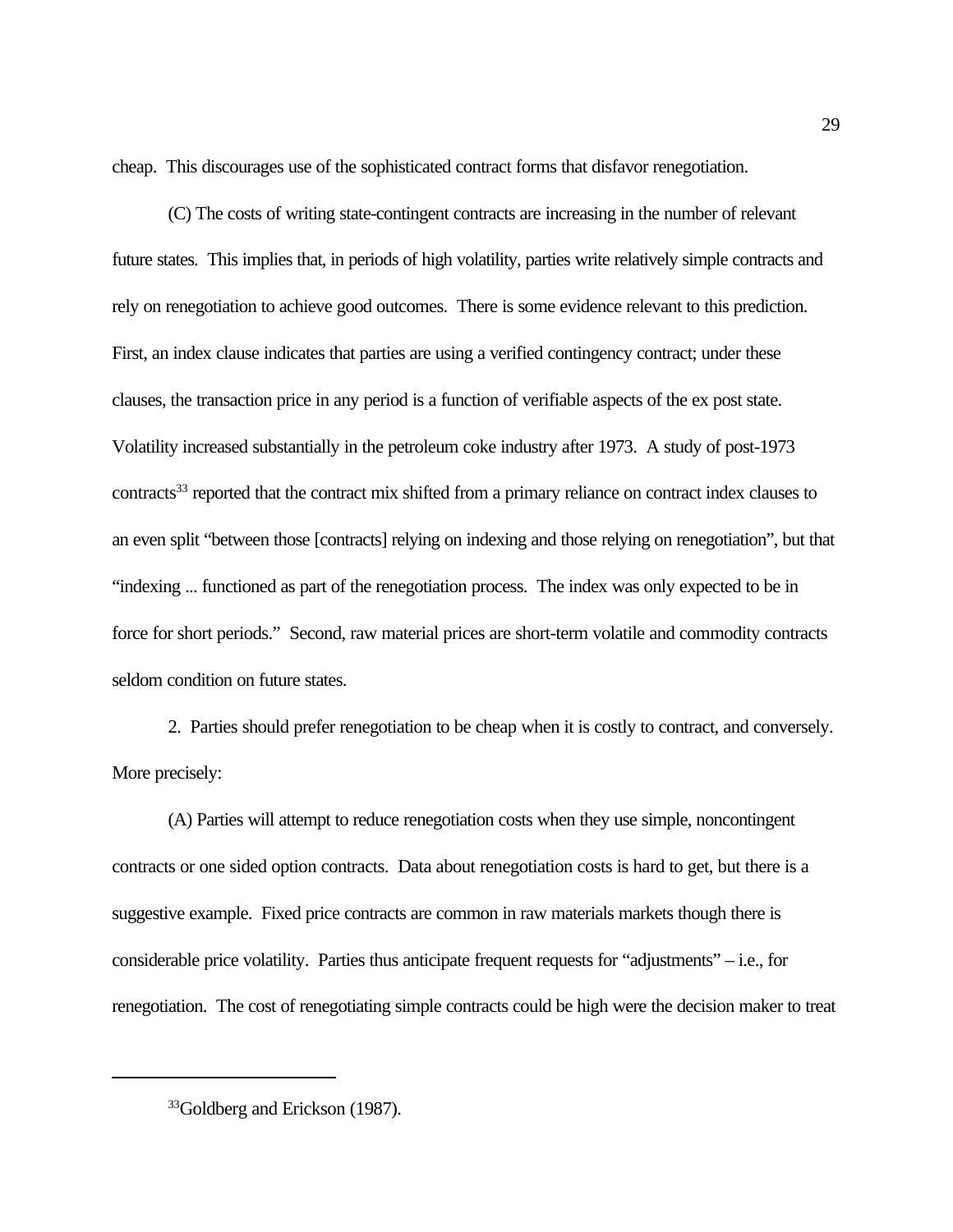a willingness to make adjustments under certain market conditions as a willingness to make them under all market conditions. In response to this concern, the trade association rules that regulate disputes in many commodity markets commonly exclude evidence of prior accommodations under the current contract, or of accommodations under earlier contracts.<sup>34</sup> This restriction facilitates renegotiation.

(B) Parties are more likely to use "no oral modification" terms, terms that restrict the authority of line agents to modify a deal, or other terms restricting renegotiation when they use more sophisticated contracts. As shown above, parties ex ante prefer not to renegotiate state-contingent and coordinated message contracts.

(C) Parties have an incentive explicitly to require renegotiation when they use the simpler contract forms and investment is cooperative. To understand this prediction, assume that the seller's investment permits the buyer to use the product more efficiently, and that the seller has rivals. Then, when a simple contract specifies no trade in the ex post state that materializes, the buyer can credibly threaten to purchase the product more cheaply from a rival, even though renegotiation with the original seller would yield a positive gain. The buyer's ability to make a credible exit threat may increase its bargaining power in renegotiation to the point where the seller would anticipate receiving too little surplus to invest efficiently (recall here Proposition 2N, holding that when investment is purely cooperative, the optimal renegotiation surplus is bounded from below). A possible contractual response to this possibility is to require the buyer to renegotiate in good faith. A good faith renegotiation requirement is difficult to police, and so cannot reduce the buyer's exit threat to zero. On

<sup>&</sup>lt;sup>34</sup>See Bernstein (1996, 1999, 2001).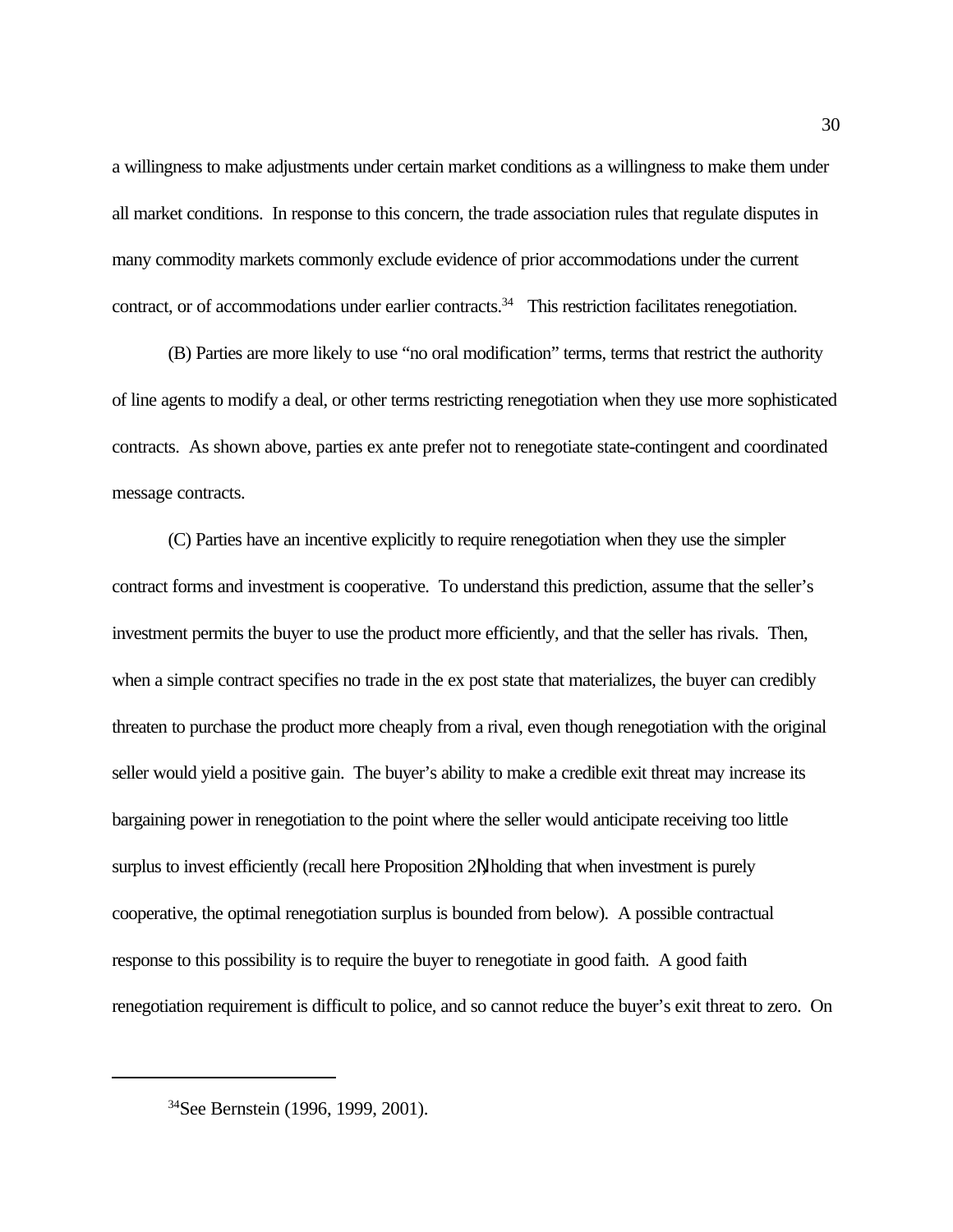the other hand, the requirement can increase the buyer's exit costs by prohibiting such easily verifiable practices as buying elsewhere immediately after uncertainty is resolved or threatening to make a market contract during a renegotiation. Good faith renegotiation or price reopener terms sometimes are seen in long term contracts.<sup>35</sup> Their existence is consistent with the analysis here.

3. Party efforts to reduce initial contracting costs should be increasing in the complexity of the deals they would like to make. More precisely:

(A) Merger clauses should be more likely in complex deals. A merger clause attempts to restrict an adjudicator's interpretative base to the written words by excluding evidence of what was said and done during prior negotiations. Restricting the interpretive base is cost reducing because verification costs ( $a<sub>D</sub>$  above) are reduced when parties need less evidence to verify each contractually relevant fact or obligation.<sup>36</sup>

(B) There should be a positive correlation between the use of the more complicated statecontingent or coordinated message contracts and the use of arbitrators, for two reasons:

(i) Arbitration proceedings are less costly than judicial proceedings, and specialist arbitrators are better than generalist courts at evaluating ex post states.

 $35$ See Schwartz (1992).

<sup>36</sup>Some commentators believe that variance in judicial outcomes is increasing in the size and scope of the evidentiary base. This is because the parties' ability to know just what bit of evidence a court will later find dispositive falls as the evidentiary base expands. Risk neutral parties are unconcerned with variance as such, but variance can create "derivative" costs. For example, a seller may use the same contract with many buyers. An adverse construction of the contract could substantially reduce the seller's profit or raise its costs in a period, thereby making it more difficult for the seller to pay creditors and suppliers. A party who believes that variance is increasing in the court's interpretive base thus would prefer a merger clause. That such a belief is at least plausible supplies another reason to replace the current mandatory interpretive rule with a default.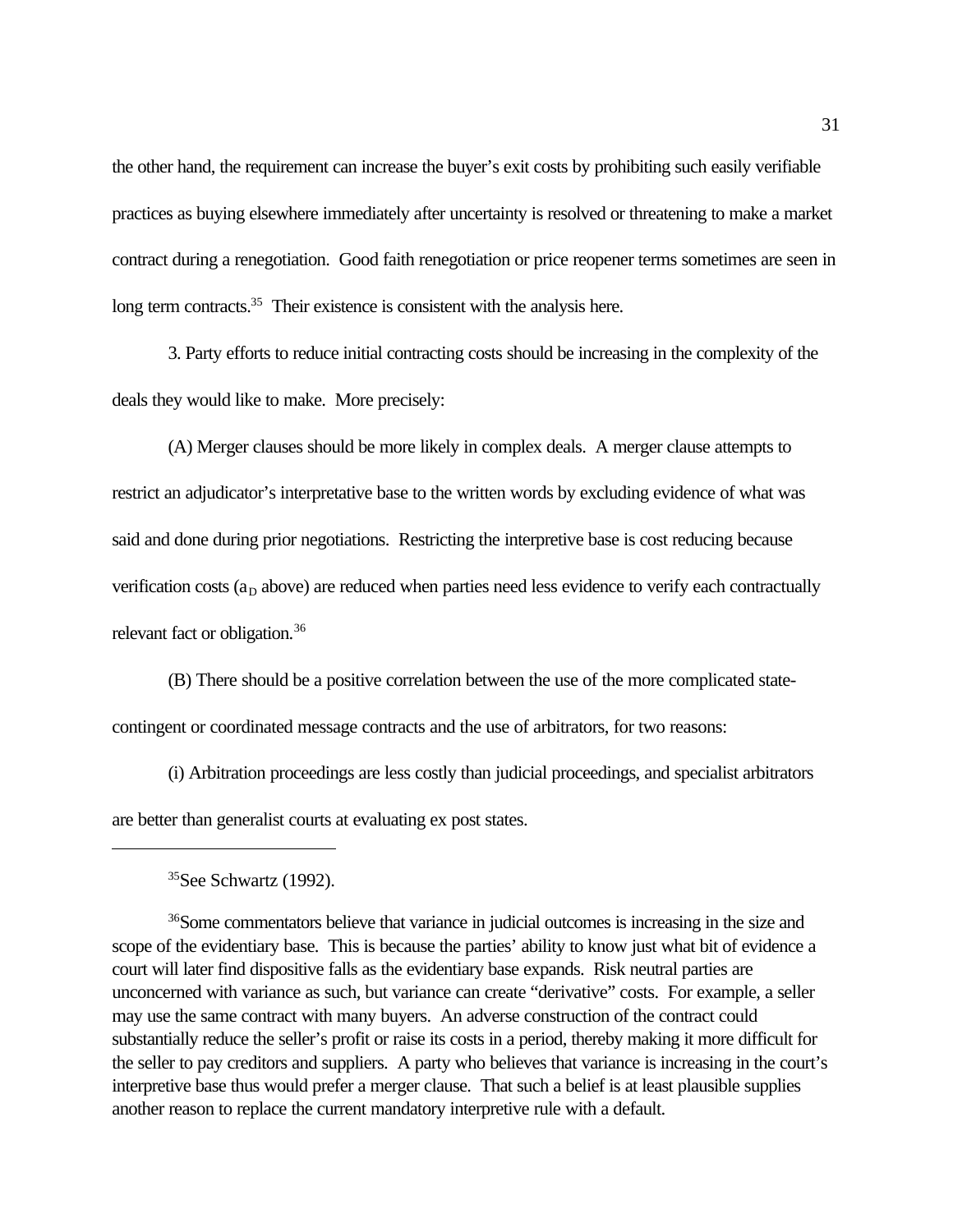(ii) Arbitrators obey the parties' interpretive instructions but courts commonly do not. This paper shows that efficiency is increasing in the ability of parties to affect initial and renegotiation costs. Thus, arbitration becomes attractive to parties for whom it may be particularly important to affect these costs – that is, to parties who want to give interpretive instructions to the adjudicator, such as not to consider certain forms of evidence (i.e., prior negotiations) or to enforce the original contract rather than a renegotiated contract. There is some evidence that parties who use arbitration routinely do give interpretive instructions. See Bernstein (1996, 2001). Further, such instructions seem more important in connection with sophisticated contracts, so the use of arbitration may be increasing in contract complexity.

(C) Parties should restrict the use of custom to determine the meaning of contract terms. Parties litigate because one of them contests the existence of a custom, or its applicability to the instant case. Courts resolve these disputes by making independent assessments of an asserted custom's normative desirability, in general or as applied. That is, courts treat customs much as they treat precedents from other jurisdictions, that courts are free to follow, alter or reject. See Craswell (2000). Thus, litigation costs are increasing in the ease with which parties can introduce evidence of custom. Parties thus have an incentive to preclude resort to custom in adjudication. And commercial parties often do attempt, in contracts and trade association rules, to restrict an arbitrator's recourse to custom as an interpretive resource (recall that arbitrators obey interpretive instructions).

That so little data exists relating contract costs to contract form implies the need for serious empirical research. Nevertheless, the theory seems plausible and there apparently is little contradictory evidence. This suggests that it is appropriate to consider the normative relevance of positive contracting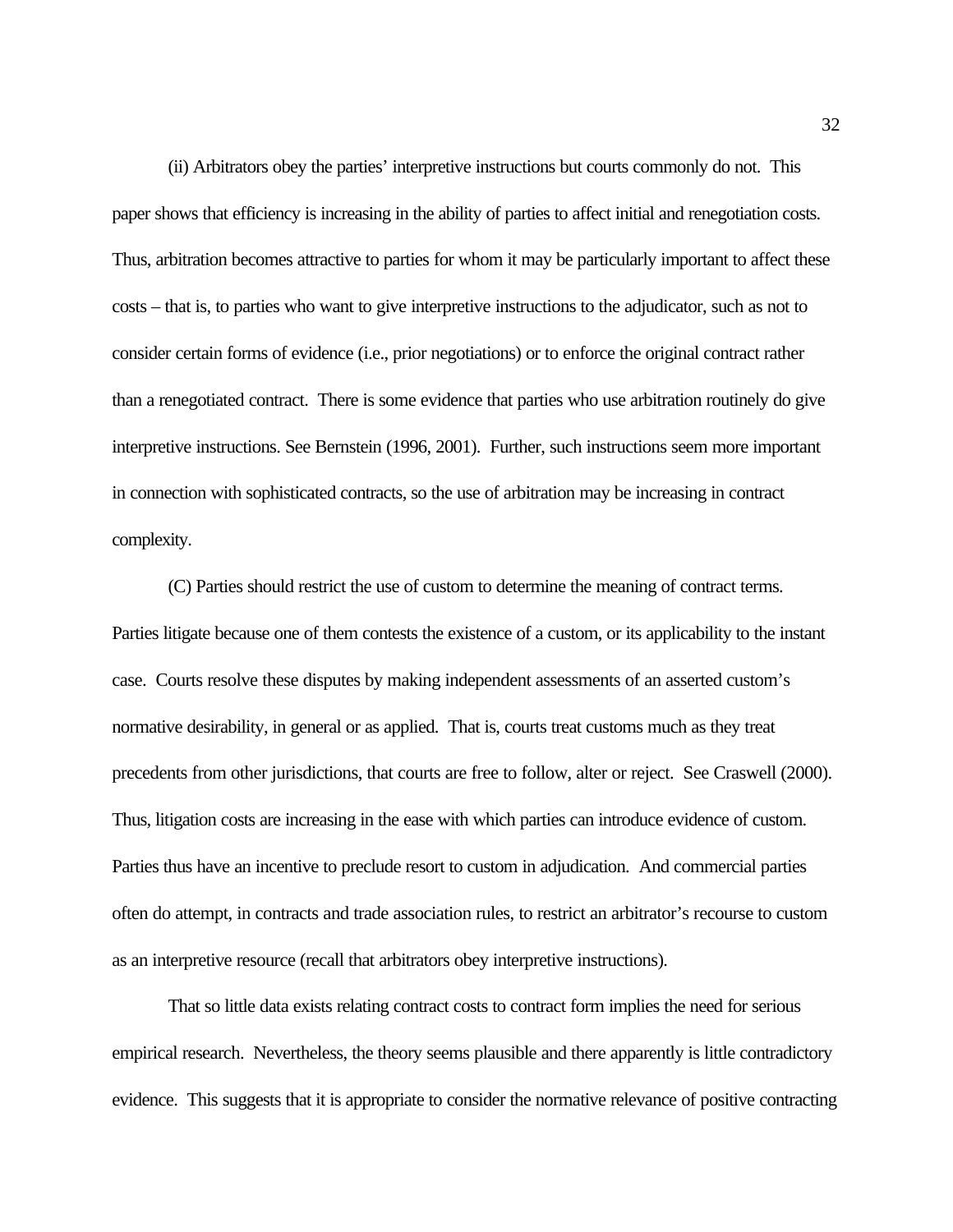costs. Part 5.2 next considers briefly how Contract Law should change.

#### *5.2 Normative implications*

(1) *The Parol Evidence Rule:* This rule provides that when parties intend a writing to contain all of their rights and duties, evidence of prior or contemporaneous negotiations is inadmissible to show what the writing does. Two questions arise in litigation under this rule: Supposing that a contract can have several parts, (a) Did parties intend the writing fully to memorialize at least some aspects of what their agreement covered? (b) If so, does the writing contain only some or all of the parties' agreement? A party disadvantaged by a literal interpretation of the words thus has an incentive to introduce evidence that some or all of the writing is incomplete when read in context. Courts encourage this incentive because they permit extensive recourse to prior and contemporaneous negotiations to resolve interpretive disputes.<sup>37</sup> Consequently, the parol evidence rule is less effective in practice than its formal statement might suggest.

(2) *The Merger Clause Rule:* Parties may respond to this concern by adding a "merger clause" to the writing that recites, in essence: "This contract contains the entire agreement of the parties". This response may be ineffective. A leading authority claims: "there has been a tendency to deny such

 $37$ The courts' interpretative stance regarding question (a) is summarized in Restatement (Second) of Contracts §209(3), which provides that when "parties reduce an agreement to a writing which in view of its completeness and specificity appears to be a complete agreement, it is taken to be an integrated [that is, complete] agreement *unless it is established by other evidence* that the writing did not constitute a final expression." (Emphasis added) The courts' interpretative stance regarding question (b) is summarized in the Official Comment to §2-209(3) that "a writing cannot of itself prove its own completeness, and *wide latitude must be allowed* for inquiry into circumstances bearing on the intention of the parties". (Emphasis added)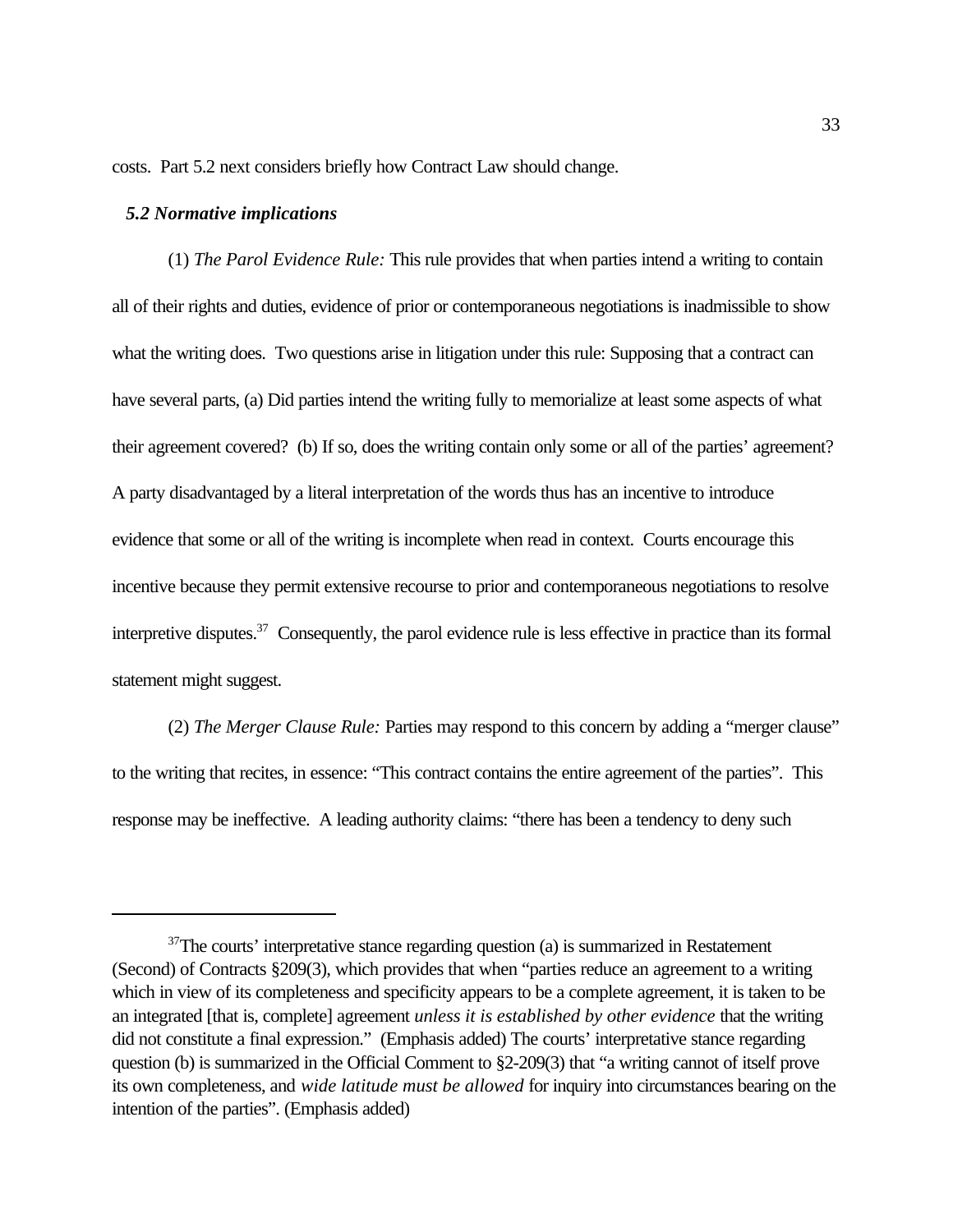[merger] clauses conclusive effect.<sup>38</sup> The current contextualist interpretive legal regime thus is largely mandatory. The example in Part 2 above illustrated the consequence: parties sometimes will shift from the more sophisticated but more efficient contract forms to the more simple but less efficient contract forms.

(3) *Course of Performance, Course of Dealing and Usage of Trade*: The parole evidence rule bars courts from using evidence of prior or contemporaneous negotiations in connection with the current contract, but the rule does not bar the introduction of evidence regarding the parties' practice under other agreements, the parties' behavior under the current contract, or the customary meaning of the contract language. Section 2-208 of the UCC (and the Common Law) clarify the effect of this gap in the rule by providing that practice under prior contracts or under the current contract, and "usage of trade" [i.e., custom] "shall be relevant to determine the meaning of the [current] agreement." The UCC does say that an "express" term shall control if one exists, but goes on to recite that a "course of performance shall be relevant [in a litigation] to show a waiver or modification of any term inconsistent with such course of performance." As argued above, these rules raise the cost of renegotiation, and thus seem out of place when parties use simple noncontingent contracts or option contracts.

(4) *The No Modification Rules*: Parties prefer to restrict renegotiation when they use statecontingent or coordinated message contracts. The Common Law held that *any* contract could be modified by a later contract. Courts therefore would not enforce contract clauses banning renegotiation, and also would not enforce clauses requiring modifications to be in writing.<sup>39</sup> The UCC,

<sup>38</sup>Farnsworth (1999) at 436.

 $39$ See Blum (2001)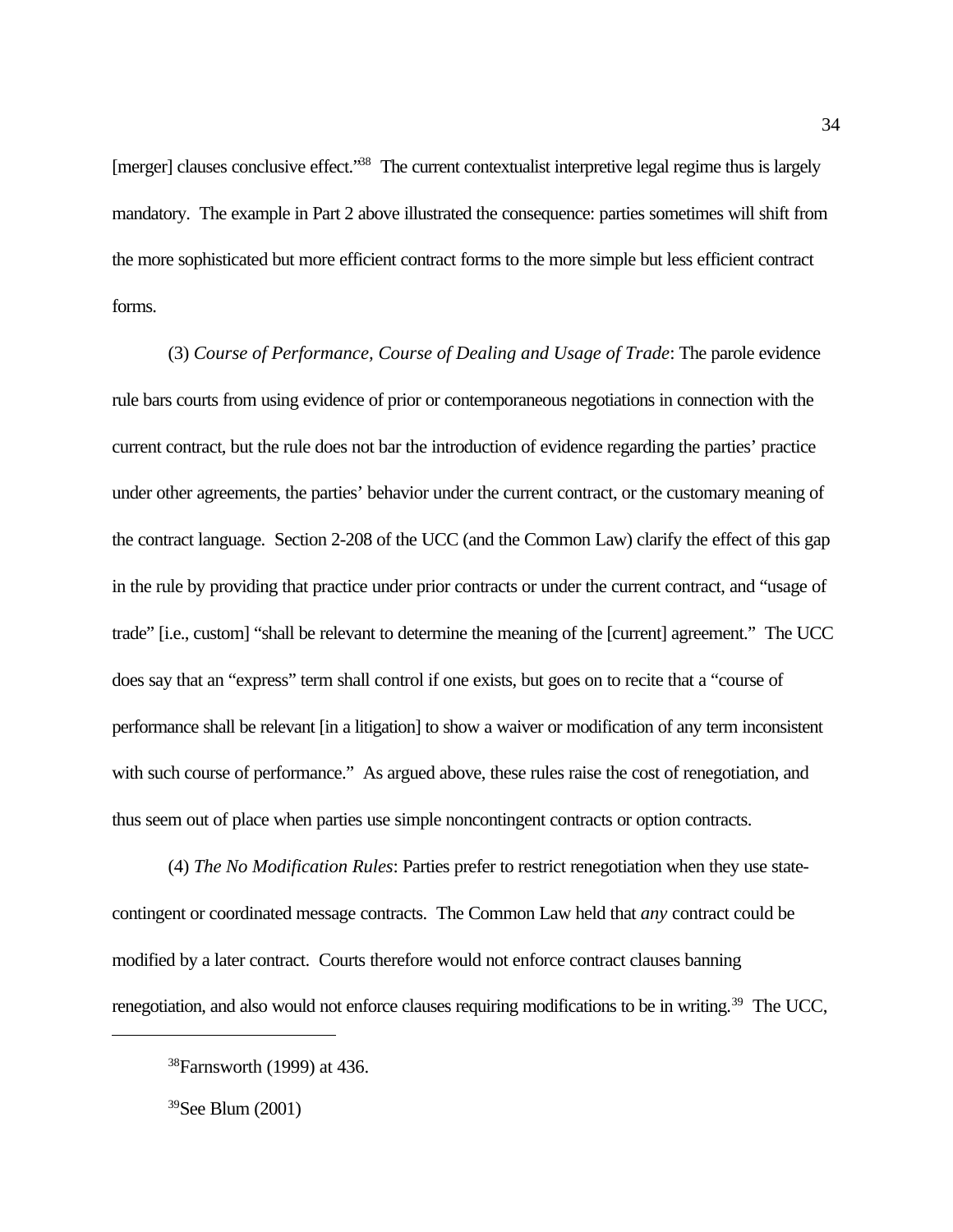in §2-209, reversed the latter rule for sale of goods contracts, but then erected procedural and substantive barriers to the enforcement of no-oral-modification terms. Regarding procedure, such a term must be separately signed by the party that did not propose it. Regarding substance, "an attempt at modification ... can operate as a waiver." This rule means in practice that if a party takes a costly action in reliance on an oral modification promise, the no-oral-modification term becomes unenforceable. These no modification rules are inefficient; rather, parties should be permitted to choose the renegotiation parameter.<sup>40</sup>

There is a folk theorem genre of result in the contract theory literature holding that parties already can do this by involving a third entity. The theorem has A and B contracting with each other that if they later renegotiate they must pay  $\gamma > 0$  to C. The required payment will deter renegotiation. Such three party schemes actually raise the same issues as two party contracts in which parties agree not to renegotiate. Parties to a two party scheme have an incentive to ignore a no renegotiation clause in order to achieve ex post efficiency. Thus the clause, recall, would be effective only if the law permitted parties later to reinstate the transfers that the original contract specified.<sup>41</sup>

The law also is needed for three party schemes. Were A and B to perform the original contract, though it is ex post inefficient, then C, the third party, would get nothing. C thus has an incentive to negotiate for a portion of the renegotiation surplus in return for waiving his right to receive *v*. If a third party scheme were legally enforceable, however, then C could sue for *v after* agreeing to

 $40$  Jolls (1997) makes a similar recommendation but she argues, consistent with the prior literature, that parties generally would prefer to set  $s = 0$  (that is, ban renegotiation altogether). As we show, parties hold this preference for some contract forms but not others.

<sup>41</sup>See note 6, *supra*.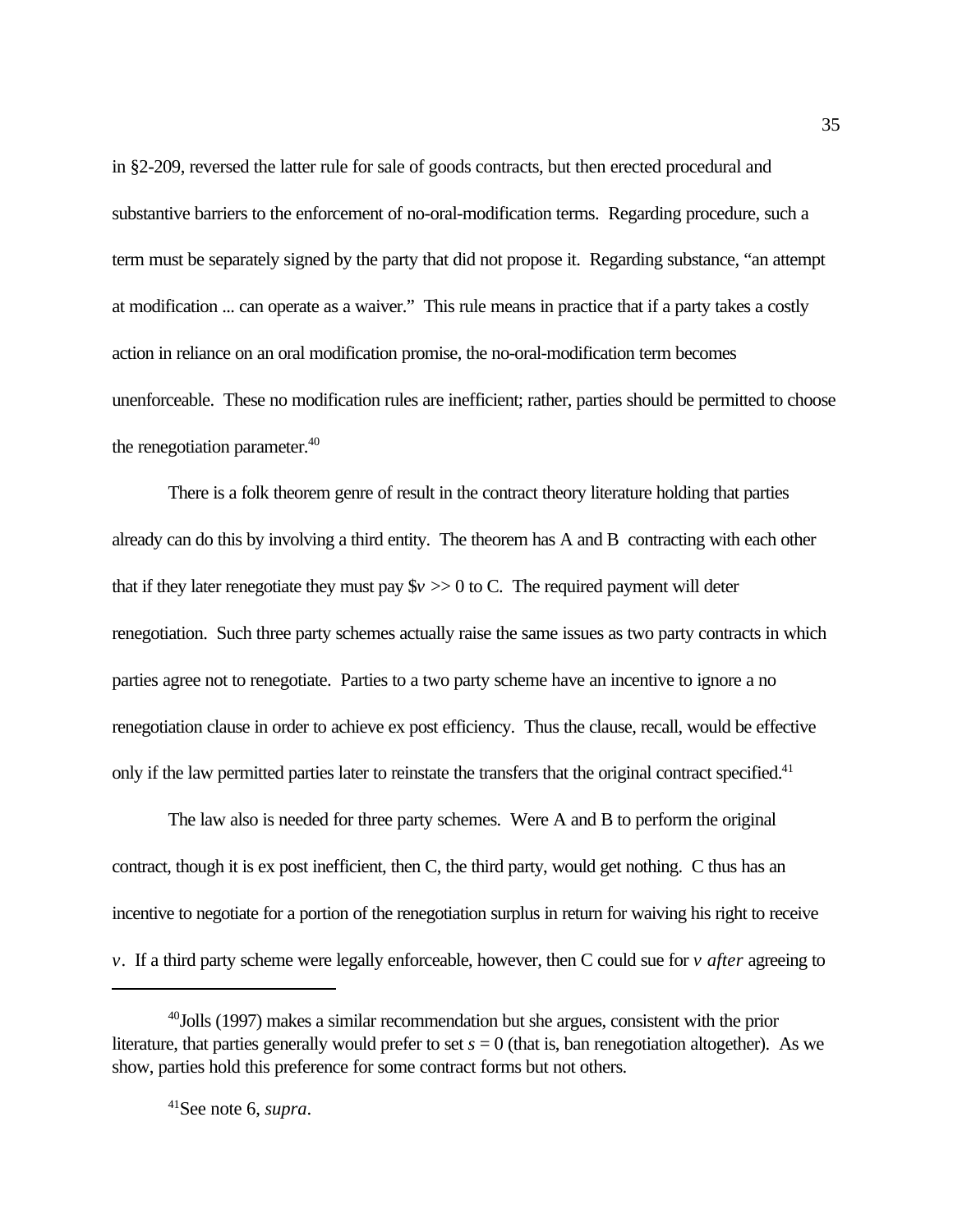waive this right, just as a party to a contract with a no renegotiation term could renege on his no renegotiation promise. As a consequence, C's promise to permit A and B to renegotiate in return for a payment that is less than *v* would not be credible: A and B would realize that renegotiation actually would cost them *v,* and so would prefer to perform.

No modification clauses are absent from current contracts because they are unenforceable (today, parties are held to the promises in the renegotiated contract). Three party schemes seem not to be seen, apparently because they also cannot work without legal enforcement. Current courts are no more likely to enforce three party schemes than two party schemes.<sup>42</sup>

(5) *Agreements to Agree:* Simple noncontingent contracts and one sided option contracts may achieve efficiency by specifying performance in some ex post states but no trade in others. Gains from trade were assumed always to exist in the model, however, so parties were expected to renegotiate in the no trade states. Renegotiation ensured the seller enough surplus to motivate her choice of the efficient investment level. As indicated above, this happy outcome may not occur when a buyer can use the threat to purchase from the seller's rival to capture most of the ex post surplus for himself. Parties sometimes respond to the buyer's incentive to behave strategically with terms requiring the parties to renegotiate in good faith in specified circumstances. American courts are split on the enforceability of these "agreements to agree." Some courts think it is too difficult to give content to the obligation (what

 $42$ The contracting parties perhaps could make a three party scheme robust to collusion by choosing a third party who cannot accept money. For example, if the parties directed that *v* be paid to the state as a fine and designated a local prosecutor or attorney general to play the role of C, then for A and B to offer C a share of the renegotiation surplus in return for nonenforcement would be an illegal bribe. Public officials, however, seldom lawfully could participate in such schemes.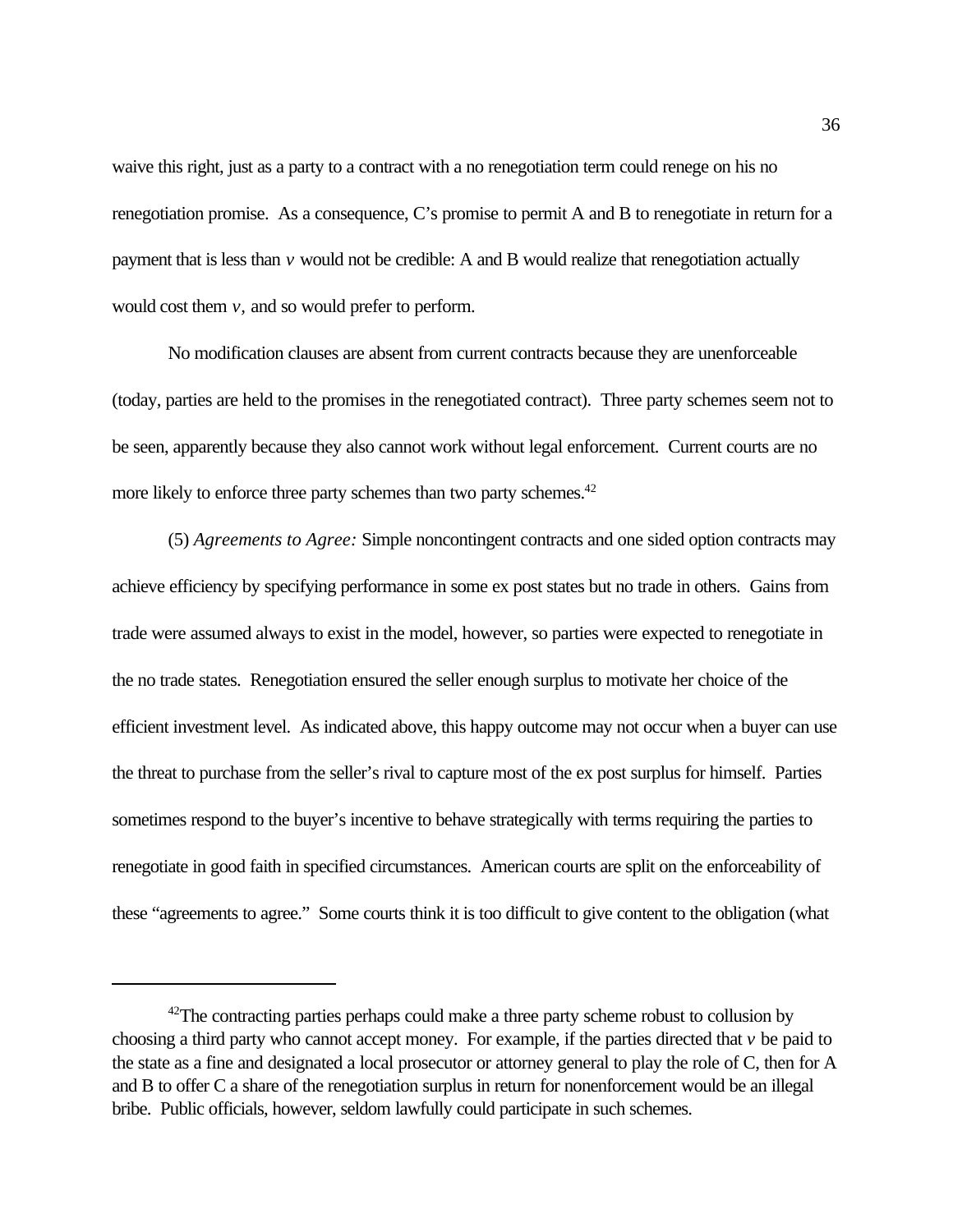is "good faith"?), and so do not enforce the clauses; while other courts think they can effectively police the bargaining process and so do enforce. The analysis here suggests that the latter practice is best: Efficiency would be increased if courts attempted always to enforce renegotiation-in- good- faith terms in the contexts modeled here.

The Contract Law rules questioned here seem attractive when the parties are individual persons. In these cases, perhaps the best normative justification for using the state's power to coerce performance is that the recalcitrant party actually consented to the deal. An effective judicial search for true consent seems to some to require consideration of *all* relevant evidence, while many of the reforms proposed here would permit parties substantially to restrict a court's interpretive base. The rhetoric of courts and many scholars regarding interpretation commonly does presuppose a picture of natural persons attempting to contract. The model here, in contrast, applies to two firms with linear utility functions who are attempting to maximize the size of the pie when information is asymmetric, and who are repeat market players. When this is the real picture, efficiency is an attractive normative goal, and it implies changing the current mandatory rules of the game to defaults.

## **6. Conclusion**

This paper embeds positive initial contracting and renegotiation costs in an otherwise standard mechanism design model. The extension yields several interesting implications about party preferences over these costs and over the relation between them. Thus, parties generally prefer low initial contracting costs because this maximizes party freedom to choose the contractual form that is optimal in their circumstances. When parties choose forms that themselves ensure efficient investment and trade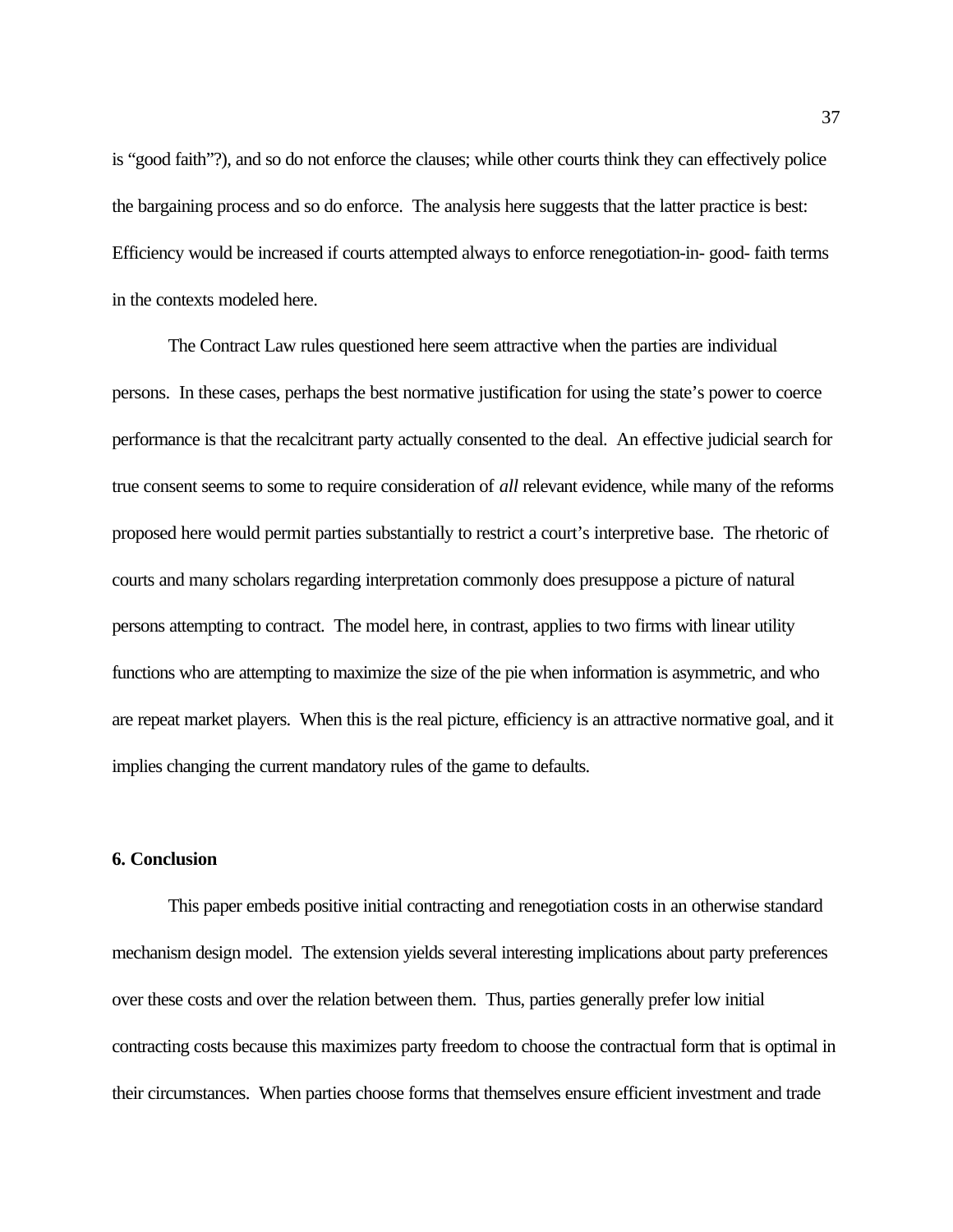(such as a complete mechanism), they strongly prefer that these contracts not be renegotiated. Initial contracting costs can be high in relation to contractual gains, however, and then parties choose more simple contractual forms that require renegotiation to ensure efficient investment and trade. Our conclusions regarding contracting costs imply the existence of contracting practices that actually are seen, such as the explicit contractual requirement that parties renegotiate in good faith, and party efforts to facilitate renegotiation when they use simple noncontingent contracts.

Contract Law encourages courts to search thoroughly for the parties' actual intentions in creating the contract and in renegotiating it. We show that this search has yielded mandatory legal rules that make it extremely difficult for parties to restrict renegotiation, and that can increase greatly the cost of creating sophisticated contracts. As a consequence, parties now have legal incentives to use the more simple contract forms, though these may be the least efficient in a world of more cooperative courts. The search for actual intent rather than the intent that is most consistent with the parties' writing, we argue, is largely misplaced when sophisticated firms prefer to tie courts to the written words. Thus, Contract Law should change materially (in ways detailed above) to reflect the fact that efficiency is the appropriate normative objective for business contracts, and that efficiency is best served by rules that minimize initial contracting costs and, more broadly, that permit parties to choose the interpretative rules that govern their relationship.

Contracting costs seldom are treated endogenously in the theoretical and empirical literature on contracting. Nor has much attention been paid to the law's effect on parties' choice of contract form. This paper thus is an early formal cut at a difficult subject. That we are able to generate a fairly large set of positive and normative implications with a relatively simple model suggests that the law and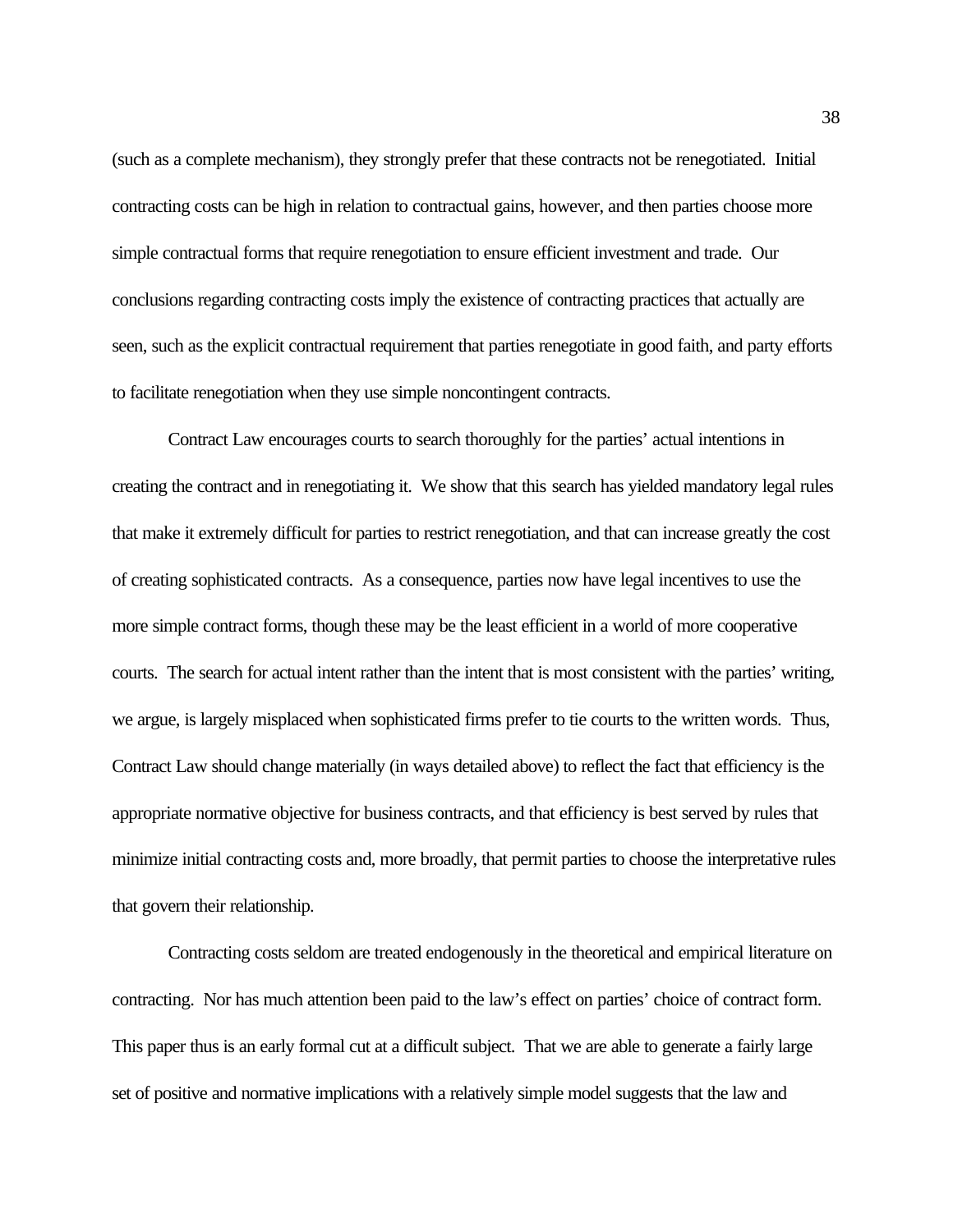economics of costly contracting is an important subject.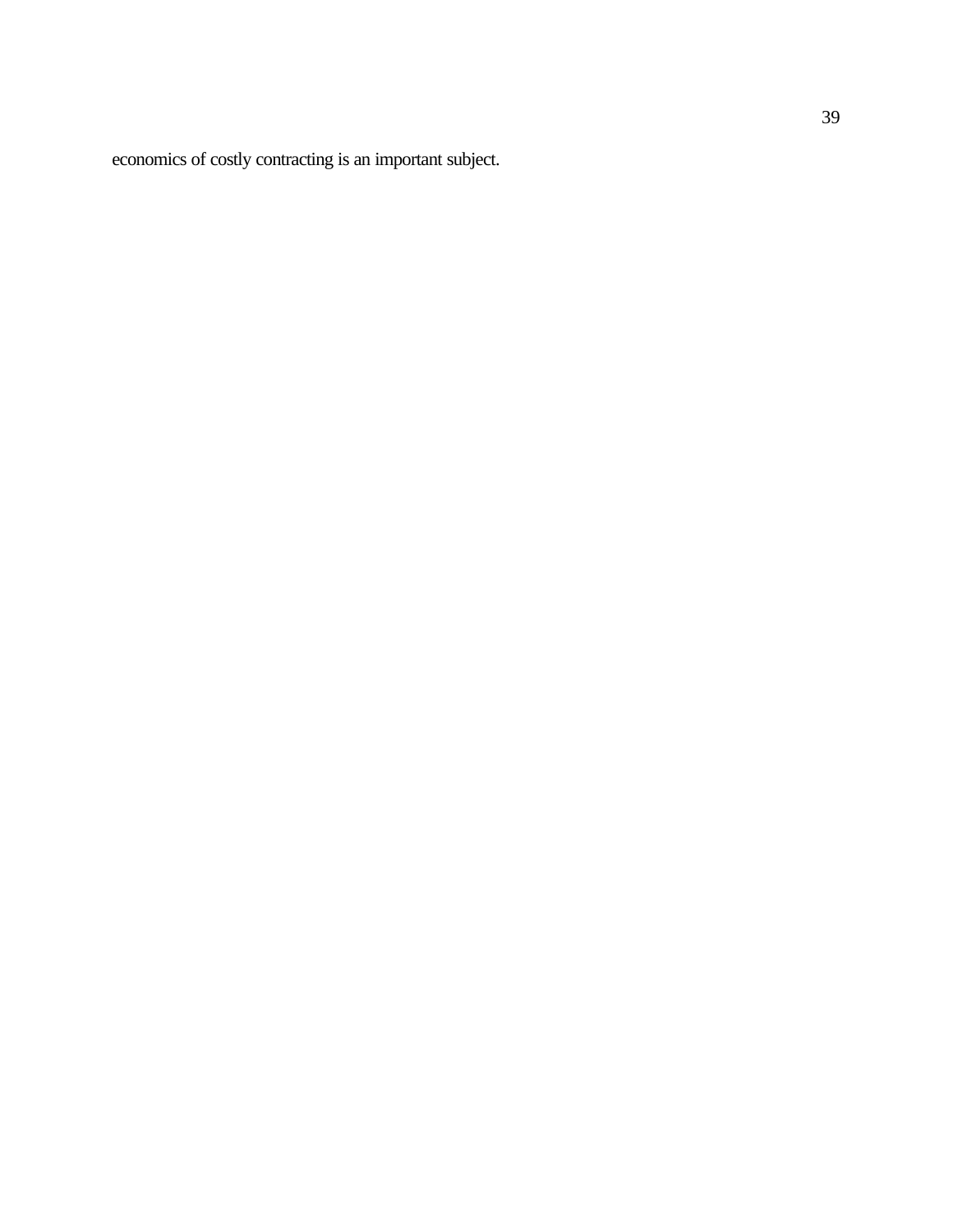#### **Appendix: Generalization and Proofs.**

This appendix analyzes contracting environments for a weaker version of Assumption C; and it also provides proofs of the Propositions in the text. We start with technical definitions. Let  $M / T<sup>3</sup>$ denote the message space. Given a contract *f*, we call a subset *K* d *M* a *contract event* if *K* represents exactly the set of message profiles that the mechanism maps to a single outcome — that is, for some *m* 0 *M*, we have

$$
(df(m), pf(m), sf(m)) = (df(mN), pf(mN), sf(mN))
$$

if and only if *m*N 0 *M*.

Any contract can be written as a list of events and their associated outcomes. More precisely, a contract defines a partition of the message space and it specifies an outcome for each element of the partition. Because we assume that it is costless for parties to specify an outcome (Assumption B), contracting cost is treated here as a function of the partition of the message space. This cost is composed of  $a_B$ ,  $a_S$ ,  $a_D$ , and ? and complexity costs relating to the fineness or coarseness of the partition. In place of Assumption C, we make the following weaker

Assumption CN: Contracting costs are weakly increasing in the size of the implied partition of the message space. That is, if contract *f* implies a partition that is a refinement of the partition implied by contract  $f \mathbb{N}$ , then  $a(f) \mathfrak{S} a(f \mathbb{N})$ .

We call a contract event *K* a *null event* if  $K1$  { $(?,?,?)$  | ? O T }. Finally, we call *K* a *state* ? *event* if (?, ?, ?) 0 *K* and either *K* d { $(?$ , ?, ?N} | ?NOT }

or

 $K = \{(?N, ?0, ?) | ?N, ?0 \text{ or } T\}.$ 

If *K* is a null event, then it is a set of message profiles that would not occur in equilibrium. If *K* is a state ? event, then *K* is either a set of message profiles where the buyer and the seller both report ?, or it is the set of message profiles where ? is directly verified.

Proposition 4. There is an optimal contract  $f^*$  with the following properties. Given  $f^*$ , every null event and every state ? event for which  $f^*$  specifies  $s \dots s$  turns out to have  $s = 0$ . Further, if  $f^*$  admits a state ? event, then  $d^{f^*}(?, ?, ?) = d^*(?)$ .

In less formal language, the first conclusion of Proposition 4 is that, for all null and state events of *f*\*, whenever *f*\* prescribes a different renegotiation parameter than the default *s*, the contract bars renegotiation. The second conclusion is that the contract prescribes the ex post optimal trading decision for all state events.

**Proof of Proposition 4:** Suppose *f* is an optimal contract. Represent *f* as a partition *P* of *M* and a list of outcomes, one for each element of the partition. Let *contract f*\* specify the same partition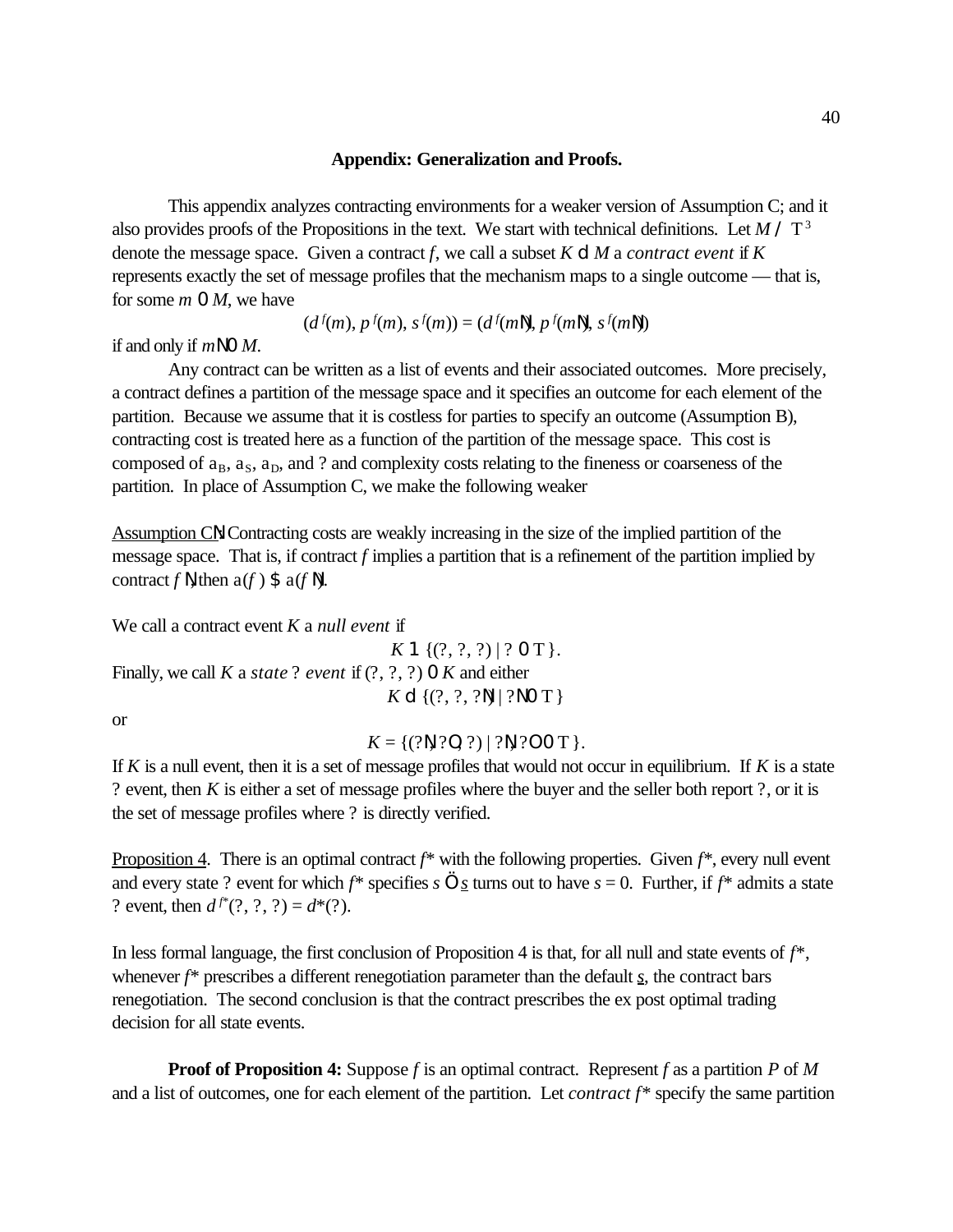- *P*. For each element *K* of partition *P*, we define the outcome specified by  $f^*$  in the following way.
	- 1. If *K* is a null event and if *f* specifies *s* … *s* for this event, then let *f*\* prescribe the same outcome as specified by  $f$  except with  $s = 0$ .
	- 2. If *K* is a state ? event and if *f* specifies *s* … *s* for this event, then let *f*\* prescribe decision  $d^*(?)$  and renegotiation parameter  $s = 0$  for this event; the price p is set so that the seller obtains the same payoff under *f*\* as she does under *f*, for *K*.
	- 3. If *K* is a state ? event and if *f* specifies  $s = s$  for this event, then let  $f^*$  prescribe decision  $d^*(?)$  and renegotiation parameter  $s = s$  for this event; the price p is set so that the seller obtains the same payoff under *f*\* as he does under *f*, for *K*.
	- 4. Otherwise, have *f*\* prescribe the same outcome as does *f* for event *K*.

Finally, suppose *f*\* prescribes the same (truthful) behavior at time 4 as *f* prescribes.

Contract  $f^*$  has the same cost as does contract  $f$ . It also has all of the properties described in Proposition 4. Furthermore, the parties have the same incentives at time  $4$  — to report truthfully with contract  $f^*$  as they do with contract f. Finally, by the construction of  $f^*$  (in particular, the way the prices are set), we have  $u_S(x | f^*) = u_S(x | f)$  for every investment level *x*; hence, the seller has the same investment incentive. We also have  $u_B(x | f^*)$  \$  $u_B(x | f)$ . Thus,  $f^*$  and  $f$  have the same cost,  $f^*$ and *f* induce the same investment, and *f*\* has state-contingent payoffs that are at least as large as the ones under *f*. This proves that *f*\* is optimal. *Q.E.D.*

**Proof of Proposition 1:** We use Proposition 4 to prove Proposition 1. Suppose that, under Assumption C, it is optimal for the parties to use a coordinated message contract *f* N that specifies *s* ... <u>*s*</u> in some contingency. Since complexity costs are assumed to be zero, this contract will cost  $a_S + a_B + b_S$ ?. Note that, at the same cost, the parties could write a coordinated message contract *f* that has the finest possible partition of the message space and specifies the same outcome for each message profile as does contract  $f \mathbf{N}$ . Contract  $f$  thus partitions the message space into separate contract events for each of the messages sent by the parties — where every set

### $\{(?N, ?0, ?) | ? 0 T\}$

is a separate event, for each ?N and ?O. Contract *f* is obviously optimal. Note, further, that every event in the partition implied by  $f$  is either a null event or a state event. Proposition 4 then implies the existence of an optimal contract  $f^*$  that specifies  $d^{f^*}(?, ?, ?) = d^*(?)$  for each state and  $s = 0$  whenever *f* N sets *s* … <u>*s*</u>. In fact, we can assume that  $f^*$  specifies  $s(m) = 0$  for every message profile *m*. The same method can be used for the case in which *f* N is a verified contingency contract. *Q.E.D.*

**Proof of Proposition 2:** Suppose  $f \parallel$  is an optimal simple noncontingent contract specifying  $s^f$ ...  $\underline{s}$ . Let the seller choose investment level *x*N under contract *f* N. Because *x*N solves the seller's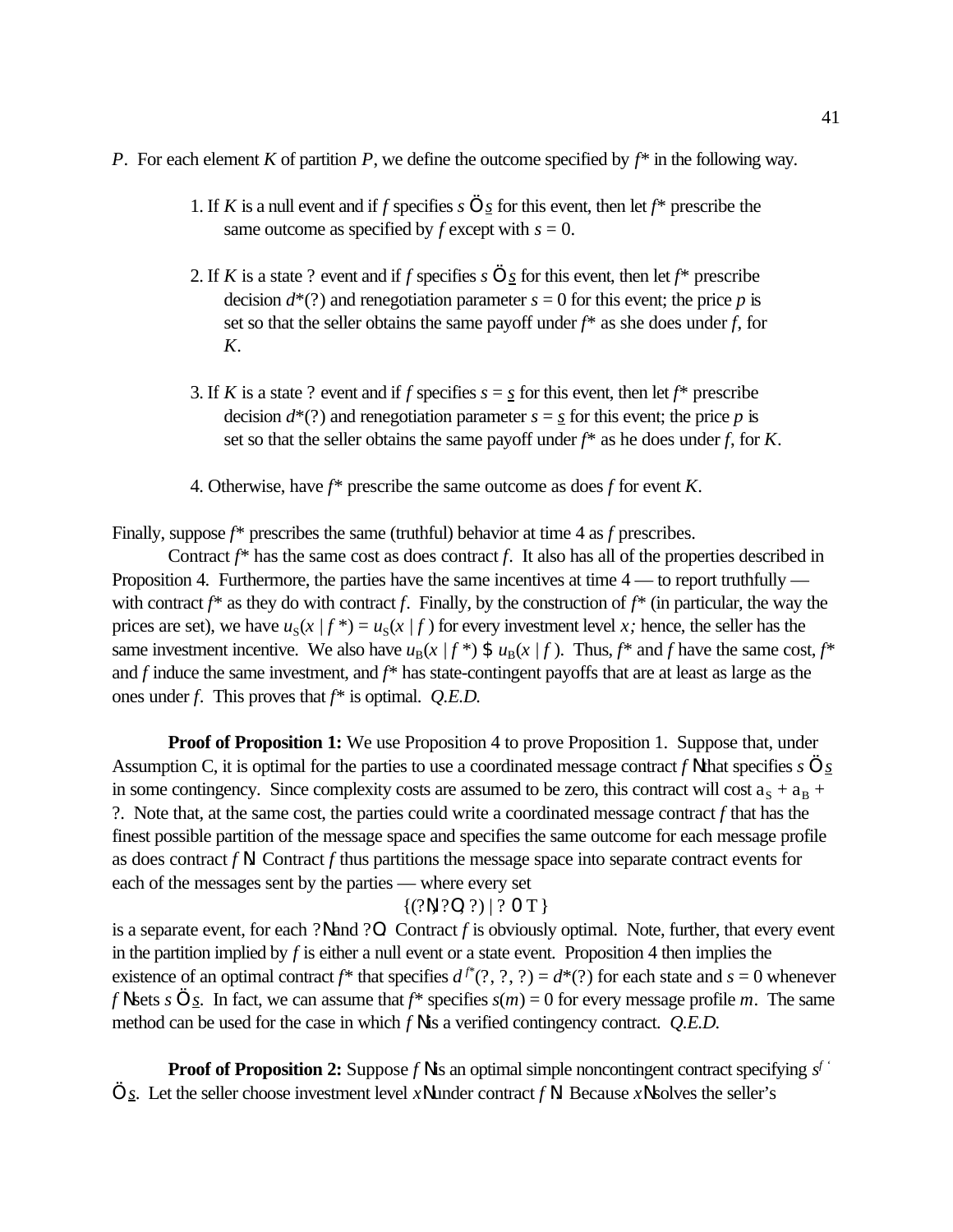optimization problem at time 2, it is the case that

 $u_S(x \mid f \mid) - s(x \mid) \; \text{S} \; u_S(x \mid f \mid) - s(x)$ 

for every *x* 0 *X*. From Assumption A, it must be that  $d^f$  (the decision prescribed by  $f \mathbb{N}$ ) is not ex post optimal in some state ?' that occurs with positive probability following investment *x*N. In state ?N, the parties' strictly prefer to renegotiate ex post. If the parties' contract bars renegotiation, however,  $(s^f =$ 0), then allowing the parties to share in the renegotiation surplus would disrupt the seller's incentive to select *x*N. In other words, the seller's incentive constraint is binding:

 $u_S(xN | fN) - s(xN) = u_S(x | fN) - s(x)$ 

for some *x* ... *x*N. However, this equality occurs only in knife-edge cases. To see this, observe that if, holding all other aspects of the technology fixed, s(*x*N) were lowered, then the seller's incentive constraint would hold with slack when  $s = 0$ . The optimal contract would then specify a higher value of *s* (so the parties could realize some renegotiation surplus). Further, fixing the other aspects of the contracting environment, parties generally will not prefer the default parameter *s* for any investment level *x* become only a finite number of values of *s* would be optimal. This implies that if ? is low enough, parties will set *s* … *s*. *Q.E.D.*

Note that Proposition 2 does not require Assumption C.

**Proof of Proposition 2** $\mathbb{N}$ **:** Because  $d(d, ?)$  is constant in ?, the seller has an incentive to choose investment level *x*N only if

 $G_q(?, x\mathbb{N})$ *s* $\mathbb{N}$  p<sub>s</sub>  $r(d, ?) - s(x\mathbb{N})$  \$  $G_q(?, x)$  *s* $\mathbb{N}$  p<sub>s</sub>  $r(d, ?) - s(x)$ for all  $x$ , where the summation is taken over  $T$ . Rearranging this expression yields *s*<sup>Np<sub>s</sub> **G**  $r(d, ?)$  [ $q(?, x\mathbb{N}) - q(?, x)$ ] \$  $s(x\mathbb{N}) - s(x)$ </sup> The bound *B*(*x*N, *d*) can be defined as the maximum of  $[s(xN) - s(x)] / p_s G r(d, ?) [q(?, xN) - q(?, x)],$ over all *x* for which s(*x*N) > s(*x*). The conclusion about *s*N =1 obviously holds when s(*x*N) \$ s(*x*) for

**Proof of Proposition 3:** Obvious.

all  $x$ .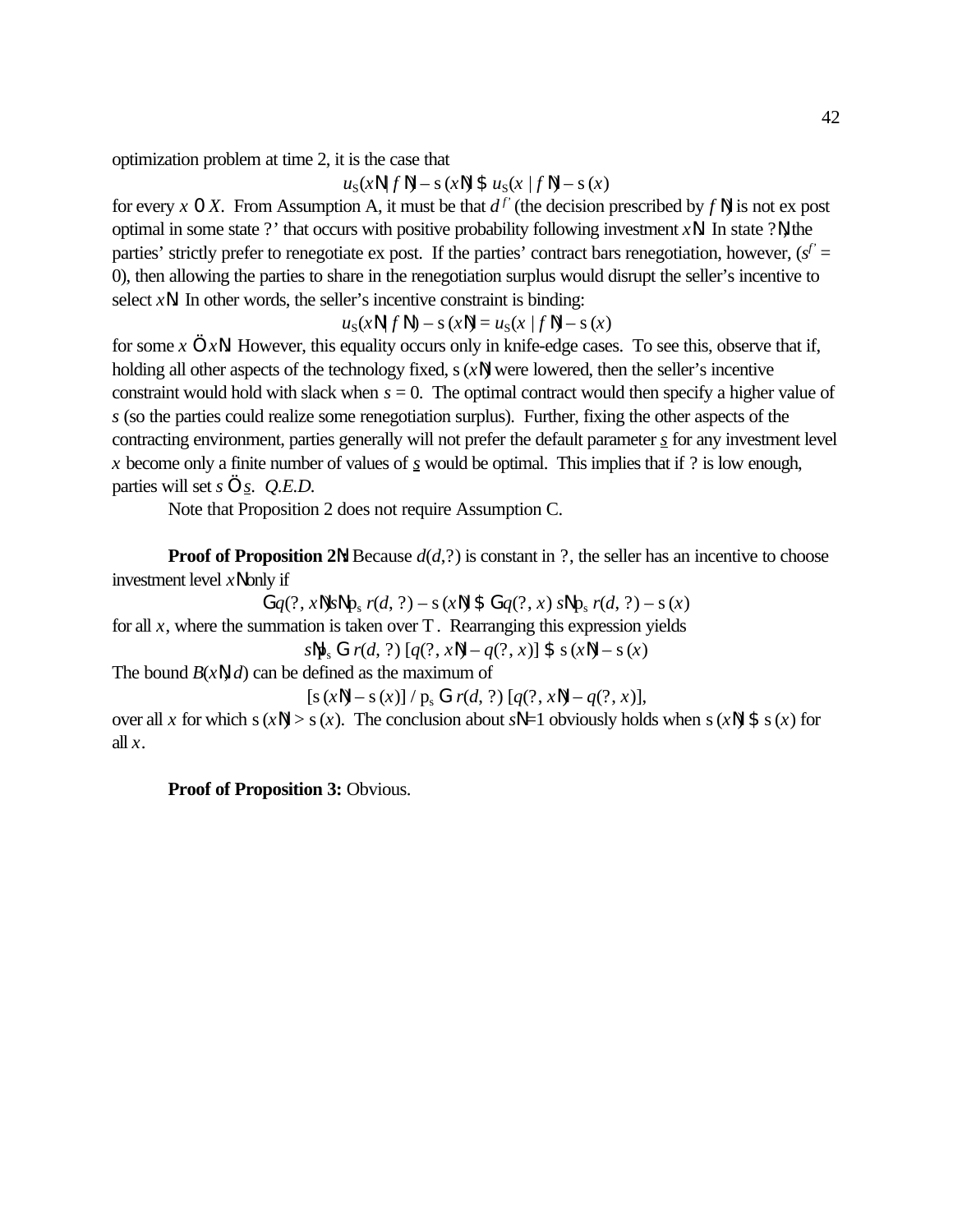#### **References**

- Anderlini, Luca and Leonardo Felli, "Incomplete Written Contracts: Undescribable States of Nature", 109 *Quarterly Journal of Economics* 1085-1124 (1994).
- Anderlini, Luca and Leonardo Felli, "Incomplete Contracts and Complexity Costs", 46 *Theory and Decision* 23-50 (1999).
- Anderlini, Luca and Leonardo Felli, "Costly Bargaining and Renegotiation", 69 *Econometrica* 377- 412 (2001).
- Anderlini, Luca, Leonardo Felli and Andrew Postlewaite, "Courts of Law and Unforseen Contingencies", manuscript (2001).
- Battigalli, Pierpaolo and Giovanni Maggi, "Rigidity, Discretion, and the Costs of Writing Contracts," unpublished manuscript (2001).
- Bernstein, Lisa B., "Private Commercial Law in the Cotton Industry: Creating Cooperation through Rules, Norms and Institutions" (Manuscript 2001).
- Bernstein, Lisa B., "The Questionable Empirical Basis of Article 2's Incorporation Strategy: A Preliminary Study", 69 *U. Chicago Law Review* 710-80 (1999).
- Bernstein, Lisa B., "Merchant Law in a Merchant Court: Rethinking the Code's Search for Imminent Norms", 144 *U. Penn. Law Review* 1765-1821 (1996).
- Blum, Brian A., *Contracts* (at 331) (2d. Edition 2001).
- Brennan, James and Joel Watson, "The Renegotiation-Proofness Principle and Costly Renegotiation," unpublished manuscript (2001).
- Bull, Jesse, "Costly Evidence Production and the Limits of Verifiability," unpublished manuscript.
- Bull, Jesse and Joel Watson, "Evidence Disclosure and Verifiability," UC San Diego Economics Working Paper 2000-16 (2000).
- Coase, Ronald, "The Nature of the Firm," 4 *Economica* 386-405 (1937).
- Che, Yeon-Koo and Donald B. Hausch, "Cooperative Investments and the Value of Contracting," 89 *American Economic Review* 125-47 (1999).
- Che, Yeon-Koo and Alan Schwartz, "Section 365, Mandatory Bankruptcy Rules and Inefficient Continuance", 15 *Journal of Law, Economics and Organization* 441-67 (1999).
- Craswell, Richard, "Do Trade Customs Exist?", in *The Jurisprudential Foundations of Corporate and Commercial Law* 118- 148 (J. Kraus and S. Walt, eds., 2000).
- Calfee, John E. and Richard Craswell, "Deterrence and Uncertain Legal Standards", 2 *Journal of Law, Economics and Organization* 279-304 (1986).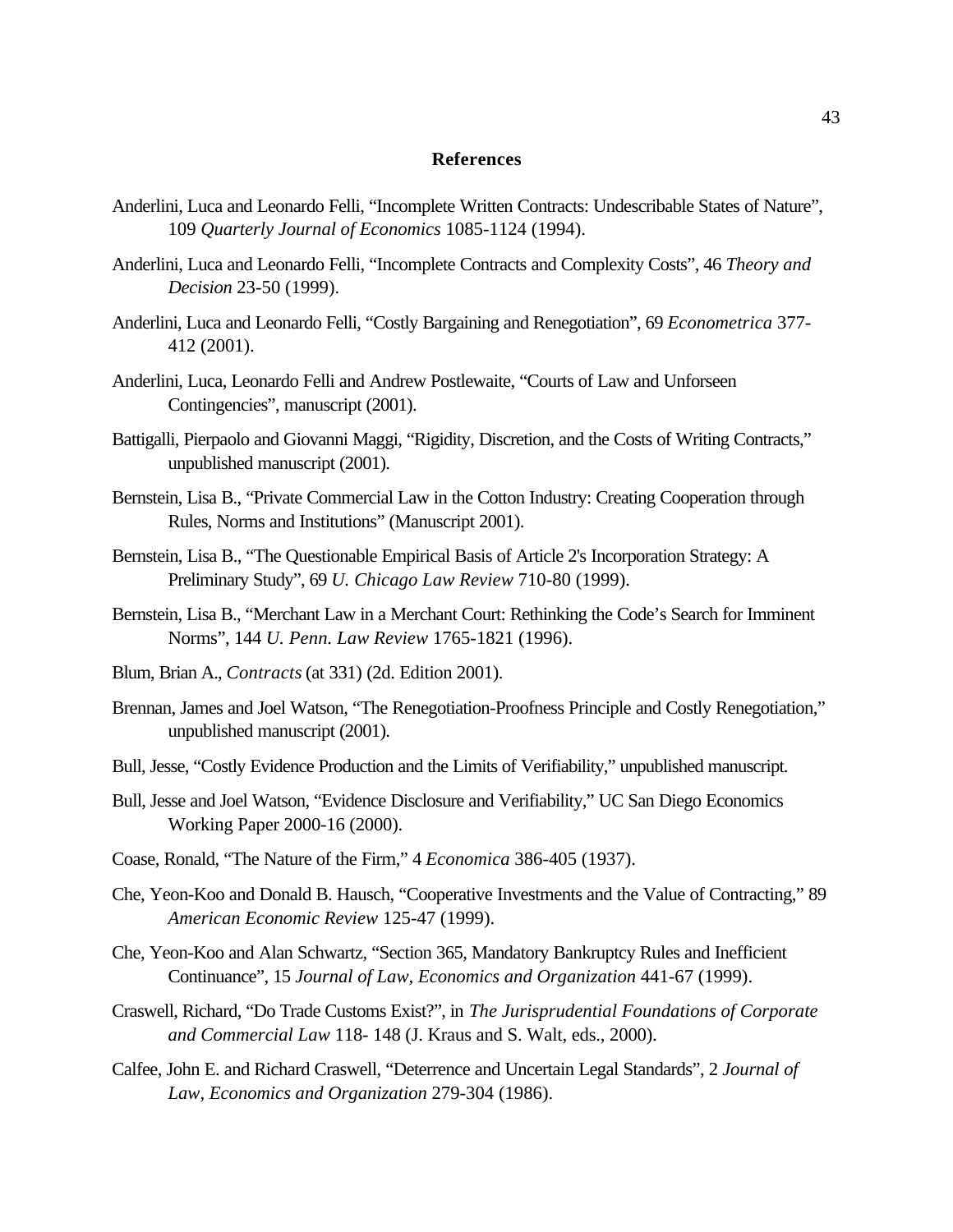- De Fraja, Gianni, "After You Sir. Hold-Up, Direct Externalities, and Sequential Investment," 26 *Games and Economic Behavior* 22-39 (1999).
- Dye, R. A., "Costly Contract Contingencies," 26 *International Economic Review* 233-250 (1985).
- Edlin, Aaron and Stefan Reichelstein, "Holdups, Standard Breach Remedies, and Optimal Investment," 86 *American Economic Review* 478-501 (1996).
- Eggleston, Karen, Eric A. Posner and Richard Zeckhauser, "Simplicity and Complexity in Contracts", U. Chicago Law School Working Paper 93 (2d series, 2001).
- Goldberg, Victor and John R. Erickson, "Quantity and Price Adjustment in Long-Term Contracts: A Case Study of Petroleum Coke", 30 *Journal of Law and Economics*. \_\_ (1987).
- Gray, Jo Anna, "On Indexation and Contract Length," 86 *Journal of Political Economy* 1-18 (1978).
- Grout, Paul, "Investment and Wages in the Absence of Binding Contracts: A Nash Bargaining Approach," 52 *Econometrica* 449-460 (1984).
- Grossman, Sanford and Oliver Hart, "The Costs and Benefits of Ownership: A Theory of Vertical and Lateral Integration," 94 *Journal of Political Economy* 691-719 (1986).
- Hart, Oliver, "Financial Contracting", forthcoming, *Journal of Economic Literature* (2001).
- Hart, Oliver and John Moore, "Incomplete Contracts and Renegotiation," 56 *Econometrica* 755-786 (1988).
- Hermalin, Benjamin E. and Michael L. Katz, "Moral Hazard and Verifiability: The Effects of Renegotiation in Agency," 59 *Econometrica* 1735-1753 (1991).
- Holmström, Bengt, "Moral Hazard in Teams," 13 *Bell Journal of Economics* 324-340 (1982).
- Huberman, Gur and Charles Kahn, "Limited Contract Enforcement and Strategic Renegotiation," 78 *The American Economic Review* 471-484 (1988).
- Jolls, Christine, "Contracts as Bilateral Commitments: A New Perspective on Contract Modification," 26 *The Journal of Legal Studies* 203-238 (1997).
- Klein, Benjamin, R.A. Crawford, and Armen A. Alchian, "Vertical Integration, Appropriable Rents, and the Competitive Contracting Process," 21 *Journal of Law and Economics* 297-326 (1978).
- Lewis, Tracy R. and David E. M. Sappington, "Inflexible Rules in Incentive Problems," 79 *American Economic Review* 69-84 (1989).
- MacLeod, W. Bentley, "Complexity and Contract," 92 *Revue d'Economie Industrielle* 149-178 (2000).
- MacLeod, W. Bentley and James Malcomson, "Investments, Holdup and the Form of Market Contracts," 83 *American Economic Review* 811-837 (1993).